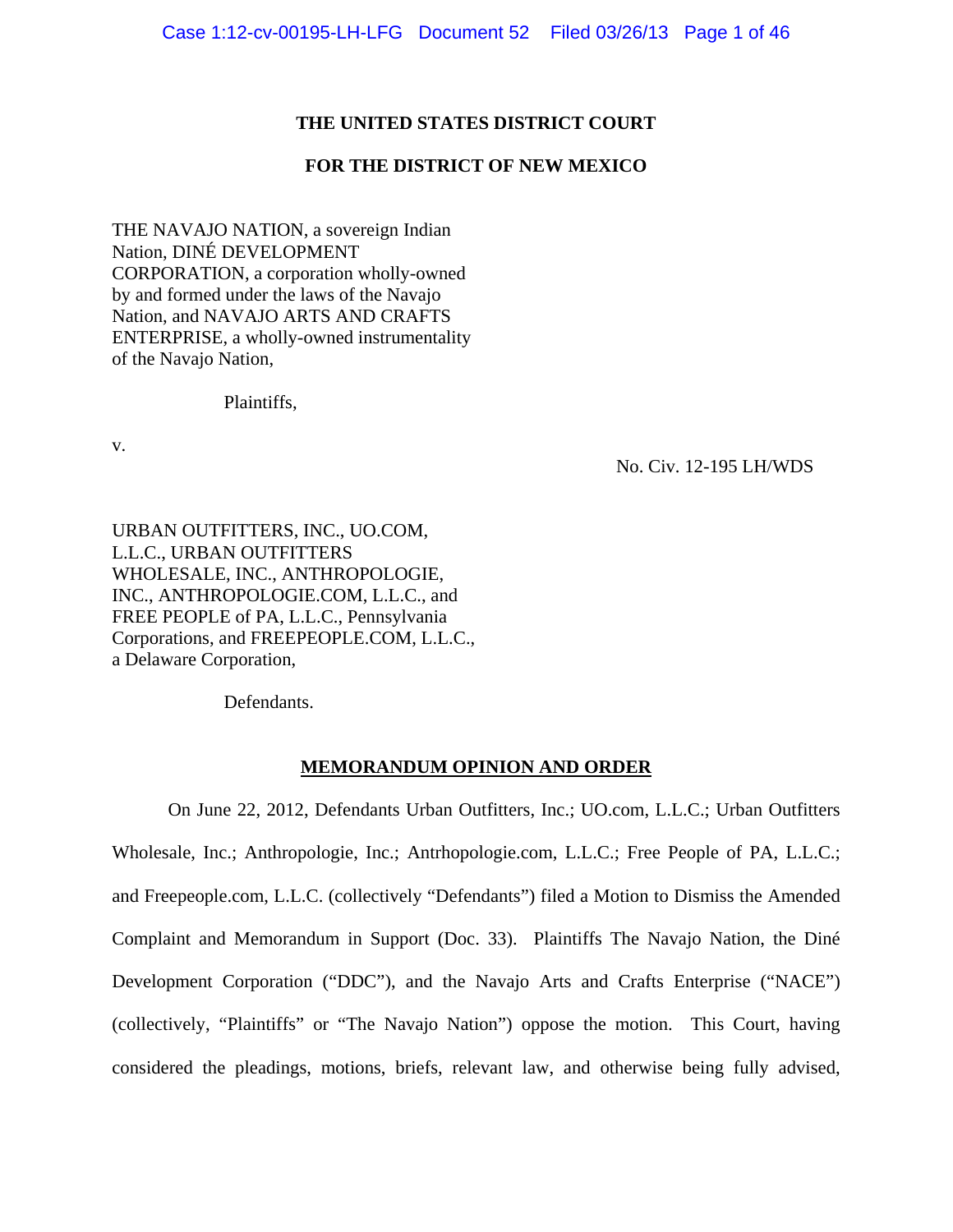#### Case 1:12-cv-00195-LH-LFG Document 52 Filed 03/26/13 Page 2 of 46

concludes that the motion to dismiss the amended complaint should be granted in part and denied in part as described herein, and that all Counts will remain in the case at this time.

### **I. FACTUAL BACKGROUND**

 The Navajo Nation is a sovereign Indian Nation with over 300,000 enrolled members. Am. Compl. (Doc. 30)  $\P$ 9. The Navajo Nation is an institution that acts through its political subdivision, the Division of Economic Development; its wholly-owned instrumentalities, such as NACE and DDC; its officers, employees, and authorized agents; and its members, the Navajo People. *Id*.

 Defendant Urban Outfitters, Inc., ("Urban Outfitters") is an international retail company that markets and retails its merchandise in its more than 200 stores located nationally and internationally and on the internet. *See id.* ¶ 13. Defendants UO.com, L.L.C.; Urban Outfitters Wholesale, Inc.; Anthropologie, Inc.; Anthropologie.com, L.L.C.; Free People of PA, L.L.C.; and FreePeople.com, L.L.C. are wholly-owned subsidiaries of Urban Outfitters. *Id.* ¶¶ 14-17. The subsidiaries are not separate autonomous entities, but rather are "brands" of Urban Outfitters. *Id.* ¶ 18.

 The Navajo Nation alleges in its Amended Complaint that it and its members have been known by the name "Navajo" since at least 1849, have continuously used the NAVAJO trademark in commerce, and have made the NAVAJO name and trademarks famous with numerous products, including, among other things, clothing, accessories, blankets, jewelry, foods, tools, decorations, crafts, and retail services. *Id*. ¶ 3. Plaintiffs assert that the Navajo Nation has registered 86 trademarks using the NAVAJO component with the United States Patent and Trademark Office ("USPTO") on the Principal Register for a variety of different classes of goods and services, including clothing, jewelry, house wares, and accessories. *Id*.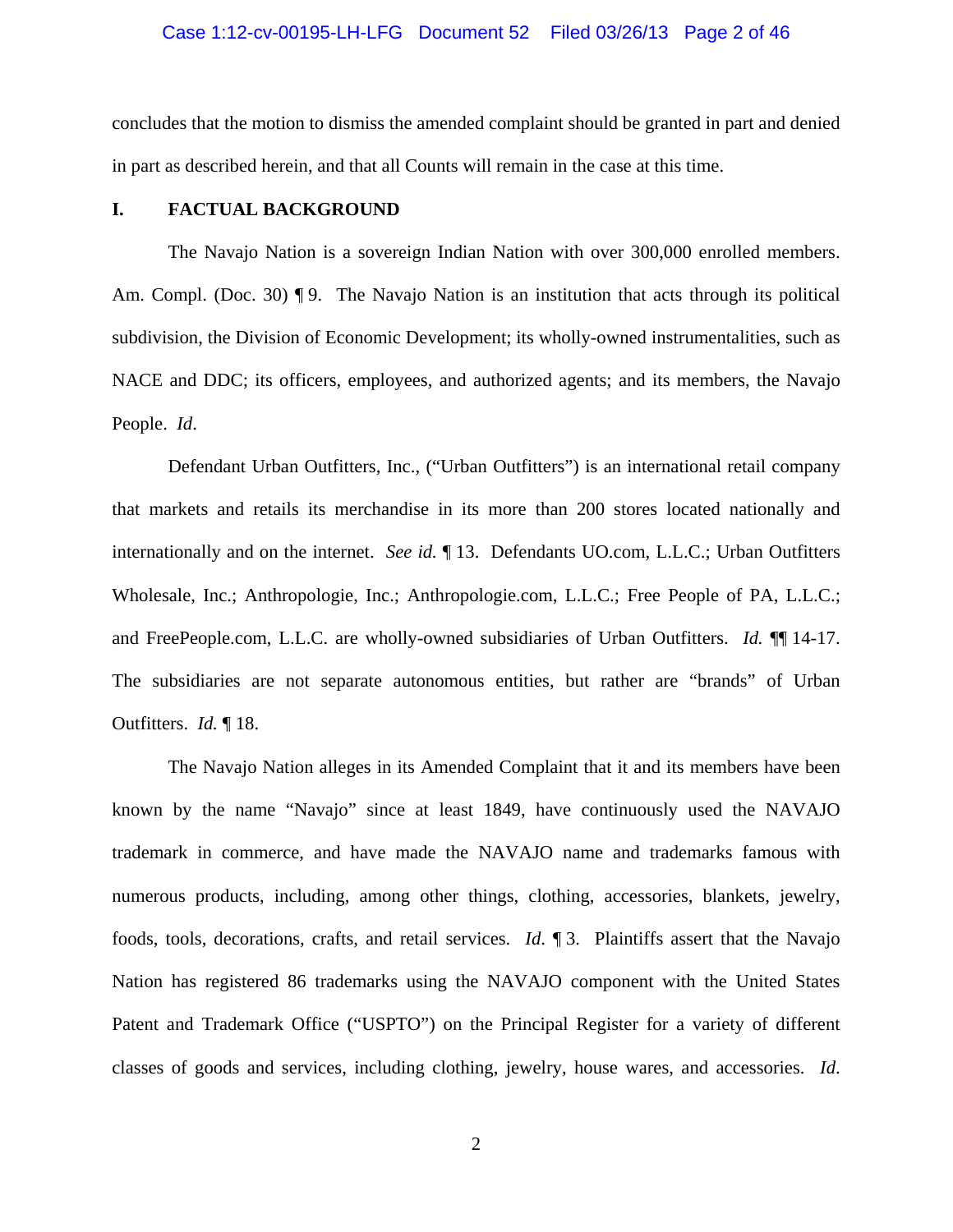#### Case 1:12-cv-00195-LH-LFG Document 52 Filed 03/26/13 Page 3 of 46

¶¶ 3, 27. Plaintiffs contend that many of their 86 registered trademarks have become incontestable under 15 U.S.C.  $\S 1065$ ,<sup>1</sup> including Trademark Registration Nos., 2,237,848; 2,976,666; 3,602,907; 3,787,515; 3,787,518; and 3,793,381. *Id.*  $\sqrt{28}$ .

 Plaintiffs assert that they have invested substantial capital in promoting and protecting their NAVAJO trademarks, resulting in more than \$500 million in sales of NAVAJO-branded goods. *Id*. ¶ 4. They contend that the NAVAJO marks are prominently featured on their and their agents' websites. *Id*. ¶ 30. Plaintiffs assert that its famous NAVAJO mark is broadly recognized by purchasers of consumer goods and the general public as a trademark for the Navajo Nation's Indian-styled and Indian-produced goods. *Id.* ¶ 31.

 Plaintiffs allege that the NAVAJO mark is inherently distinctive, and given the incontestable status of its registration, the trademark may not be challenged as merely descriptive. *Id.* ¶ 29. Plaintiffs contend that the mark is suggestive, arbitrary, or fanciful and that the NAVAJO mark is immediately recognized and associated with the Navajo Nation, thus serving as an identifier of source. *Id.*  $\P$  29, 46. Further, Plaintiffs assert:

"Navajo" is not a generic name for a class of products such as clothing jewelry or accessories. "Navajo" is not the name of any genus of products, such as clothing, jewelry or accessories. Customers do not go into an Urban Outfitters store, and ask for "a Navajo." If they did, a sales person would not know how to assist them.

*Id.*  $\parallel$  29. Plaintiffs contend that the term "Navajo" is not being used descriptively because "Navajo" means of or pertaining to the Navajo Nation or members of the tribe. *See id.* ¶ 45. Instead of using descriptive words like "geometric" or "southwestern," they chose "Navajo" in

<u>.</u>

<sup>&</sup>lt;sup>1</sup> Section 1065 of Title 15 of the United States Code generally states, as explained more thoroughly *infra*, that a registered mark may become "incontestable" through continuous use for five consecutive years after federal registration and after four additional enumerated statutory conditions have been met. *See* 15 U.S.C. § 1065.

 $2^{2}$  Defendants contest this fact, arguing that the named Plaintiffs do not actually own all 86 trademark registrations, and of those they own, only five are incontestable. Defs.' Mot. (Doc. 33) at 20; Defs.' Reply, Ex. A (Doc. 36-1) ¶¶ 4-7.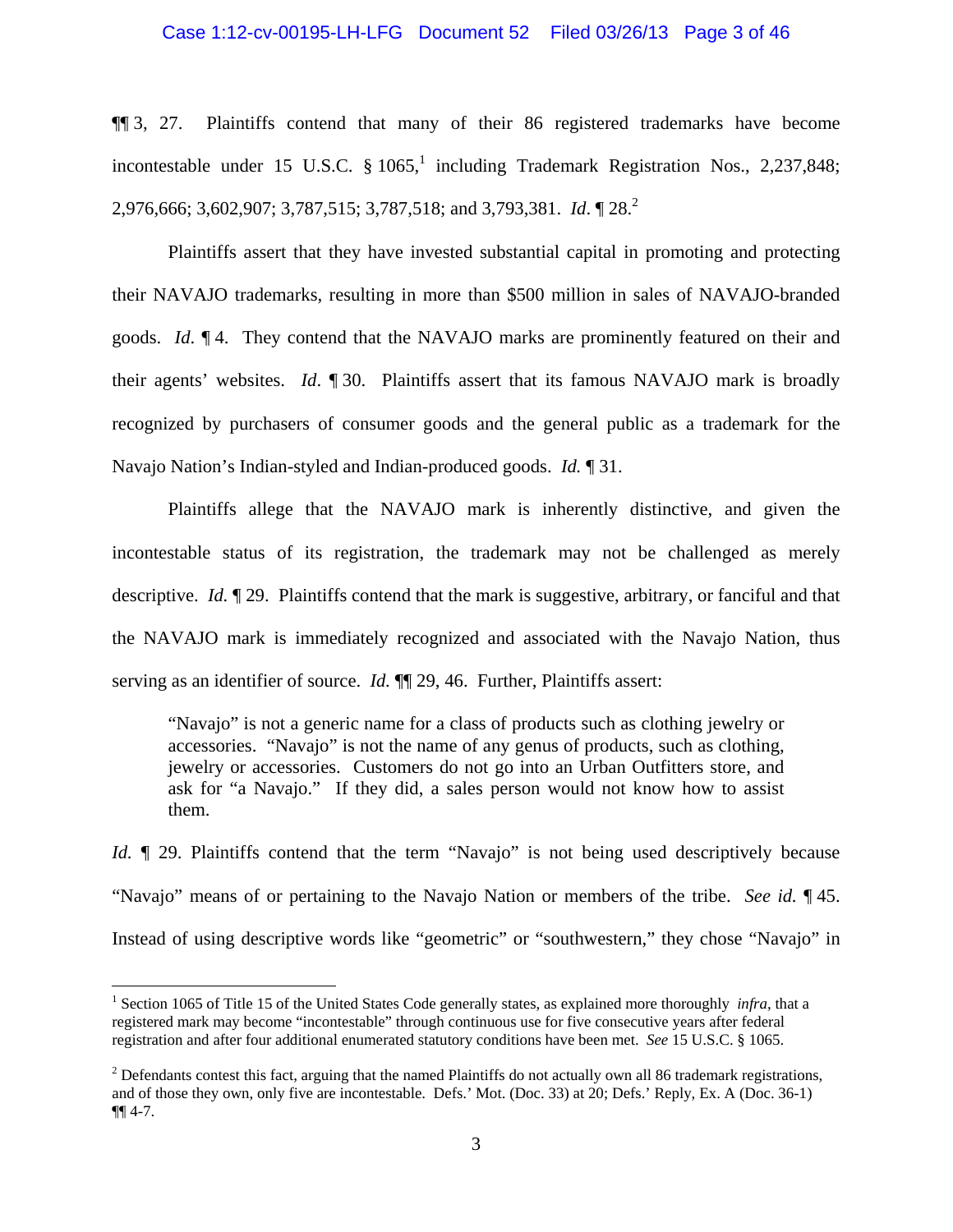#### Case 1:12-cv-00195-LH-LFG Document 52 Filed 03/26/13 Page 4 of 46

order "to trade off of the cachet and romanticism associated with the Navajo People, who form the Navajo Nation." *Id.* ¶ 46. Plaintiffs contend that Defendants falsely advertise a number of its "Navajo" products as "Vintage" and "Handmade," making an express claim that their goods are made by members of the Navajo Nation, when only enrolled members of the Navajo Nation may sell their goods under the NAVAJO trademark. *Id.*

 The Navajo Nation asserts that, at least as early as March 16, 2009, Defendants have used "Navajo" and "Navaho" as names and marks in direct competition with NAVAJO-branded goods. *See id.* ¶¶ 5, 37. In early 2011, Plaintiffs allege that Urban Outfitters started a product line of 20 or more items containing the NAVAJO trademark, which they sold on their website and retail stores. *Id.* ¶ 41. Plaintiffs claim that Defendants' items sold under the "Navajo" and "Navaho" names and marks "evoke the Navajo Nation's tribal patterns, including geometric prints and designs fashioned to mimic and resemble Navajo Indian-made patterned clothing, jewelry and accessories." *Id.* ¶ 37. Plaintiffs assert that Defendants also used the NAVAJO mark in its internal search engine to divert customers to its products, thus engaging in initial interest confusion. *Id.* ¶ 40. Plaintiffs contend that Free People have sold and have continued to sell jewelry under the "Navajo" trademark and have used "Navajo" as a search term to display its retail goods. *Id*. ¶ 52. Plaintiffs attached as Exhibit C to their Amended Complaint copies of Defendants' webpages showing Free People's use of the "Navajo" mark as a search term." *Id*. and Ex. C (Doc. 30-2) at 2-3 of 29. Plaintiffs further assert Anthropologie "has sold items using the Navajo trademark as well." Am. Compl. (Doc. 30) ¶ 52.

 Plaintiffs attached as Exhibit A to their Amended Complaint an illustrative, not exhaustive, list of Defendants' infringing activity. *Id.* ¶ 41. Exhibit A includes allegedly infringing products listed on the Urban Outfitters website, including, among others, "Deter

4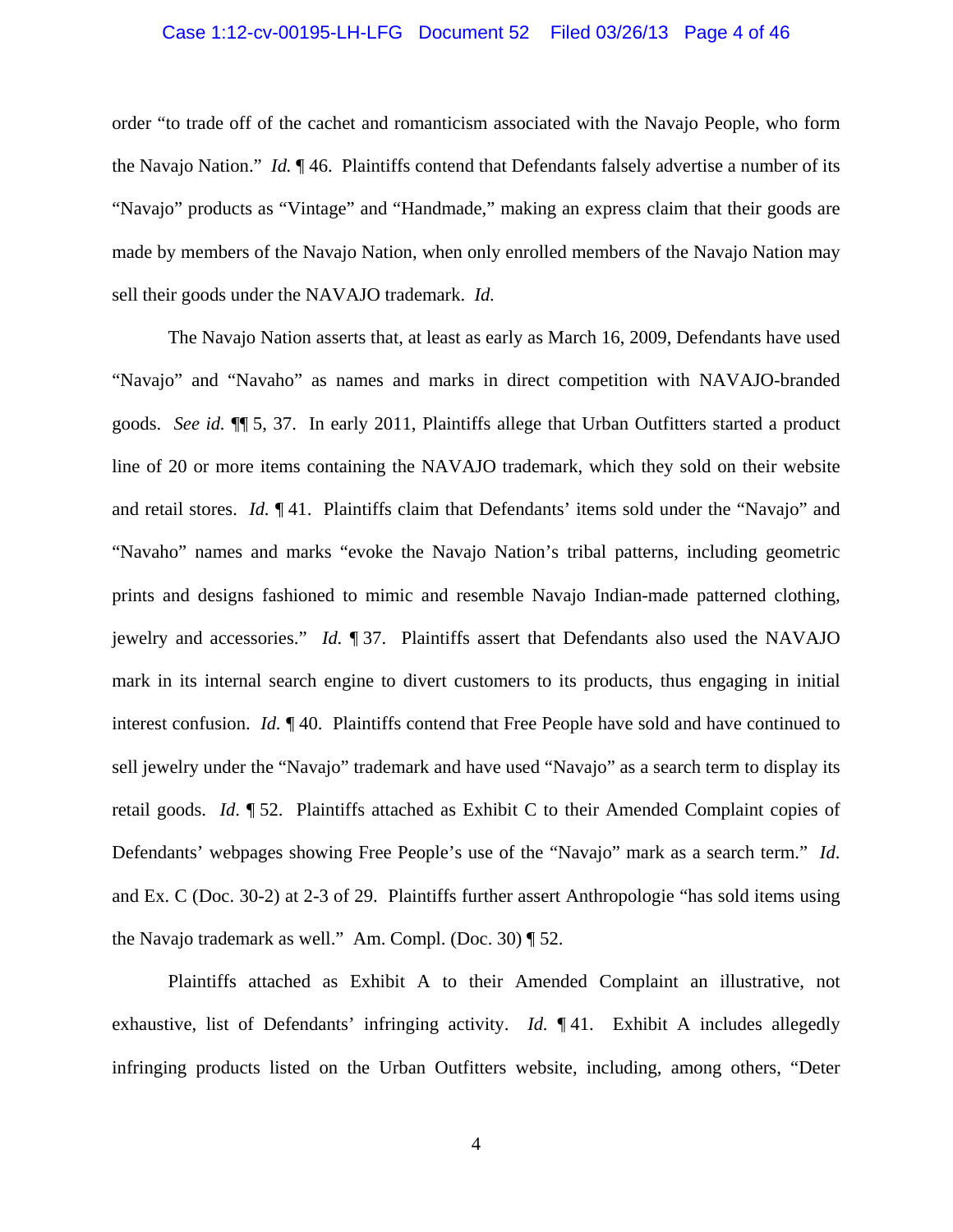#### Case 1:12-cv-00195-LH-LFG Document 52 Filed 03/26/13 Page 5 of 46

Navajo Tee," "Ecote Navajo Surplus Jacket," "Lucca Couture Navajo Pullover Sweater," "Navajo Bracelet," "Navajo Feather Earring," "Navajo Hipster Panty," "Navajo Print Fabric Wrapped Flask," "OBEY Navajo Glove," "Pendleton Navajo Weekender Bag," "Vintage Woolrich Navajo Jacket," and "Wide Navajo Scarf." *See* Am. Compl., Ex. A (Doc. 30-1) at 2- 24 of 41. Exhibit A also contains allegedly infringing products sold from the Free People website, including items described as follows: "Vintage Handmade Navajo Necklace," "Vintage Navajo Cuff," and "Joplin Fringe Bag" further described as a "[u]nique Navajo patterned blanket fringe bag . . . ." *See id.* at 25-33 of 41. Finally, Exhibit A includes web pages from Anthropologie that contain allegedly infringing products listed as "Navajo Blossom Pin." *See id.* at 34-37 of 41. Plaintiffs also list in an illustrative, not exhaustive, chart nine registered trademarks that Defendants have allegedly infringed. *Id.* ¶ 54.

 In addition, Plaintiffs contend that using their name to sell hip flasks and panties dilutes the Navajo Nation's goodwill in its trademarks. Am. Compl. (Doc. 30) ¶ 47. Plaintiffs argue that the use of "Navajo" with products like its "Navajo Flask" is derogatory, scandalous, and contrary to the Navajo Nation's principles because it has long banned the sale and consumption of alcohol within its borders and the Navajo Nation does not use its mark in conjunction with alcohol. *Id*. ¶ 63. Plaintiffs further contend that the misspelling of the "Navajo" name as "Navaho" is contrary to Navajo Nation law, is confusingly similar to Plaintiffs' own NAVAJO marks, and is scandalous and derogatory and should be enjoined. *Id*. ¶ 66.

 Plaintiffs also argue that Defendants' sale of products with significantly lower quality than Plaintiffs' own authentic products will likely harm the reputation of the NAVAJO name and mark. *Id.* 164. Plaintiffs argue that Defendants use of the "Navajo" name and mark to promote its "Navajo Collection" makes it very likely consumers will incorrectly believe that the "Navajo"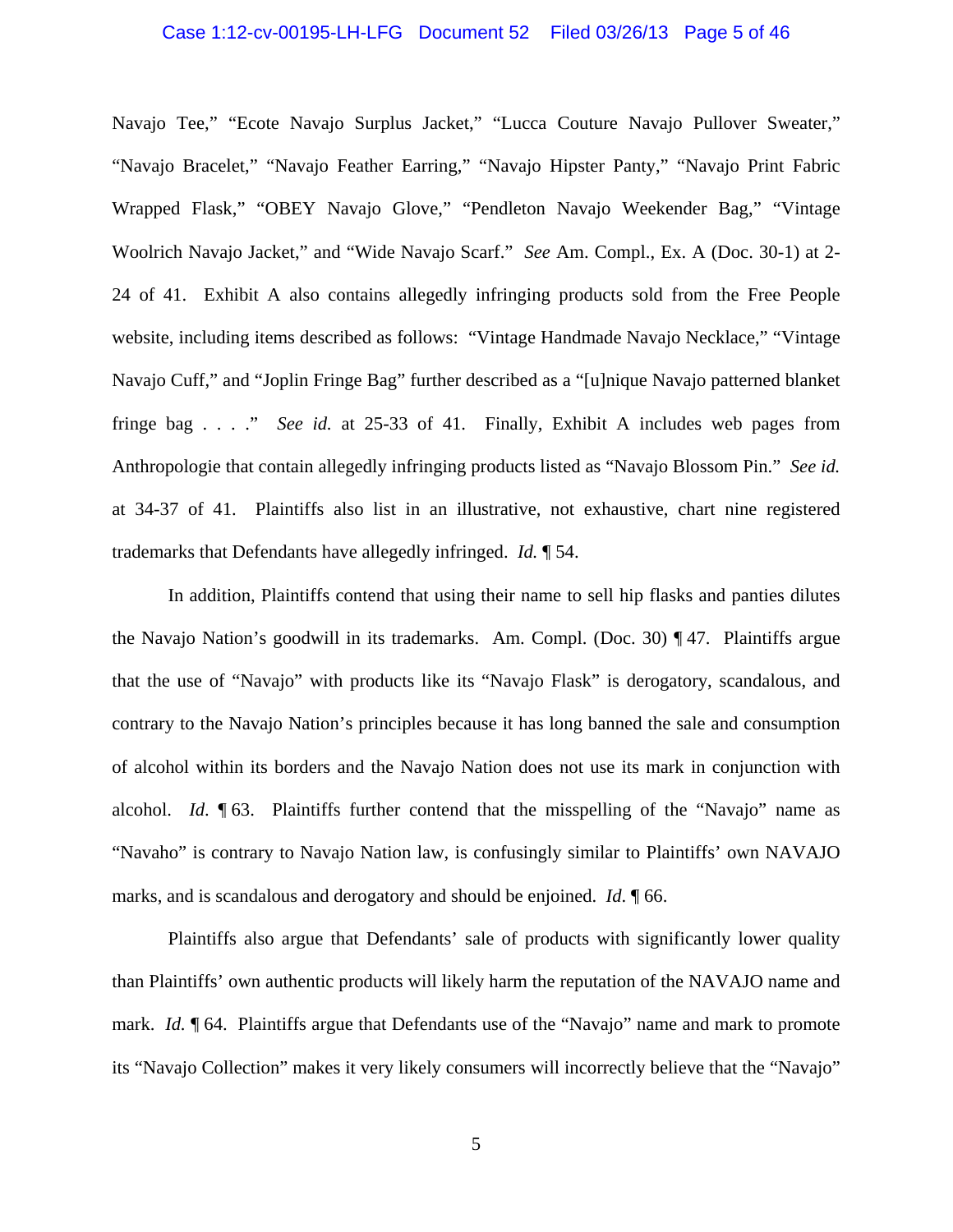#### Case 1:12-cv-00195-LH-LFG Document 52 Filed 03/26/13 Page 6 of 46

name is an indistinct term, rather than associate "NAVAJO" as a unique and inherently distinctive trademark. *See id.* ¶¶ 60-62.

 Moreover, Plaintiffs assert that Defendants have offered for sale and sold products in an Indian style, motif, or design using terms like "Native American," "Indian," "Tribal," and the name of a particular Indian Tribe in a way that confuses customers into believing they are being offered or purchasing authentic Indian-made products, when in fact their products are not authentic Indian-made products. *See id.* ¶ 71, 76. Plaintiffs contend that Defendants have falsely suggested their products are Indian products of the Navajo Nation. *See id.* Plaintiffs attached as Exhibit E a sample of copies of Defendants' website pages where Defendants used search or identifier terms such as "Native American," "Indian," "Navajo," or the name of a particular Indian tribe. *See id.* ¶ 74 and Ex. E (Doc. 30-2) at 17-29 of 29. Plaintiffs list examples of Defendants' products that falsely suggest they are Indian products and they include the "Navajo Bracelet," "Navajo Glove," "Vintage Men's Woolrich Navajo Jacket," and "Navajo Feather Earring." *Id*. ¶ 75.

 The Navajo Nation sent to Urban Outfitters a "Cease and Desist" letter dated June 30, 2011, demanding that they cease using the "Navajo" trademark in connection of their sale of goods. Am. Compl., Ex. B (Doc. 30-1) at 39-41 of 41. In response, on October 24, 2011, Urban Outfitters replaced the term "Navajo" with "Printed" on its website. Am. Compl. ¶ 50. Plaintiffs assert, however, that Defendants have continued to sell their products in their retail stores under the "Navajo" and "Navaho" names and marks and have used the word "Navajo" on their sales receipts. *Id*. ¶ 51.

### **II. PROCEDURAL BACKGROUND**

The Navajo Nation has brought suit against Defendants, claiming trademark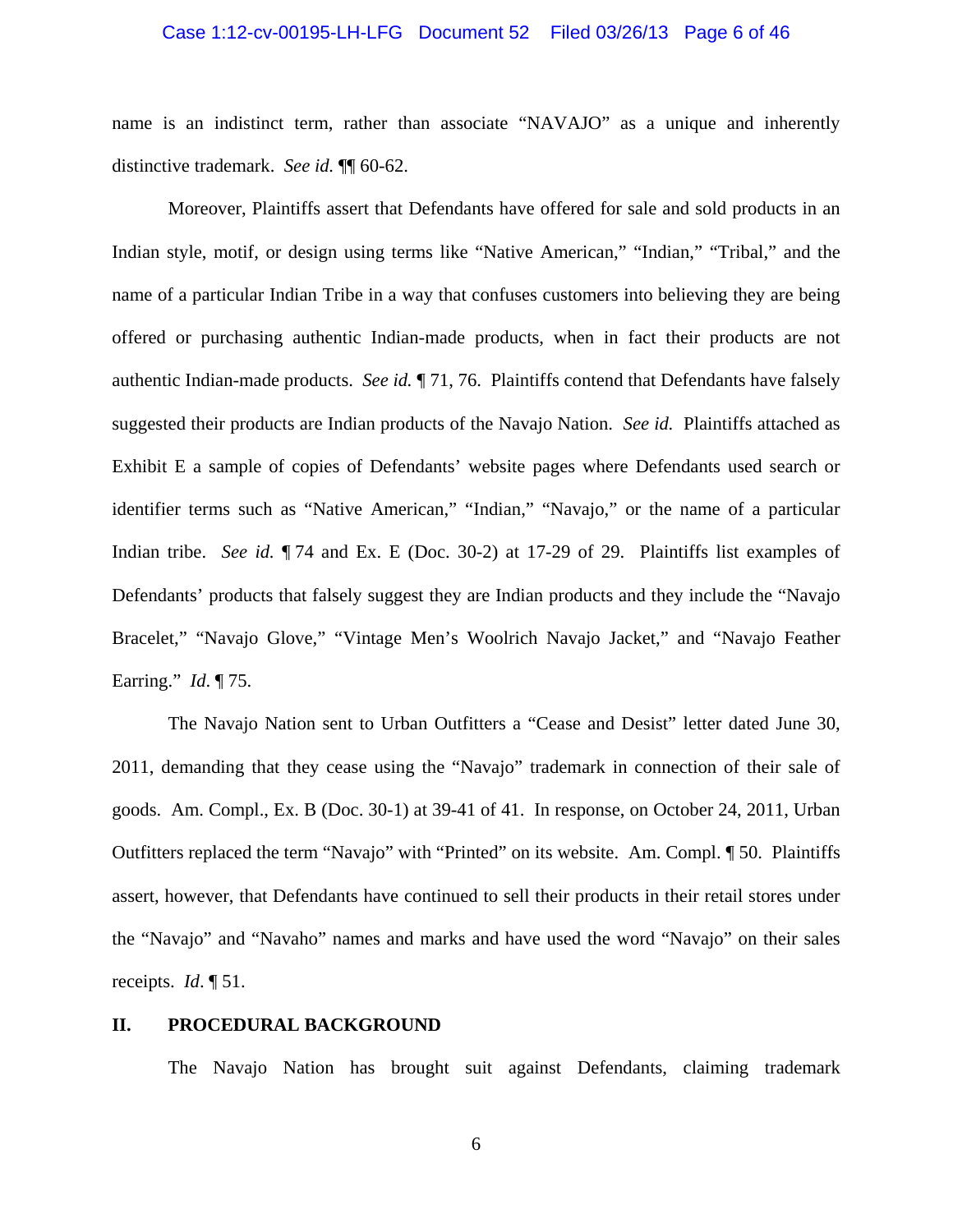#### Case 1:12-cv-00195-LH-LFG Document 52 Filed 03/26/13 Page 7 of 46

infringement, trademark dilution, unfair competition, false advertising, commercial practices laws violations, and violation of the Indian Arts and Crafts Act. Specifically, Plaintiffs allege in Count One that Defendants' use of the "Navajo" and "Navaho" mark in connection with the sale of clothing, jewelry, house ware, footwear, and similar items is likely to cause confusion, mistake, or deception in the market place, and has created actual confusion in the market place, and constitutes trademark infringement in violation of 15 U.S.C. §§ 1114 and 1117 of the Lanham Act.<sup>3</sup> See Am. Compl. (Doc. 30)  $\P\P$  81-91. In Count Two, Plaintiffs assert that Defendants' use of the "Navajo" and "Navaho" names and marks to promote, market, and sell its retail items constitutes willful Trademark Dilution by blurring, and willful Trademark Dilution by tarnishment under § 1125(c) of the Lanham Act. *See id.* ¶¶ 92-96. Plaintiffs contend in Count Three that Defendants' are also liable for Unfair Competition and False Advertising under § 1125(a) of the Lanham Act based on false advertising and infringement of the Navajo Nation's unregistered NAVAJO trademarks. *See id.* **[1]** 97-101. In Count Four, Plaintiffs allege that Defendants violated the Indian Arts and Crafts Act, 25 U.S.C. § 305 *et seq.*, ("IACA") by offering, advertising, marketing, displaying for sale, and selling goods that falsely suggest Defendants' products are products of an Indian Tribe, when in fact they are not products of any Indian Tribe. *See id.* ¶¶ 102-22.

 Plaintiffs assert state law claims in the two remaining counts. In Count Five, Plaintiffs contend that Defendants are liable for violation of the New Mexico Unfair Practices Act ("NMUPA"), N.M. Stat. Ann. § 57-12-3, through its sale of goods under the "Navajo" and "Navaho" names and trademarks, as well as its sale of other goods falsely represented as authentic goods, when Defendants knew that their goods were not made by, in connection, or in any way associated with the Navajo Nation, another Indian Tribe, nor any other Indian

 $\overline{a}$ 

<sup>3</sup> The Lanham Act is found at 15 U.S.C. §§ 1051 *et seq*.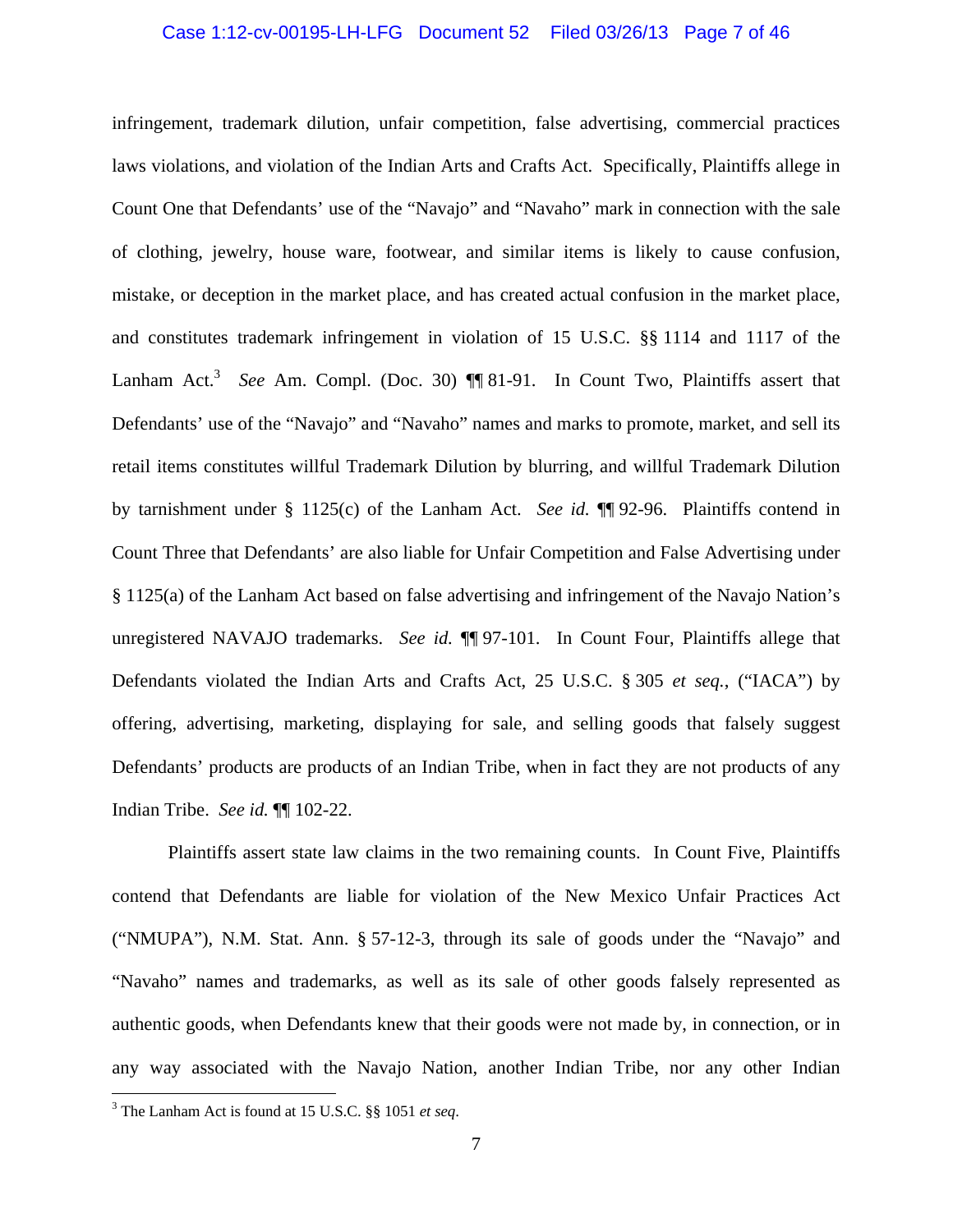#### Case 1:12-cv-00195-LH-LFG Document 52 Filed 03/26/13 Page 8 of 46

organization or person. *See id.* ¶¶ 123-28. Finally, Plaintiffs allege in Count Six that Defendants' willfully committed acts and omissions caused dilution and/or tarnishment of the distinctive quality of the Navajo Nation's NAVAJO marks in violation of the New Mexico Trademark Act ("NMTA"), N.M. Stat. Ann. § 57-3B-15. *See id.* ¶¶ 129-33.

On April 30, 2012, Defendants filed a Motion to Dismiss the Complaint and Memorandum in Support (Doc. 16). Plaintiffs subsequently filed an Amended Complaint (Doc. 30). Defendants then filed a motion to dismiss the claims asserted in the Amended Complaint. The Court will deny Defendants' initial Motion to Dismiss (Doc. 16) as moot, and will now turn to the arguments made by Defendants in their Motion to Dismiss the Amended Complaint and Memorandum in Support (Doc. 33).

#### **III. STANDARD**

The Court can dismiss a complaint for "failure to state a claim upon which relief can be granted." Fed. R. Civ. P.  $12(b)(6)$ . Plaintiff's complaint must set forth factual allegations that "raise a right to relief above the speculative level." *Bell Atl. Corp. v. Twombly*, 550 U.S. 544, 555 (2007). It is not enough for a plaintiff to just set forth labels, conclusions, and formulaic recitation of the elements of a cause of action. *Id.* When reviewing a plaintiff's complaint in ruling on a Rule 12(b)(6) motion, the Court must accept all well-pleaded allegations as true. *Smith v. United States*, 561 F.3d 1090, 1098 (10th Cir. 2009). The Court must view the allegations in the light most favorable to the plaintiff. *Id.* The Court "will disregard conclusory statements and look only to whether the remaining, factual allegations plausibly suggest the defendant is liable." *Khalik v. United Air Lines*, 671 F.3d 1188, 1191 (10th Cir. 2012). This plausibility standard does not require evidence of probability, "but it asks for more than a sheer possibility that a defendant has acted unlawfully." *Ashcroft v. Iqbal*, 556 U.S. 662, 678 (2009).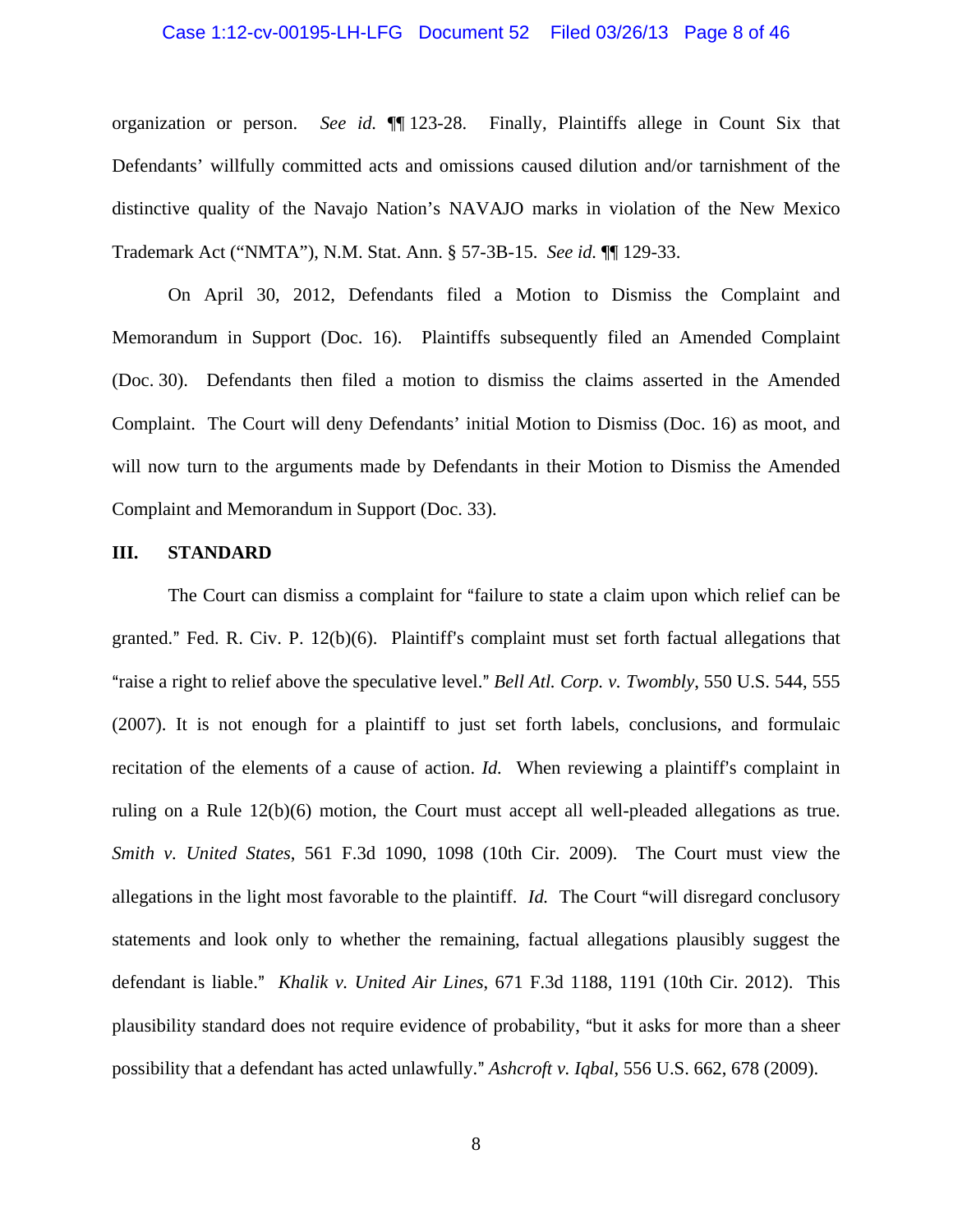#### Case 1:12-cv-00195-LH-LFG Document 52 Filed 03/26/13 Page 9 of 46

 Although presented as a motion to dismiss under the *Iqbal* standard, Defendants have attached a number of exhibits in support of their motion. *See* Defs.' Mot., Exhibits (Doc. 33-1 through Doc. 33-12); Defs.' Reply, Exhibit A (Doc. 36-1). Plaintiffs treat the motion as a true motion to dismiss and have not attached additional exhibits to their response, relying instead on the contents of their Amended Complaint and attachments thereto.

 Federal Rule of Civil Procedure 12(d) applies when a party presents matters outside the pleadings:

If, on a motion under Rule  $12(b)(6)$  or  $12(c)$ , matters outside the pleadings are presented to and not excluded by the court, the motion must be treated as one for summary judgment under Rule 56. All parties must be given a reasonable opportunity to present all the material that is pertinent to the motion.

Fed. R. Civ. P. 12(d). Under Rule 12(d), a court has broad discretion to refuse to accept the extra-pleading materials and resolve the motion solely on the basis of the pleading itself. *See Lowe v. Town of Fairland, Okl.*, 143 F.3d 1378, 1381 (10th Cir. 1998). Reversible error may occur if a court considers matters outside the pleadings but fails to convert the motion to dismiss into a motion for summary judgment. *Id*. No conversion is required, however, when the court considers information that is subject to proper judicial notice or exhibits attached to the complaint, unless their authenticity is questioned. *See Geinosky v. City of Chicago*, 675 F.3d 743, 745 n.1 (7th Cir. 2012). *See also Rose v. Utah State Ba*r, 471 Fed. Appx. 818, 820 (10th Cir. Mar. 23, 2012) (unpublished opinion) (no conversion required where court takes judicial notice of its own files and records and facts that are matter of public record). "Documents that a defendant attaches to a motion to dismiss are considered part of the pleadings if they are referred to in the plaintiff's complaint and are central to her claim." *Venture Assoc. Corp. v. Zenith Data Sys. Corp*., 987 F.2d 429, 431 (7th Cir. 1993).

The Court will not convert Defendants' motion to dismiss into one for summary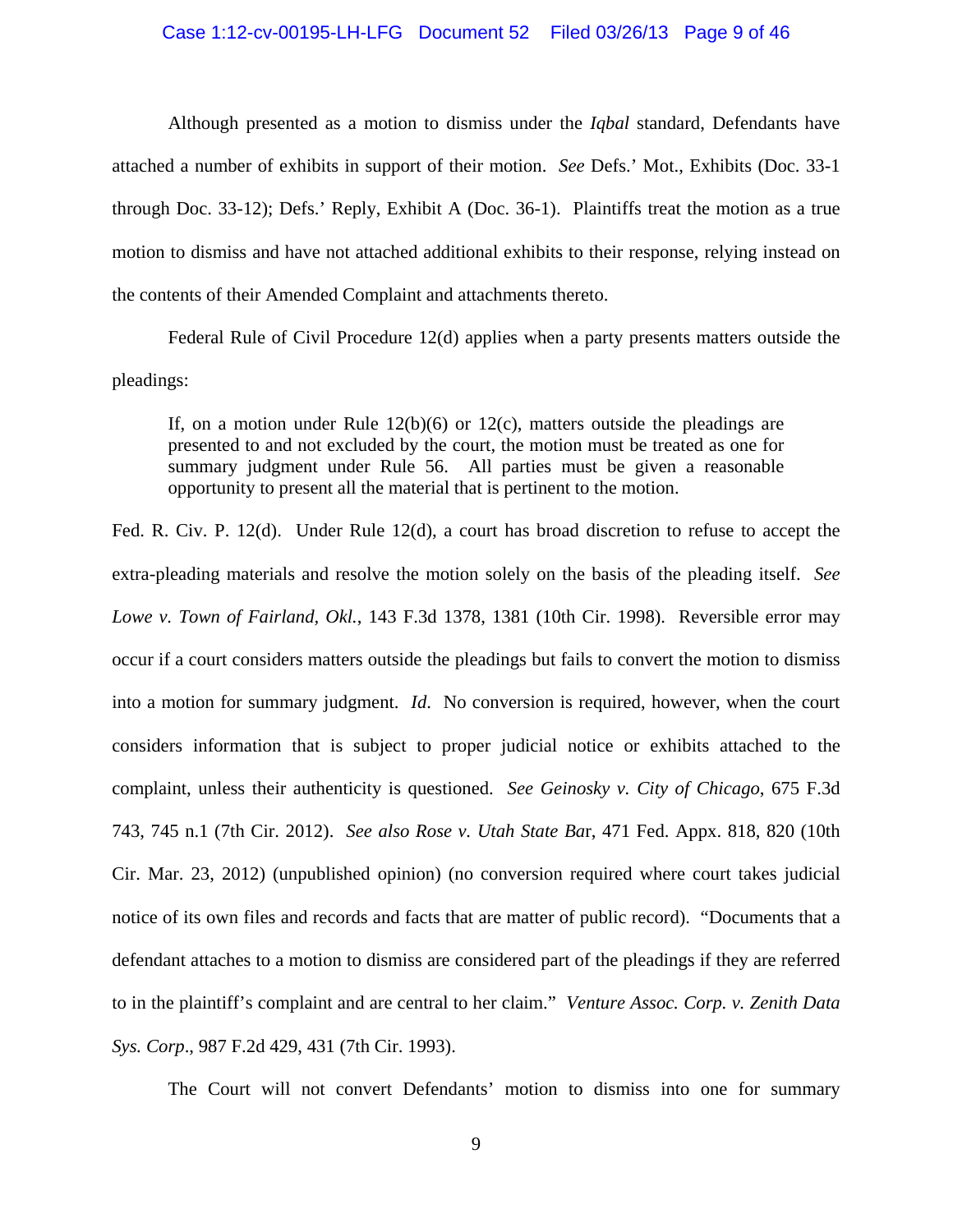#### Case 1:12-cv-00195-LH-LFG Document 52 Filed 03/26/13 Page 10 of 46

judgment. To do otherwise would require the Court to give notice to the parties and allow Plaintiff an opportunity to present its own extra-pleading evidence, an inefficient process better left for a motion for summary judgment filed in the normal course of the discovery process. Therefore, the Court will not consider the exhibits attached to Defendants' motion and reply that constitute extra-pleading material that are not properly the subject of judicial notice or that are not documents referred to in Plaintiffs' complaint and central to her claim.

With respect to Exhibits A, G, H, K, and L, they are various excerpts from the trademark file histories of some of the trademarks referred to in Plaintiffs' Amended Complaint. Defendants, however, have not provided authority that permits a court to consider excerpted portions of a trademark file history without converting a motion to dismiss into one for summary judgment. This is not a situation where Plaintiffs attached to their complaint an incomplete document from a trademark file, and Defendants have merely sought to complete that same document in order to clarify or refute the meaning Plaintiffs subscribe to their portion of the record. Instead, Defendants have cherry-picked portions of the USPTO's records to contest the merits of Plaintiffs' case or support their own defenses. Other portions of those same records may support Plaintiffs' interpretation of the file histories, and thus the evidentiary value of the materials submitted by Defendants is subject to "reasonable dispute," and thus not best suited for judicial notice. This evidentiary consideration is exactly the type of analysis suitable for summary judgment, not a motion to dismiss. *Cf. Facebook, Inc. v. Teachbook.com LLC*, 819 F.Supp.2d 764, 771-73 (N.D. Ill. 2011) (refusing to consider extra-pleading materials filed by defendant to support its motion to dismiss, including USPTO records and an alleged admission made to the European trademark authority, as not properly the subject of judicial notice and not sufficiently central to Plaintiffs' complaint). If Defendants' position were correct, the entire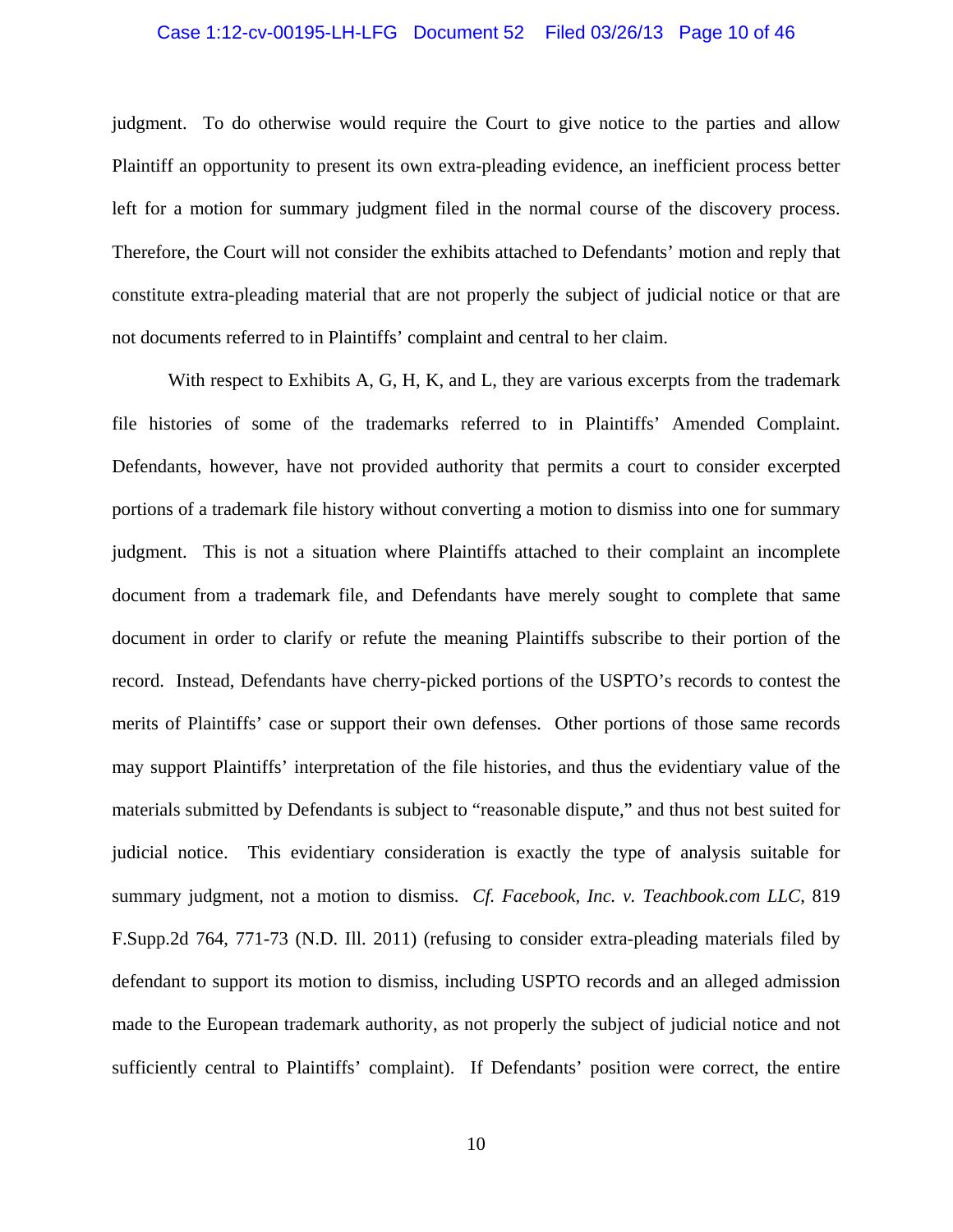#### Case 1:12-cv-00195-LH-LFG Document 52 Filed 03/26/13 Page 11 of 46

trademark file history of each trademark allegedly infringed would nearly always be permissible to consider on a motion to dismiss in any trademark infringement case, an incredibly cumbersome analysis at the early stages of a case. *See id.* at 773 ("Indeed, allowing Teachbook to cherry pick portions of Facebook's website to introduce via a motion to dismiss simply because the complaint implicates the two websites would convert an examination of the complaint in to full-blown summary judgment analysis. This result would vitiate an otherwise narrow exception to the general rule that a motion under Rule 12(b)(6) stands or falls based on the allegations in the complaint.") The Court therefore will not consider Exhibits A, G, H, K, or L at this time.

 In support of their argument that "Navajo" is recognized by consumers as a generic descriptor of a category of "Indian-styled" prints and designs, Defendants attach Exhibits B (Doc. 33-2) (numerous fashion trend reports discussing popularity of "Navajo style"), C (Doc. 33-3) (copies of websites depicting numerous brands, including Lucky Brand and Calvin Klein, marketing "Navajo jeans" and "Navajo" mitts, wrap, and dress), D (Doc. 33-4) (blog from "Etc Blog Mag" showing celebrity Nicole Richie in "Isabel Marant Navajo jeans"), E (Doc. 33-5) (magazine article depicting "boho Navajo trend"), and F (Doc. 33-6) (photographs of third-party hangtags for "Navajo Blanket" shirt and "Navajo Seed Bead" bracelet). These exhibits are not properly the subject of judicial notice, nor are they referred to in Plaintiffs' Amended Complaint. The Court therefore will not consider Exhibits B-F at this stage.

For similar reasons, the Court also declines to consider Exhibit I, the Declaration of Ed Looram, and Exhibit J, the Declaration of Ali Reich. Other than the envelope showing when Defendants received the June 30, 2011 Cease-and-Desist letter, which arguably could be considered part of the letter attached to Plaintiffs' complaint, the remaining statements in Exhibit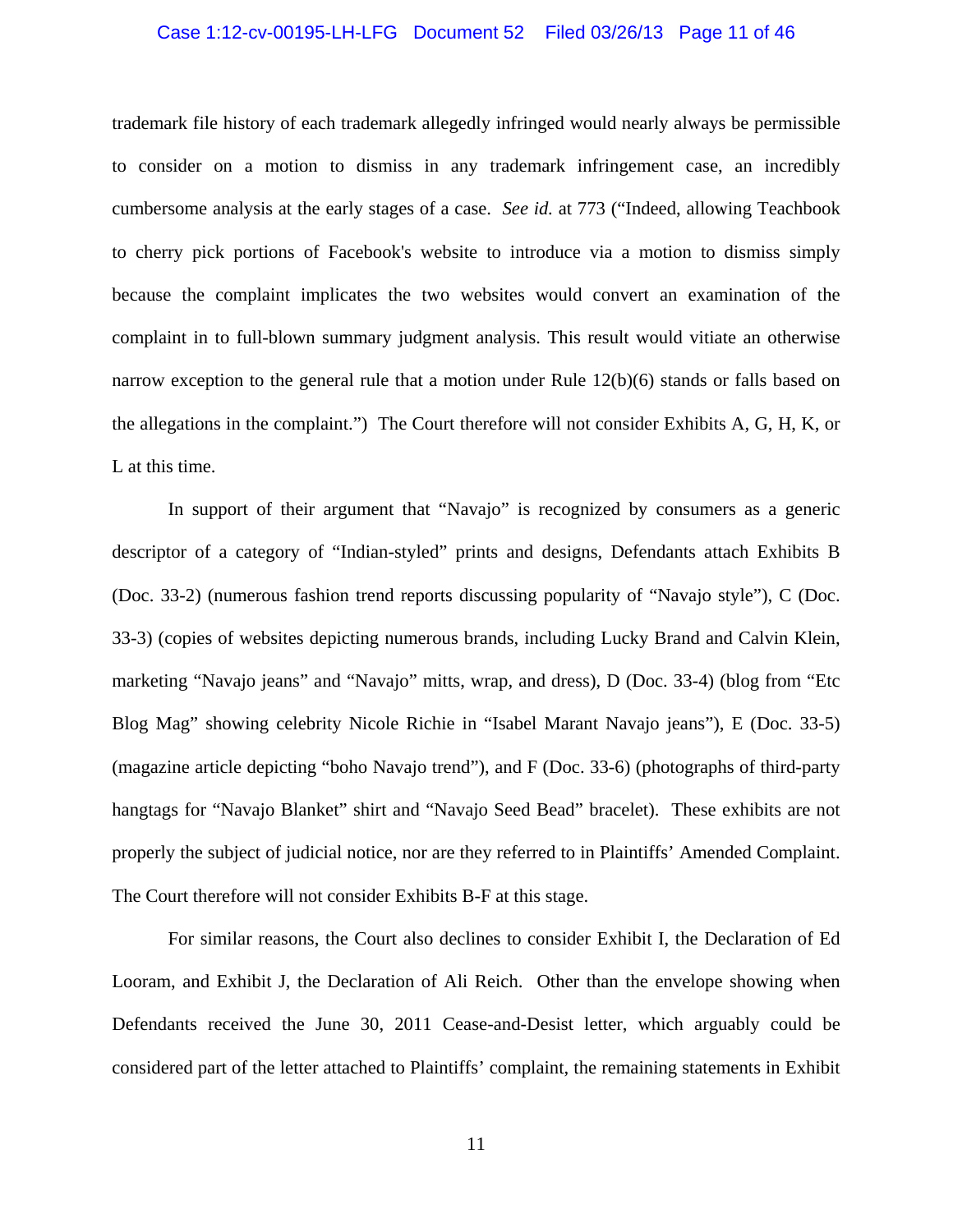#### Case 1:12-cv-00195-LH-LFG Document 52 Filed 03/26/13 Page 12 of 46

I are not properly the subject of judicial notice and do not constitute documents referred to in Plaintiffs' complaint. Ali Reich avers the following in his Declaration: he is a Vintage Buyer for Free People; Free People's vintage products are pre-owned, "one-of-a-kind" items; of the seven items identified as Vintage Navajo jewelry attached to the complaint, all the items "are believed to be jewelry made by individuals who self-identify as Navajo Indian or are otherwise enrolled in the Navajo Indian tribe." Defs.' Mot., Ex. J (Doc. 33-10). Although Mr. Reich is referring to exhibits attached to Plaintiffs' Amended Complaint, his statements do not complete the documents referred to in Plaintiffs' Amended Complaint, and the Court will also not consider them.

#### **IV. ANALYSIS**

## **A. Lanham Act Claims**

Congress enacted the Lanham Act in 1946 to provide national protection for trademarks used in interstate and foreign commerce in order to promote competition and the maintenance of product quality. *Park 'N Fly, Inc. v. Dollar Park and Fly, Inc.*, 469 U.S. 189, 193 (1985). Under the Lanham Act, the user of a mark can register it with the USPTO, and if the registrant then satisfies further conditions including continuous use for five consecutive years, the right to use the registered mark in commerce to designate the origin of the goods specified in the registration becomes "incontestable," outside certain enumerated exceptions. *KP Permanent Make-Up, Inc. v. Lasting Impression I, Inc.*, 543 U.S. 111, 1117 (2004). The Lanham Act provides a civil action for the holder of a registered mark, whether or not incontestable, "against anyone employing an imitation of it in commerce when 'such use is likely to cause confusion, or to cause mistake, or to deceive." *Id.* (quoting 15 U.S.C.  $\S 1114(1)(a)$ ). To state a trademark infringement claim under the Lanham Act, a plaintiff must allege facts showing that (1) its mark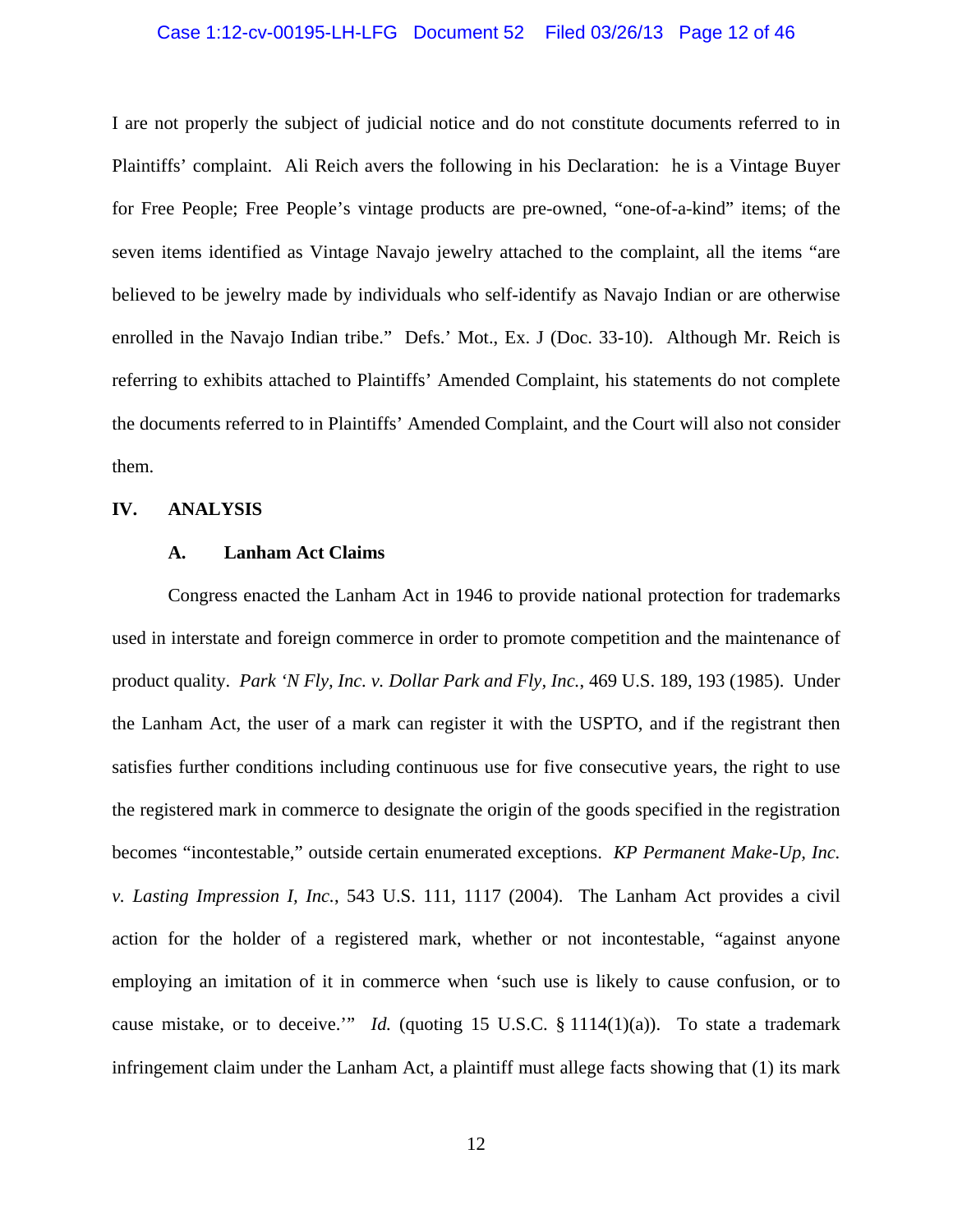#### Case 1:12-cv-00195-LH-LFG Document 52 Filed 03/26/13 Page 13 of 46

is protectable, and (2) the defendant's use of an identical or similar mark in commerce is likely to cause confusion among consumers. *See Donchez v. Coors Brewing Co.*, 392 F.3d 1211, 1215 (10th Cir. 2004).

 A mark is protectable if it is capable of distinguishing the products it marks from those of others. *Id*. at 1216. The eligibility for protection and the degree of protection afforded a mark depends upon which of five categories of terms the mark fits into: fanciful, arbitrary, suggestive, descriptive, or generic. *Id. See also Burke-Parsons-Bowlby Corp. v. Appalachian Log Homes, Inc.*, 871 F.2d 590, 593-94 (6th Cir. 1989) ("Validity of a registered trademark is contingent on determining first whether the mark is (1) arbitrary and fanciful; (2) suggestive; (3) descriptive; or (4) generic."). "The categorization of a mark is a factual question." *Donchez*, 392 F.3d at 1216. "Fanciful (made-up words expressly coined to serve as trade or service marks), arbitrary (common words applied in unfamiliar ways), and suggestive marks (words that connote, rather than describe, some quality or characteristic of a product or service) are inherently distinctive, and thus receive the greatest protection against infringement." *Id*. (10th Cir. 2004) (quoting *U.S. Search, LLC v. U.S. Search.com, Inc.*, 300 F.3d 517, 523 (4th Cir. 2002)). Suggestive marks require a consumer to use imagination and perception to determine the product's nature. *Sally Beauty Co., Inc. v. Beautyco, Inc*., 304 F.3d 964, 976 (10th Cir. 2002). Generic terms cannot be registered, and a registered mark may be canceled if it becomes generic. *Park 'N Fly, Inc.*, 469 U.S. at 194. "A generic term is one that refers to the genus of which the particular product is a species," in other words, it constitutes a common descriptive name. *Id*. *See also Sally Beauty Co.*, 304 F.3d at 976 (giving "cola" as an example of a general class of goods).

"A descriptive mark identifies a characteristic or quality of an article or service, such as its color, odor, function, dimensions, or ingredients." *Sally Beauty Co*., 304 F.3d at 976. It is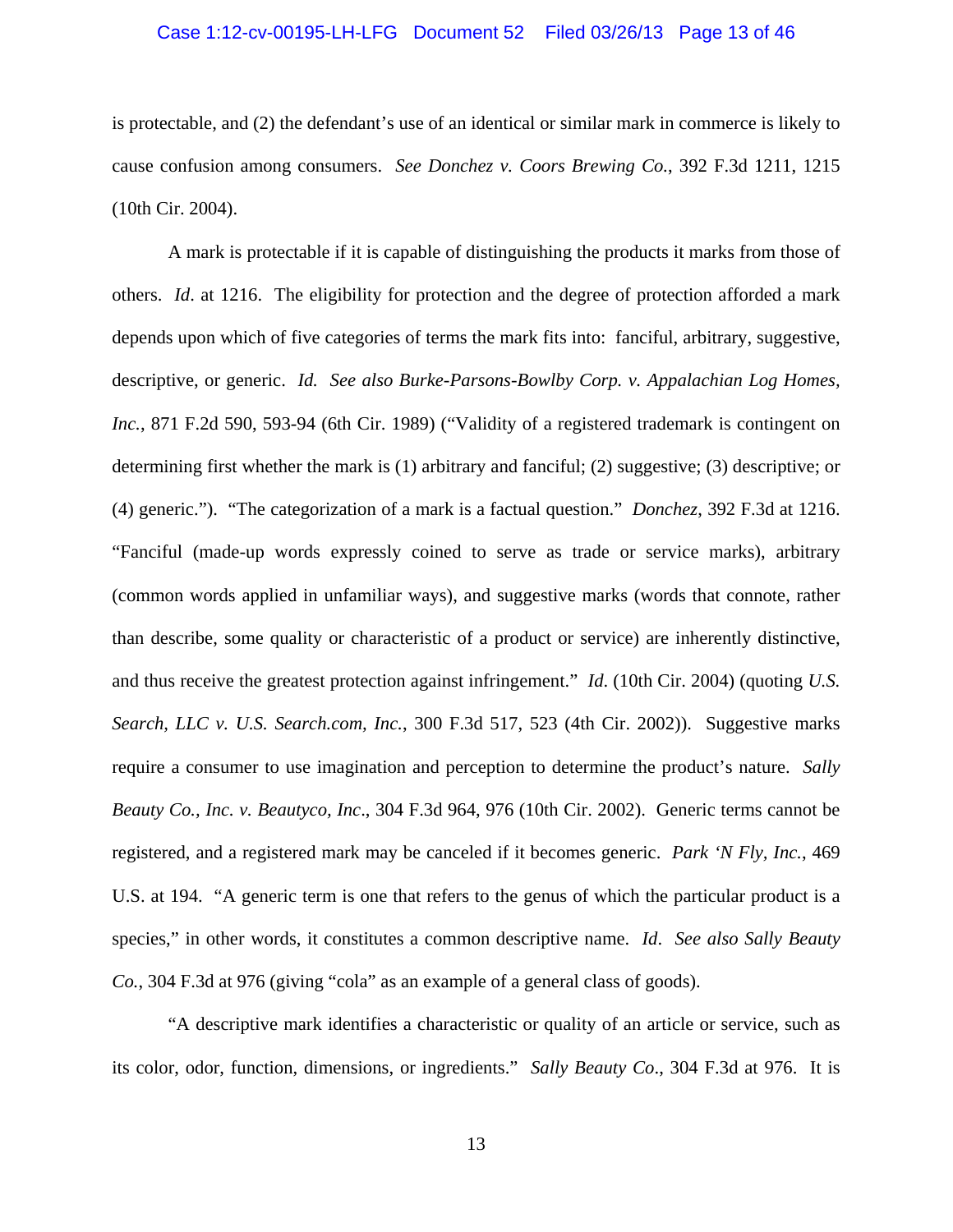#### Case 1:12-cv-00195-LH-LFG Document 52 Filed 03/26/13 Page 14 of 46

protectable "only when it has acquired a secondary meaning by becoming distinctive in the applicant's goods in commerce." *Id.* (quotation omitted). Geographically descriptive terms, like other descriptive terms, must acquire secondary meaning to be protected. *See Vail Assocs., Inc. v. Vend-Tel-Co., Ltd.*, 516 F.3d 853, 866 n.11 (10th Cir. 2008). Secondary meaning does not give the mark holder the exclusive right to use the mark in its original descriptive sense; rather, it gives the mark holder an exclusive right only in the secondary one associated with the mark holder's goods. *Id.* at 866. "The stronger the evidence of secondary meaning, the stronger the mark, and the more likely is confusion." *Id.* (quoting *Levi Strauss & Co. v. Blue Bell, Inc*., 632 F.2d 817, 821 (9th Cir. 1980)).

 The requirement of secondary meaning exists to protect commercial speakers' right to use descriptive words when informing consumers of the qualities of their own goods. *See KP Permanent Make-Up, Inc.*, 543 U.S. at 122. To acquire secondary meaning, one producer must have used the descriptive mark with reference to its goods for a sufficiently lengthy and exclusive amount of time that consumers consider the mark to mean the article is the producer's product. *J.M. Huber Corp. v. Lowery Wellheads, Inc.*, 778 F.2d 1467, 1470 (10th Cir. 1985). "Whether a mark has acquired a secondary meaning is a question of fact." *Id*. Evidence of secondary meaning may include the length and manner of the mark's use, the nature and extent of advertising and promotion of the mark, and the efforts made to create a conscious connection in the public's mind between the mark and a particular product. *Donchez*, 392 F.3d at 1218.

 The majority of courts hold that the USPTO's "decision to register a mark without requiring proof of secondary meaning creates a rebuttable presumption that the mark is suggestive, arbitrary, or fanciful rather than merely descriptive." *GTE Corp. v. Williams*, 904 F.2d 536, 538 (10th Cir. 1990) (in dicta, citing cases supporting presumption but deciding case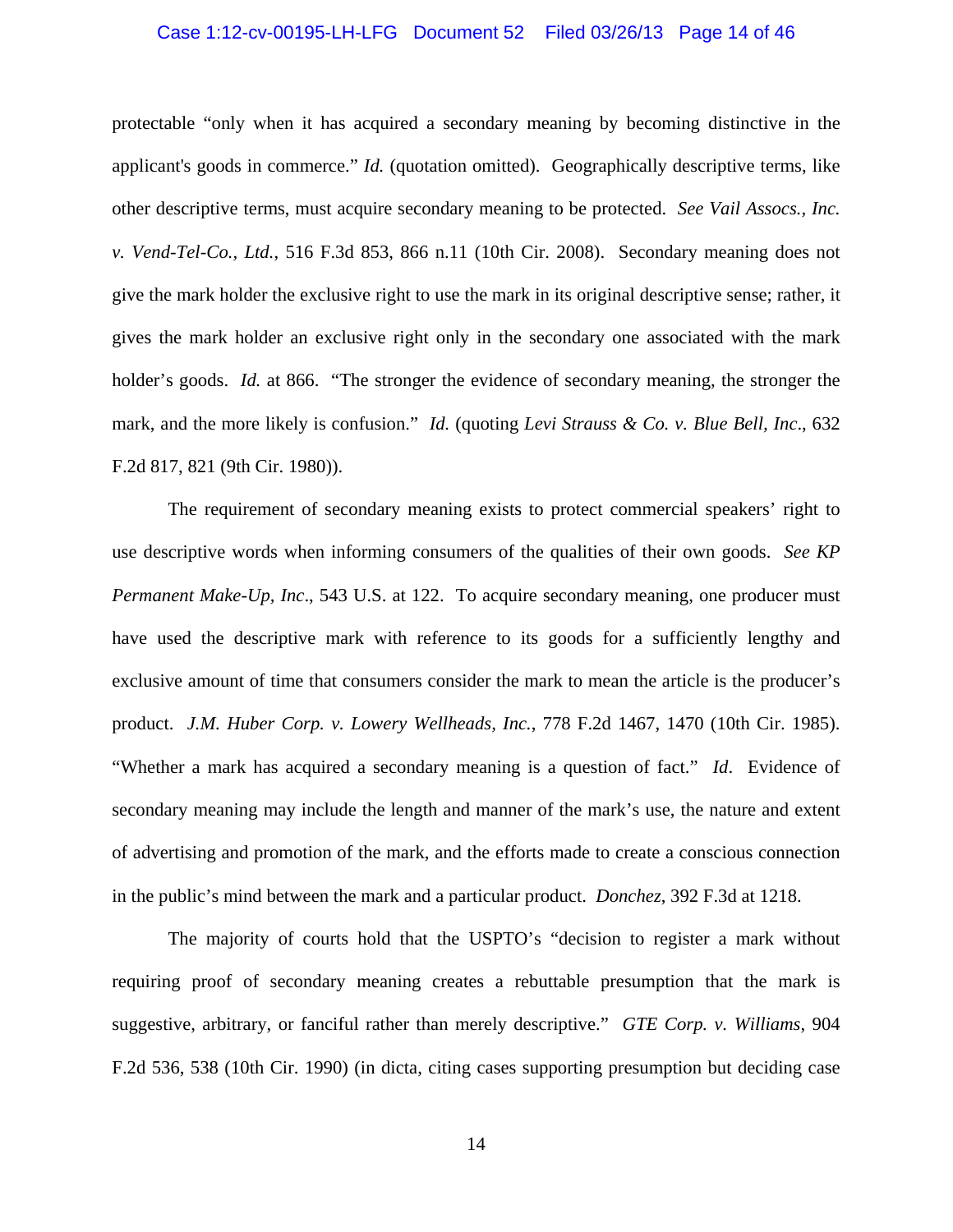# Case 1:12-cv-00195-LH-LFG Document 52 Filed 03/26/13 Page 15 of 46

on other grounds). *See also George & Co. LLC v. Imagination Entertainment Ltd*., 575 F.3d 383, 395 (4th Cir. 2009) ("[W]e are constrained to conclude that the LCR mark is suggestive. We are obligated to defer to the determination of the USPTO, which constitutes *prima facie* evidence of whether a mark is descriptive or suggestive."); *Lane Capital Management, Inc. v. Lane Capital Management, Inc*., 192 F.3d 337, 345 (2d Cir. 1999) ("Registration by the PTO without proof of secondary meaning creates the presumption that the mark is more than merely descriptive, and, thus, that the mark is inherently distinctive."). Prima facie evidence of the validity of the registered mark, however, does "not preclude another person from proving any legal or equitable defense or defect." 15 U.S.C. § 1115(a). If the holder of the mark is entitled to the statutory presumption, the burden of proof shifts to the party challenging the validity of the mark. *Burke-Parsons-Bowlby Corp.*, 871 F.2d at 593.

 As noted previously, a registered mark may become "incontestable" through continuous use for five consecutive years after federal registration and compliance with enumerated statutory formalities. *See* 15 U.S.C. § 1065; J. Thomas McCarthy, *McCarthy on Trademarks*, § 11:44 at 11-116 (4th ed. 2012). "To the extent that the right to use the registered mark has become incontestable under section 15 [15 USCS § 1065], the registration shall be conclusive evidence of the *validity* of the registered mark, and of the registrant's exclusive right to use the registered mark in commerce." 15 U.S.C. § 1115(b) (emphasis added). As the Supreme Court explained when construing § 1115:

The Lanham Act expressly provides that before a mark becomes incontestable an opposing party may prove any legal or equitable defense which might have been asserted if the mark had not been registered. Thus, § 33(a) would have allowed respondent to challenge petitioner's mark as merely descriptive if the mark had not become incontestable. With respect to incontestable marks, however, § 33(b) provides that registration is *conclusive* evidence of the registrant's exclusive right to use the mark, subject to the conditions of  $\S$  15 and the seven defenses enumerated in § 33(b) itself. Mere descriptiveness is not recognized by either § 15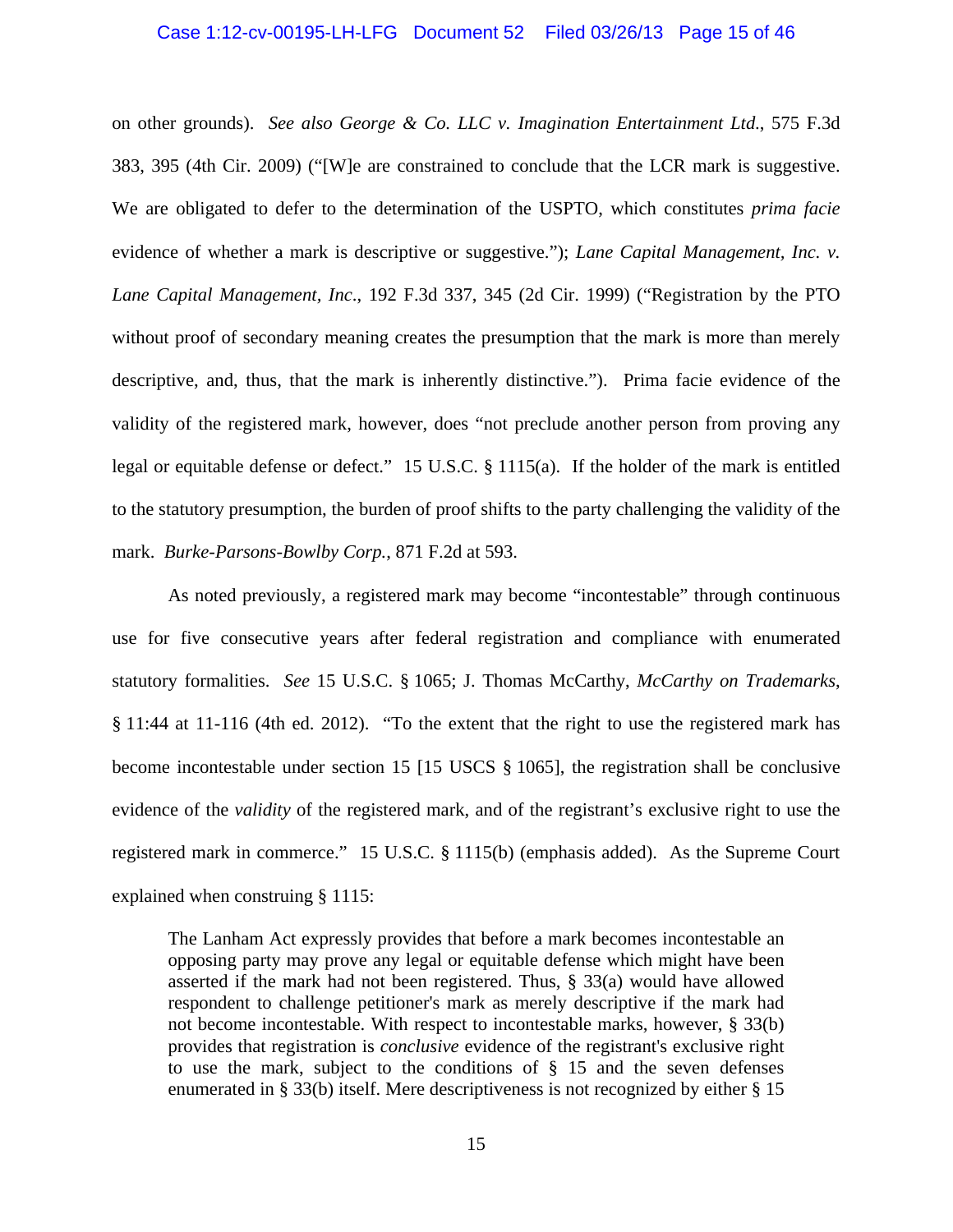or § 33(b) as a basis for challenging an incontestable mark.

*Park 'N Fly, Inc.*, 469 U.S. at 196 (internal citation omitted). Consequently, the Supreme Court concluded that "the holder of a registered mark may rely on incontestability to enjoin infringement and that such an action may not be defended on the grounds that the mark is merely descriptive." *Id*. at 205.

 If, however, one of the enumerated defenses is established, registration constitutes only prima facie, not conclusive, evidence of the owner's right to exclusive use of the mark. *Id*. at 199 n.6. One of those defenses, § 33(b)(4), "allows the nontrademark use of descriptive terms used in an incontestable mark." *Id.* at 201. This "fair use" affirmative defense is available to a party whose allegedly infringing use "is a use, otherwise than as a mark, . . . of a term or device which is descriptive of and used fairly and in good faith only to describe the goods or services of such party, or their geographic origin  $\dots$ ." 15 U.S.C. § 1115(b)(4).

 In addition to showing the validity of a mark, to prevail on an infringement claim under Section 32 of the Lanham Act, the plaintiff must also demonstrate that the defendant's use of the mark was likely to cause confusion in the marketplace. *See* 15 U.S.C. § 1114; *GTE Corp.*, 904 F.2d at 539. Even a plaintiff who is relying on an incontestable registration has the burden of proving likelihood of confusion. *KP Permanent Make-Up, Inc*., 543 U.S. at 118. Furthermore, although the validity of an incontestable mark may not be challenged, a defendant may still question the strength, and hence the scope of protection, of the mark as to different goods or services in determining the issue of likelihood of confusion. McCarthy, § 11:45 at 11-117, § 32:155. Courts look to the following factors to determine whether there is a "likelihood of confusion": (1) the degree of similarity between the designation and the trademark in appearance, pronunciation of words used, verbal translation of the pictures or designs involved,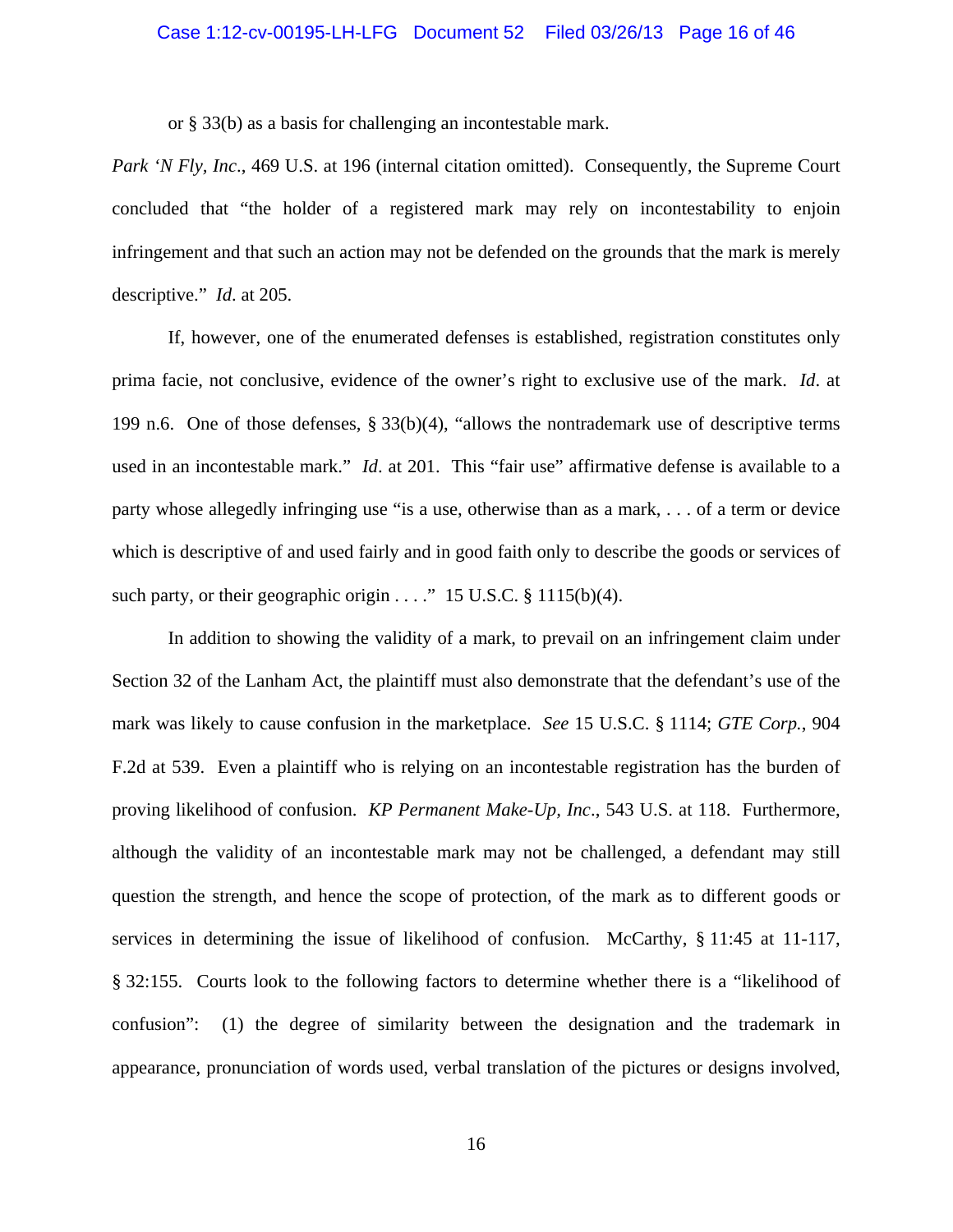#### Case 1:12-cv-00195-LH-LFG Document 52 Filed 03/26/13 Page 17 of 46

and suggestion; (2) the intent of the defendant in adopting the mark; (3) evidence of actual confusion; (4) similarity of products and manner of marketing; (5) the degree of care likely to be exercised by consumers; and (6) the strength or weakness of the marks. *Sally Beauty Co.*, 304 F.3d at 972; *J.M. Huber Corp.*, 778 F.2d at 1470.

With these principles in mind, the Court will turn to Defendants' arguments in support of their motion to dismiss.

#### **1. Fair Use Defense**

 Defendants argue that that the Lanham Act counts must be dismissed for failure to state a claim because Plaintiffs fail to allege facts showing that Defendants' use of the term "Navajo" was made to identify the source of Defendants' products and was made in bad faith. Instead, Defendants contend that the term "Navajo" is fairly used as a descriptor for "Indian-styled" prints and designs that may include "geometric prints." They assert that Plaintiffs inappropriately cropped the content of the websites, but that even what Plaintiffs attached to the Amended Complaint does not show that Defendants represented that the product was "put out" by the Navajo Nation.<sup>4</sup>

 "Although a word may have acquired a secondary meaning, it still belongs to the public in its primary descriptive sense and any person may use it, provided he does so in such a way as not to convey the secondary meaning and deceive the purchasing public." *Hygrade Food Products Corp. v. H. D. Lee Mercantile Co*., 46 F.2d 771, 772 (10th Cir. 1931). *See also* 15 U.S.C. § 1115(b)(4) (codifying common law defense). This defense is referred to as the fair use defense. *See KP Permanent Make-Up, Inc*., 543 U.S. at 123-24; *Sunmark, Inc. v. Ocean Spray Cranberries, Inc.*, 64 F.3d 1055, 1058 (7th Cir. 1995). When the descriptive term has acquired secondary meaning for another's mark, a person using the term must accompany the term with

 $\overline{a}$ 

<sup>&</sup>lt;sup>4</sup> Defendants did not attach the un-cropped version of the websites to their briefs.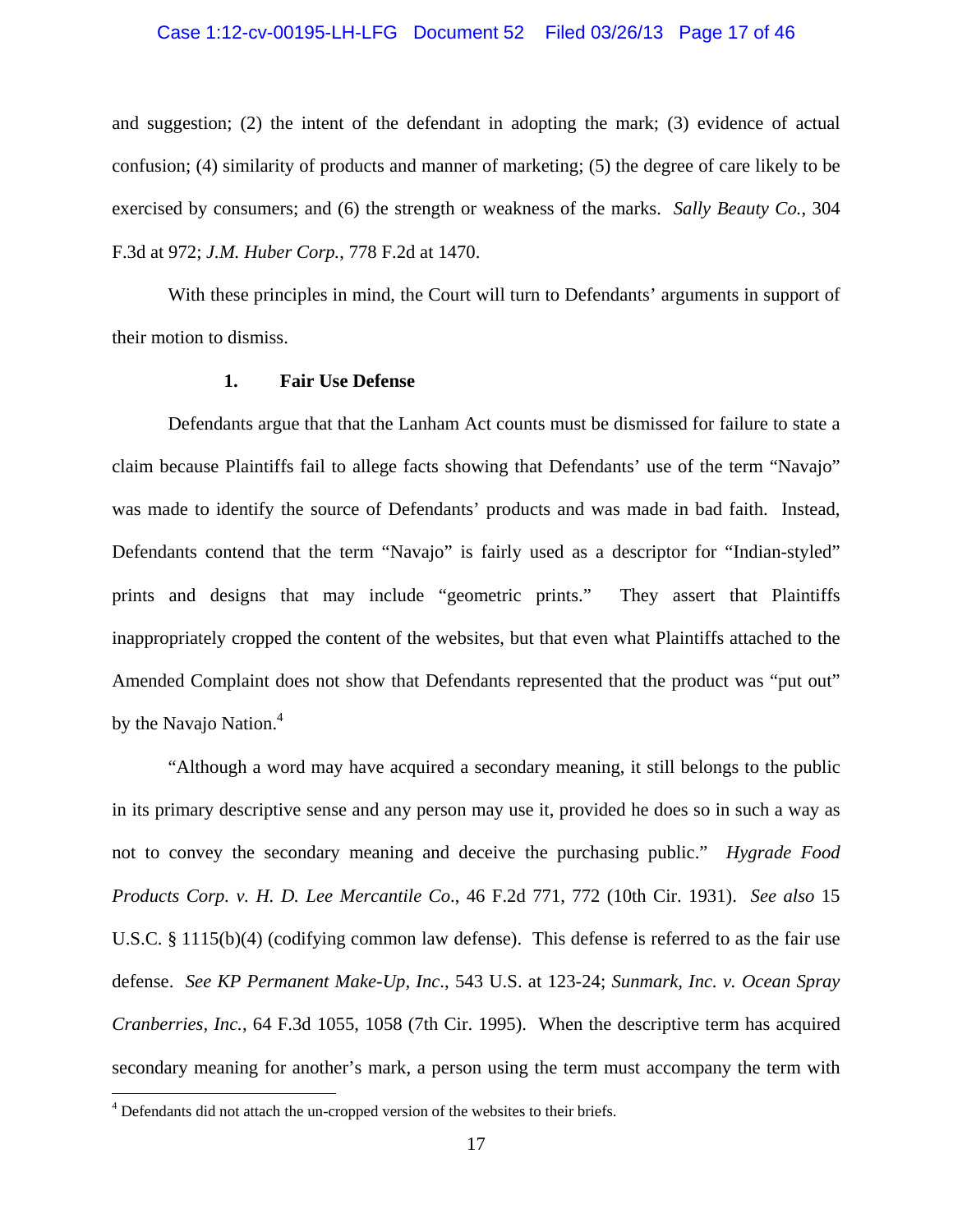#### Case 1:12-cv-00195-LH-LFG Document 52 Filed 03/26/13 Page 18 of 46

such distinguishing marks that a buyer exercising ordinary care will not be deceived. *Hygrade*, 46 F.2d at 773. The fair use defense also requires that the use be in good faith. *Sunmark*, 64 F.3d at 1058. Whether the fair use defense applies is a factual question. *Id*.

 As an initial matter, Plaintiffs contend that resolution of this matter is not appropriate on a motion to dismiss because fair use is an affirmative defense, and thus, Plaintiffs have no obligation to plead facts to rebut an affirmative defense. The Court agrees with Plaintiffs that generally they need only plead sufficient facts to state their infringement claim, and have no duty to plead facts to rebut an affirmative defense. *See* Fed. R. Civ. P. 8. Nevertheless, "there is no reason not to grant a motion to dismiss where the undisputed facts conclusively establish an affirmative defense as a matter of law." *Hensley Mfg. v. ProPride, Inc*., 579 F.3d 603, 613 (6th Cir. 2009). *See also Hygrade*, 46 F.2d at 773 (concluding, as a matter of law, that the allegations were insufficient to show that consumers could be deceived by defendant's use of the mark where plaintiff used its trademark on food products, but defendant merely used the name "High Grade Food Stores" on its place of business, without so marking the goods offered for sale within). Generally, however, dismissal for failure to state a claim "is appropriate in only the most extreme trademark infringement cases, such as where goods are unrelated as a matter of law, since the likelihood of confusion is generally a question of fact." *Hensley*, 579 F.3d at 613 (quoting 32 *Federal Procedure, Lawyer's Edition* § 74:507 (2008)).

 Plaintiffs next argue that their marks are incontestable and are fanciful, arbitrary, or suggestive, as strong source-identifiers for the Navajo Nation, and that the fair use defense is not available for such marks. A number of courts, however, have rejected this latter argument, instead concluding that the key inquiry is the descriptiveness of the accused designation, not the descriptiveness of the plaintiff's trademark. *See, e.g.*, *Car-Freshner Corp. v. S.C. Johnson &*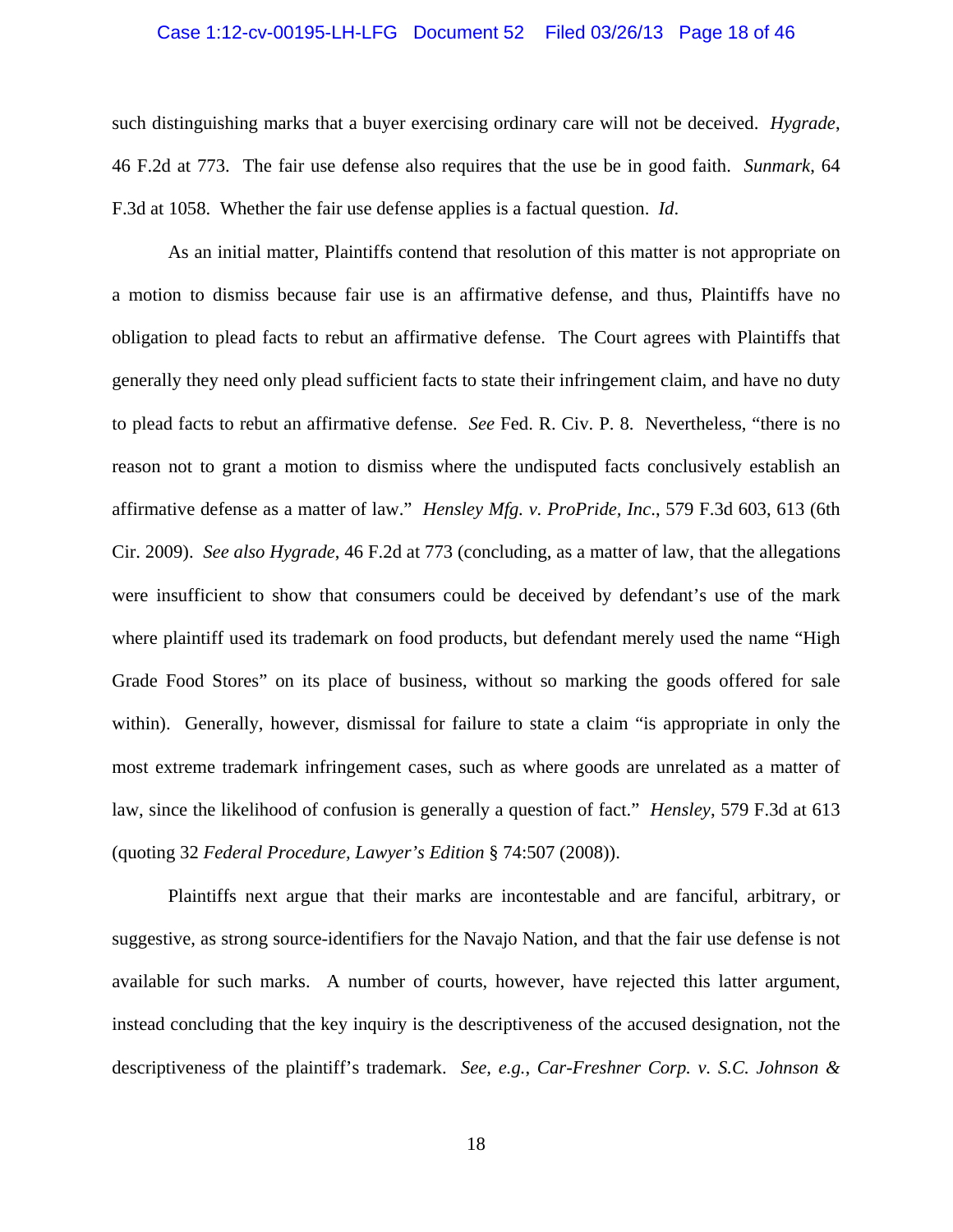#### Case 1:12-cv-00195-LH-LFG Document 52 Filed 03/26/13 Page 19 of 46

*Son, Inc*., 70 F.3d 267, 269 (2d Cir. 1995); *Sunmark,* 64 F.3d at 1058. *But see Institute for Scientific Info., Inc. v. Gordon & Breach, Science Publishers, Inc.*, 931 F.2d 1002, 1010 (3d Cir. 1991) (noting that fair use defense presupposed that plaintiff's mark is descriptive). Neither party cites a Tenth Circuit case addressing this issue; nor did the Court find one. The Court, however, does not need to resolve at this time the issue as to the availability of the fair use defense when the mark is fanciful, arbitrary, or suggestive, because, as explained herein, even assuming Defendants may properly assert the defense, Plaintiffs' Amended Complaint sufficiently states a trademark infringement claim under the Lanham Act and does not conclusively establish the applicability of the fair use defense as a matter of law.

 Plaintiffs have alleged sufficient facts to show that Defendants have used the term "Navajo" in a trademark sense and that Defendants did not sufficiently accompany "Navajo" with such distinguishing marks that a buyer exercising ordinary care would not be deceived into believing they were purchasing an item produced by the Navajo Nation. The factual allegations are also sufficient to show that the mark is likely to create confusion in the marketplace. Unlike in *Hygrade*, Plaintiffs here have alleged that Defendants' infringing use was on similar goods that Plaintiffs market and sell, *e.g*., clothing, jewelry, and other accessories, and that the goods compete in many of the same channels of commerce. *See*, *e.g.*, Am. Compl. (Doc. 30) ¶ 5. Moreover, Plaintiffs have alleged facts that, when viewed in their favor, indicate that a buyer exercising ordinary care might be deceived into thinking they were buying a product manufactured by the Navajo Nation or a member thereof. For example, Plaintiffs attached evidence that Urban Outfitters advertised on its website "Navajo Bracelet" and "Navajo Feather Earring" without clarifying words or images that "Navajo" did not mean that it was made by a member of the Navajo Nation and was merely descriptive of the style. *See* Am. Compl., Ex. A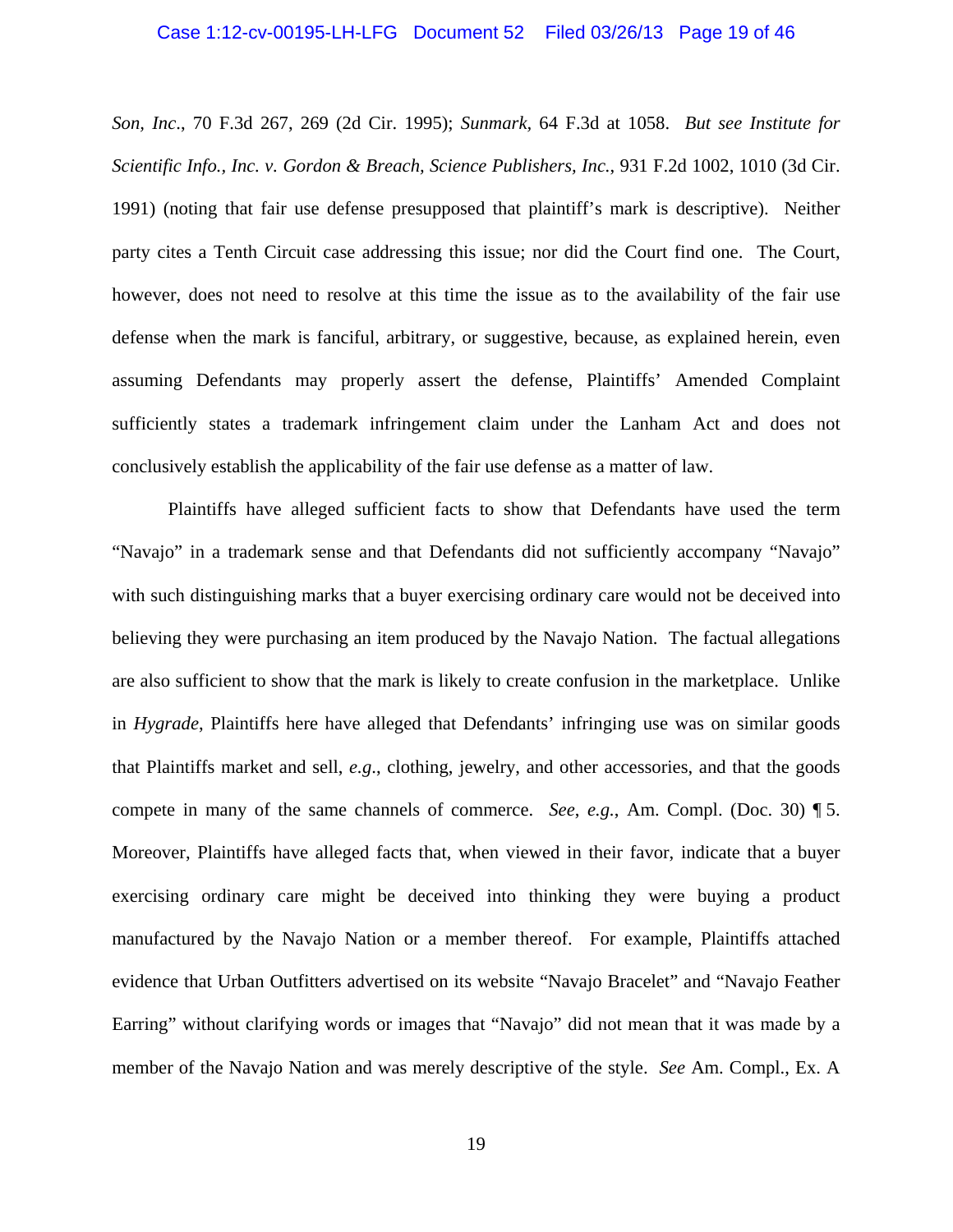# Case 1:12-cv-00195-LH-LFG Document 52 Filed 03/26/13 Page 20 of 46

(Doc. 30-1) at 7-8 of 41. Similarly, Plaintiffs presented facts that Free People sold and advertised items such as a "Vintage Handmade Navajo Necklace," *id*. at 27 of 41, and that Anthropologie advertised items like a "Navajo Blossom pin," *id*. at 34 of 41, without clarifying information that "Navajo" did not indicate the source of the items.5 *See Sunmark*, 64 F.3d at 1059 ("When the products involved are similar, "likelihood of confusion" may amount to using a word in a "misleading" way, violating 15 U.S.C.  $\S$  1125(a)(1) – not because the likelihood of confusion makes the use nondescriptive, but because the confusion about the product's source shows that the words are being used, de facto, as a mark. And the defense is available only to one who uses the words of description "otherwise than as a mark.").

 Unlike the cases cited by Defendants, the descriptive word at issue in this case, "Navajo," has a primary meaning that refers to the Navajo tribe, and its people. *See* Webster's Third New International Dictionary of the English Language 1508 (3d ed. 1986) (defining "Navajo" as "an Athapaskan people of northern New Mexico and Arizona ranging also into Colorado and Utah – called also Diné" and as "a member of such people") (excerpt from Dictionary attached to Decl. of Karin B. Swope, Ex. A (Doc. 35-1) at 4 of 17). It is true that "Navajo" has a geographic component, as well, linking members to a particular geographic region that encompasses the Navajo Nation. *See id.* Unlike other purely geographic marks, however, "Navajo" refers to the Navajo people and the Navajo tribe, and the tribe is the legal entity that has registered the "NAVAJO" marks in question. Webster's Dictionary also defines "navajo blanket" and "navajo rug" as "a blanket woven by the Navaho in geometric designs of symbolic meaning." *Id.* Although this definition shows that "Navajo" may be used as an adjective for a rug or blanket, it

 $\overline{a}$ 

<sup>5</sup> Defendants also contend that Plaintiffs have not shown "use" of the "Navajo" trademark as to Defendant Anthropologie because the exhibits pertaining to Defendant Anthropologie note in the advertisement: "We're sorry. This Product is no longer available." They cite no cases, however, for this latter position. Moreover, a factual inference could be made that the product is no longer available because all those particular goods had been sold from the site. This is a fact question not suited to a motion to dismiss.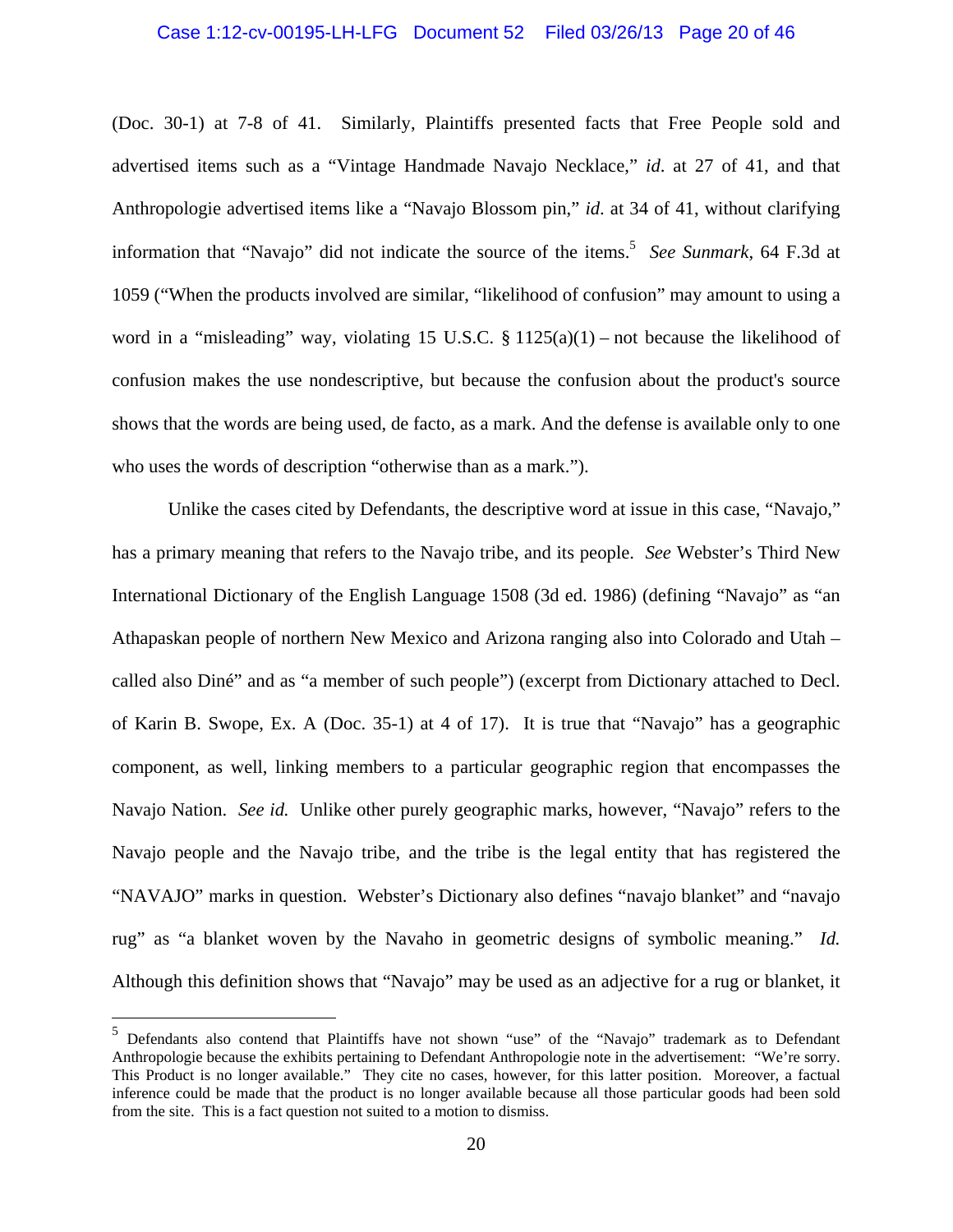#### Case 1:12-cv-00195-LH-LFG Document 52 Filed 03/26/13 Page 21 of 46

also demonstrates that, even when used as an adjective, the term conveys information that the source of the rug or blanket is the Navajo tribe or a member thereof. Consequently, use of "Navajo" by Defendants, even as an adjective, could reasonably create a likelihood of confusion among consumers as to whether "Navajo" refers to the NAVAJO brand and the Navajo Nation as the source of the product. *Cf. Baglin v. Cusenier Co*., 221 U.S. 580, 592-93 (1911) ("If it be assumed that the monks took their name from the region in France in which they settled in the eleventh century, it still remains true that it became peculiarly their designation. And the word 'Chartreuse,' as applied to the liqueur which for generations they made and sold, cannot be regarded in a proper sense as a geographical name. It had exclusive reference to the fact that it was the liqueur made by the Carthusian monks at their monastery.... It could not fail to be recognized at once that these were the distinctive designations of the liqueur made by the monks, and not geographical descriptions available to anyone who might make cordial in a given section of country. The same would have been true if the monks had voluntarily removed, and continued their manufacture elsewhere. . . . This undoubtedly is a valid mark.").

 The Court recognizes some items include another company's brand, such as Obey, in the product's description. *See, e.g.,* Am. Compl., Ex. A (Doc. 30-1) at 11 of 41 ("OBEY Navajo Glove"). The Court cannot find as a matter of law, however, that the inclusion of a separate company's name in the product's advertised name eliminates all alleged confusion regarding the source of the product. This issue is thus a fact question not suitable for determination on a motion to dismiss. *Cf. Fortune Dynamic, Inc. v. Victoria's Secret Stores Brand Mgmt., Inc.*, 618 F.3d 1025, 1041-42 (9th Cir. 2010) (concluding that genuine issue of fact existed as to whether defendant's use of term "delicious" constituted fair use, where scope of defense varies with level of descriptive purity; jury could reasonably conclude lack of precautionary measures on tank top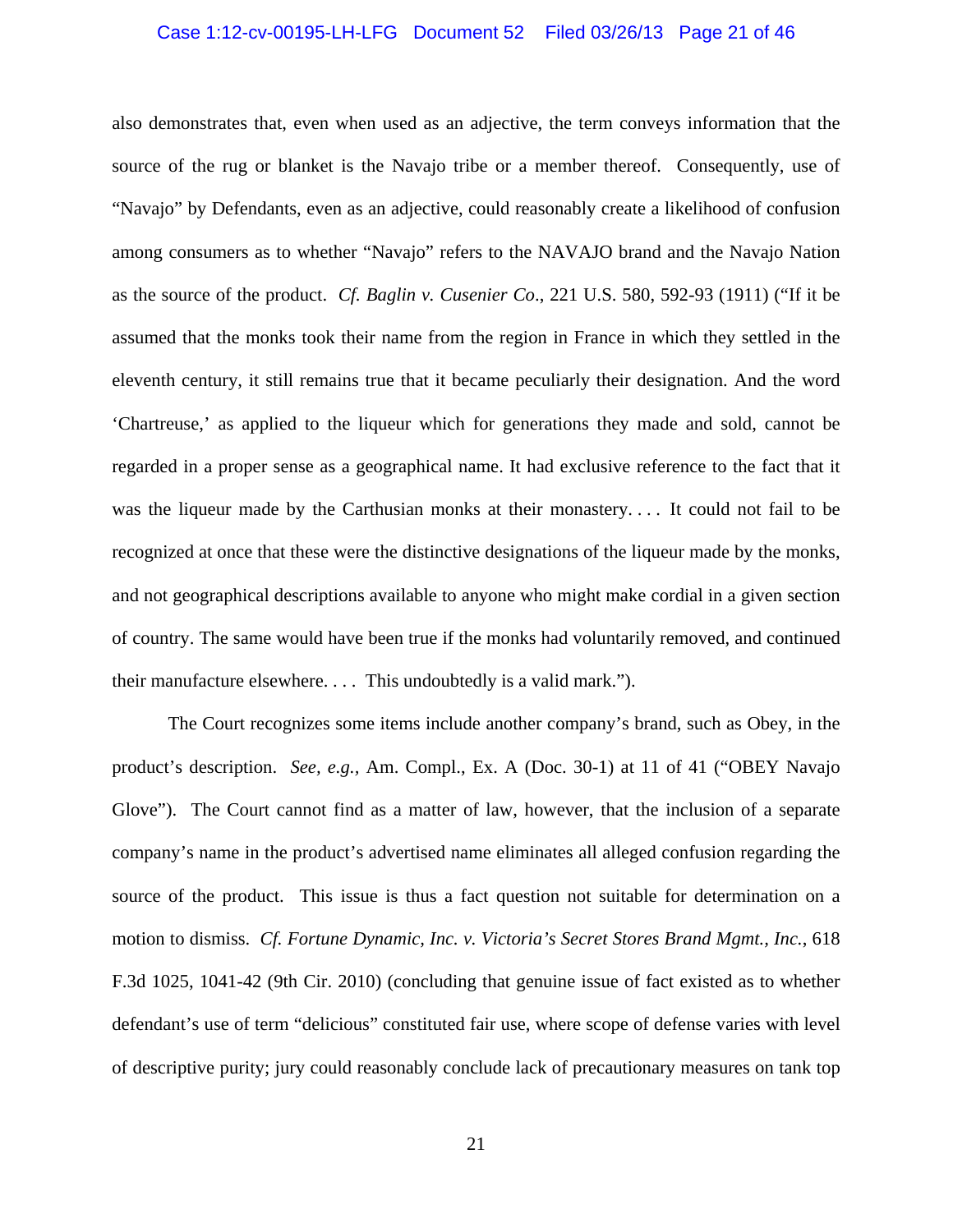#### Case 1:12-cv-00195-LH-LFG Document 52 Filed 03/26/13 Page 22 of 46

outweighed evidence of some descriptive use; and defendant had many alternative words at its disposal to adequately capture its intended message).

 Defendants nevertheless contend that Paragraphs 31 and 37 of the Amended Complaint "acknowledge, albeit indirectly, that the term 'navajo' is a descriptor for 'Indian-styled' prints and designs that may include . . . 'geometric prints.'" Defs.' Mot. (Doc. 33) at 10. At this stage, the Court must view the facts and all inferences in Plaintiffs' favor. The Court finds Defendants' argument without merit. For example, Paragraph 31 states that the NAVAJO trademark is a famous mark and is widely recognized by consumers as a mark for the Navajo Nation's Indianstyled and Indian-produced goods. Am. Compl. (Doc. 30) ¶ 31. The Amended Complaint alleges sufficient facts that consumers view the "NAVAJO" mark as a source identifier for the Navajo Nation.

 Defendants additionally argue that Plaintiffs have themselves acknowledged that "fair use" of "Navajo" would include "Navajo Style Goods." To support this argument, Defendants rely on the license agreement executed by DDC and submitted to the USPTO in connection with the prosecution of Trademark Serial No. 76/700,672. This Court, however, will not consider evidence outside the record, and thus, will not consider this argument at this stage.

 Defendants further contend that Plaintiffs have failed to show either improper trademark "use" or "bad faith" as to Defendant Free People because the "use" of the term "Navajo" is a descriptor of vintage, pre-owned items originally from artisans who identify as Navajo Indians. To prove the source of the vintage items, Defendants rely on the Declaration of Ms. Reich. The affidavit is less than a model of clarity to prove the truth of what is asserted. Ms. Reich avers that the items "are believed to be" jewelry made by individuals who self-identify as Navajo Indian without explaining the basis for her belief. Defs.' Mot., Ex. J (Doc. 33-10) ¶ 4. In any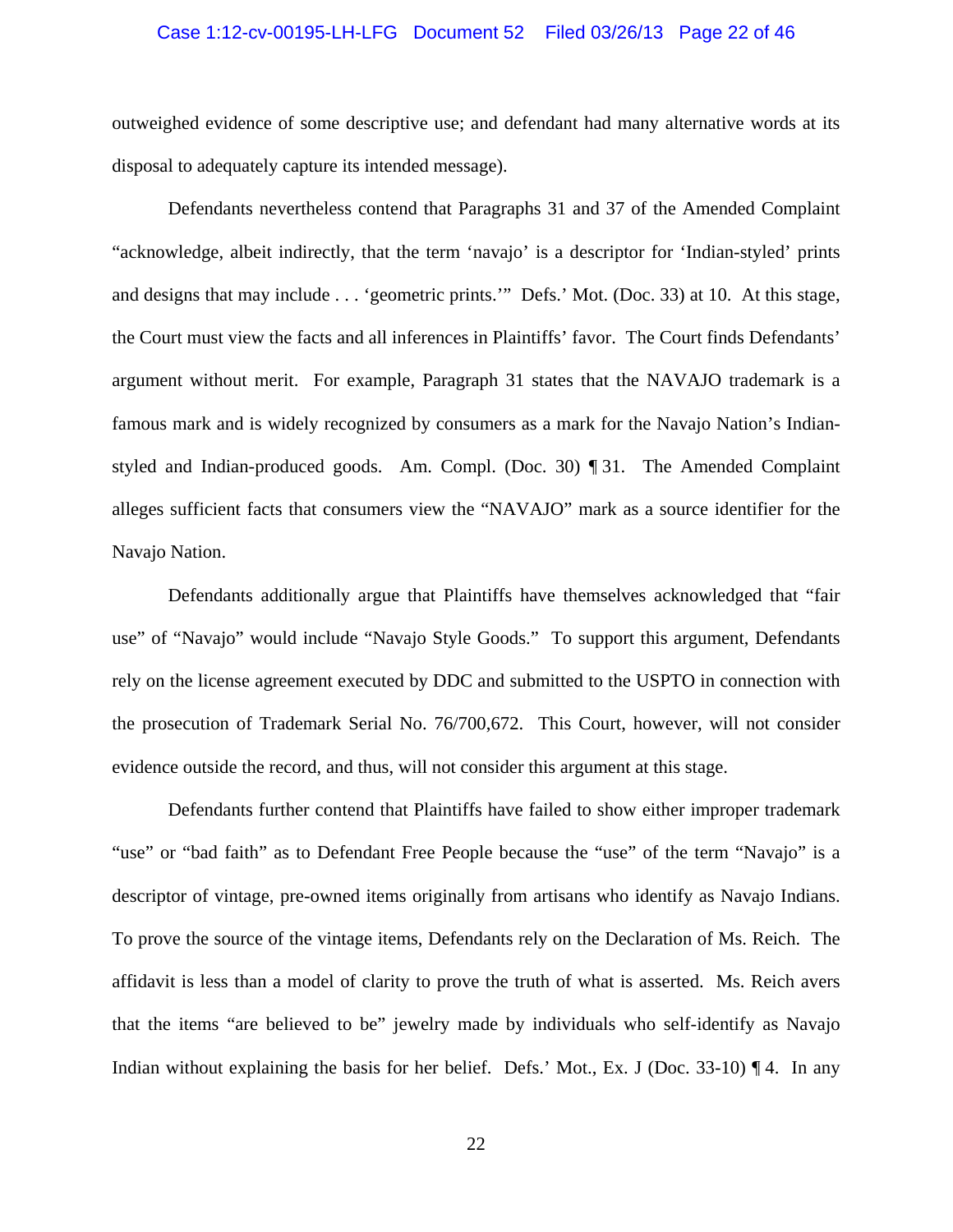### Case 1:12-cv-00195-LH-LFG Document 52 Filed 03/26/13 Page 23 of 46

event, the Court will not at this stage of the proceedings consider this extra-pleading Declaration.

 Turning then to the facts as alleged in the Amended Complaint, the exhibits do not expressly say that the items were made by individuals who self-identify as Navajo Indians. For example, the only reference to "Navajo" in Exhibit A (Doc. 30-1) at 27 of 41 is "Vintage Handmade Navajo Necklace." The Court finds these allegations sufficient to state a claim that Defendant Free People is using the "Navajo" mark in a trademark sense that likely will confuse customers as to whether the vintage products originate from Plaintiffs. The fact question regarding whether the vintage items were indeed made by Navajo Indians is, once again, better left to summary judgment or trial.

 Defendants also argue that "Navajo Beauty" as shown in Exhibit E (Doc. 30-2 at 26) was made by customer of Free People, and thus, does not constitute trademark "use" by Defendant Free People. Plaintiffs, however, have acknowledged that their claims do not encompass actions by Defendants' customers; rather, Plaintiffs allege that Defendants were using "Navajo" in their labeling and in their search engines to divert customers to their products. *See* Am. Compl. (Doc. 30) ¶ 40. The Tenth Circuit has recognized a Lanham Act claim based on "initial interest confusion," which "in the internet context derives from the unauthorized use of trademarks to divert internet traffic, thereby capitalizing on a trademark holder's goodwill." *Australian Gold, Inc. v. Hatfield*, 436 F.3d 1228, 1239 (10th Cir. 2006). It is unclear from Exhibit E whether Defendants are responsible for using the phrase "Navajo Beauty" to describe one of the collections of their products, as the web page says the "Navajo Beauty" collection was created by "indiehippiepixie." Nevertheless, construing Plaintiffs' complaint in the light most favorable to them, the Court concludes that Plaintiffs have sufficiently alleged Defendants have used the term "Navajo" to divert internet traffic on their websites. The Court is therefore unwilling to decide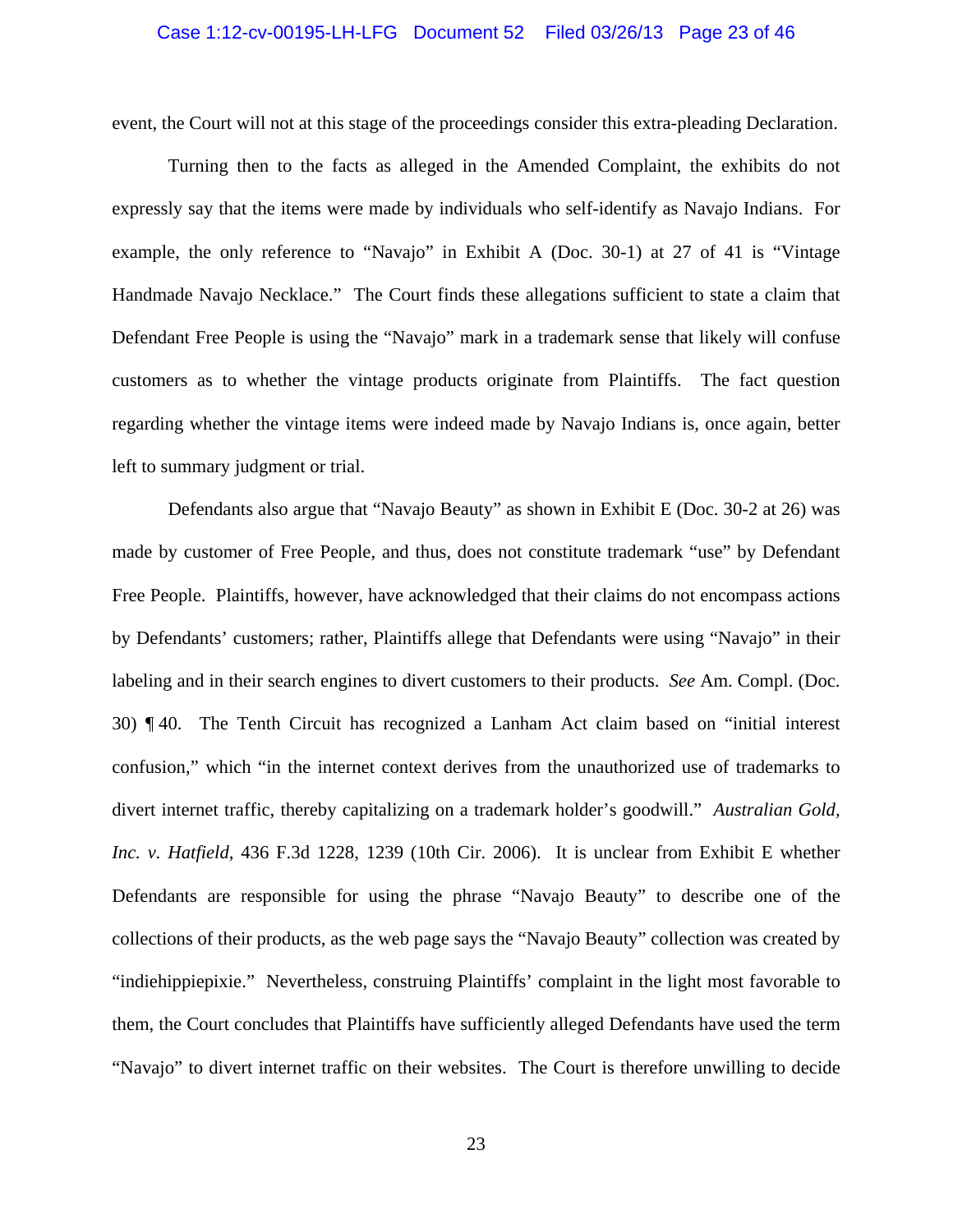#### Case 1:12-cv-00195-LH-LFG Document 52 Filed 03/26/13 Page 24 of 46

the particular issue of whether Defendant Free People infringed on the "NAVAJO" trademark when advertising the "Palmedo Blanket Bag" without development of the factual record concerning how Defendants allegedly used "Navajo" in their internal search engines to divert customers to products like the Palmedo Blanket Bag.

 Finally, the Court cannot find, as a matter of law, that the "nominative fair use" doctrine warrants dismissal. Nominative fair use is a doctrine that applies when a defendant uses a mark to refer to the trademarked good itself and permits fair use of the mark so long as it does not inspire a mistaken belief by consumers that the speaker is sponsored or endorsed by the trademark holder. *Toyota Motor Sales, U.S.A., Inc. v. Tabari*, 610 F.3d 1171, 1175-76 (9th Cir. 2010). The doctrine provides a fair use defense when a good is so well-known and so unique that it can effectively be identified only by use of its trademark. *See Swarovski Aktiengesellsschaft v. Building No. 19, Inc.*, 704 F.3d 44, 49 (1st Cir. 2013). The Ninth Circuit's test for nominative fair use is whether (1) the product is readily identifiable without use of the mark, (2) defendant used more of the mark than necessary, or (3) defendant falsely suggested he was sponsored or endorsed by the mark's holder. *Toyota Motor Sales*, 610 F.3d at 1175-76. Different circuits use the doctrine to measure different concepts and have endorsed different approaches to the doctrine. *Swarovski*, 704 F.3d at 52-53. *See also* McCarthy, § 23:11 (describing various circuits' views on nominative fair use). The Tenth Circuit does not appear to have endorsed the doctrine or formulated its approach to resolving the doctrine. *See Health Grades, Inc. v. Robert Wood Johnson Univ. Hosp., Inc.*, 634 F.Supp.2d 1226, 1241 (D. Colo. 2009). Assuming, without deciding, that the Tenth Circuit recognizes the doctrine, the Court concludes that whether "Navajo" is the only word reasonably available to describe the particular designs of the products at issue is a fact question not suitable for resolution at this time,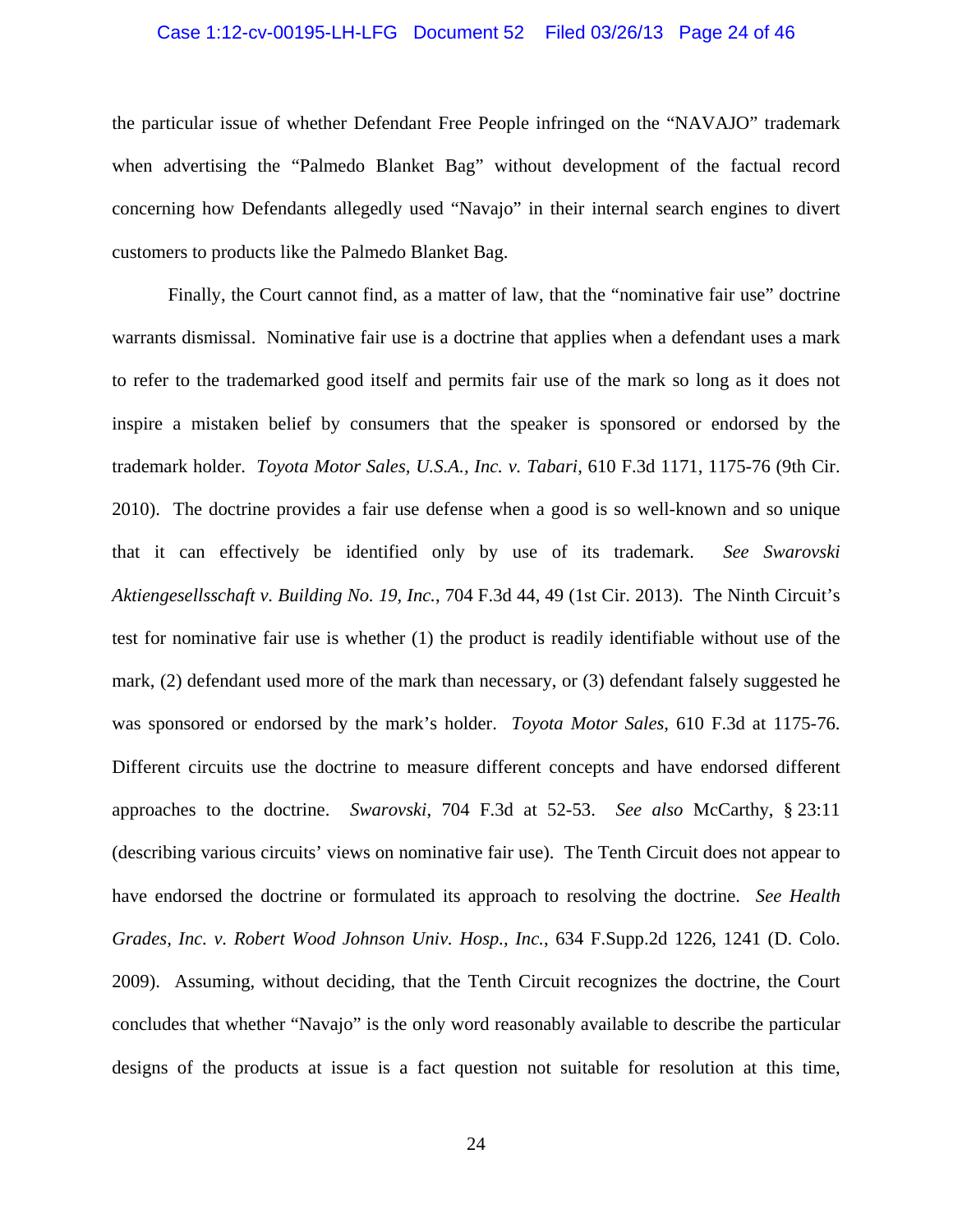#### Case 1:12-cv-00195-LH-LFG Document 52 Filed 03/26/13 Page 25 of 46

particularly where the Amended Complaint alleges that "geometric" or "southwestern" are alternative ways to describe the goods at issue. *See* Am. Compl. (Doc. 30) ¶ 46. Plaintiffs have sufficiently stated a claim of likelihood of confusion, not only as to source, but also as to sponsorship or endorsement.

# **2. Whether "Navajo" when used in connection with clothing and clothing accessories is a generic descriptor**

 Defendants argue that "Navajo" is today a generic descriptor for a particular type of design and style of clothing and clothing accessory. "When the relevant public ceases to identify a trademark with a particular source of a product or service but instead identifies the mark with a class of products or services regardless of source, that mark has become generic and is lost as an enforceable trademark." *Creative Gifts, Inc. v. UFO*, 235 F.3d 540, 544 (10th Cir. 2000). A plaintiff demonstrates secondary meaning in a mark when there is evidence that the consuming public understands the mark to denote a good coming from a single source. *See Burke-Parsons-Bowlby Corp.*, 871 F.2d at 596. Absent direct proof of secondary meaning, which is usually difficult to obtain, a court may draw reasonable inferences from evidence of long-term usage and considerable effort and expenditure of money toward developing a reputation and good will for the trademark. *Id*. Sales volume and advertising expense are relevant, although each standing alone may not establish secondary meaning. *See id.* Extensive advertising and a long duration of use of the mark may be sufficient to establish secondary meaning. *See id.* 

 Without deciding whether "Navajo" is a descriptive, suggestive, arbitrary, or fanciful mark, the Court finds that Plaintiffs have alleged enough facts to show, at the very least, secondary meaning, and thus, that their mark is not generic. Plaintiffs allege that the Navajo Nation and its people have been known by the name "Navajo" since 1849, and they have marketed and retailed clothing, housewares, and jewelry using the NAVAJO name and marks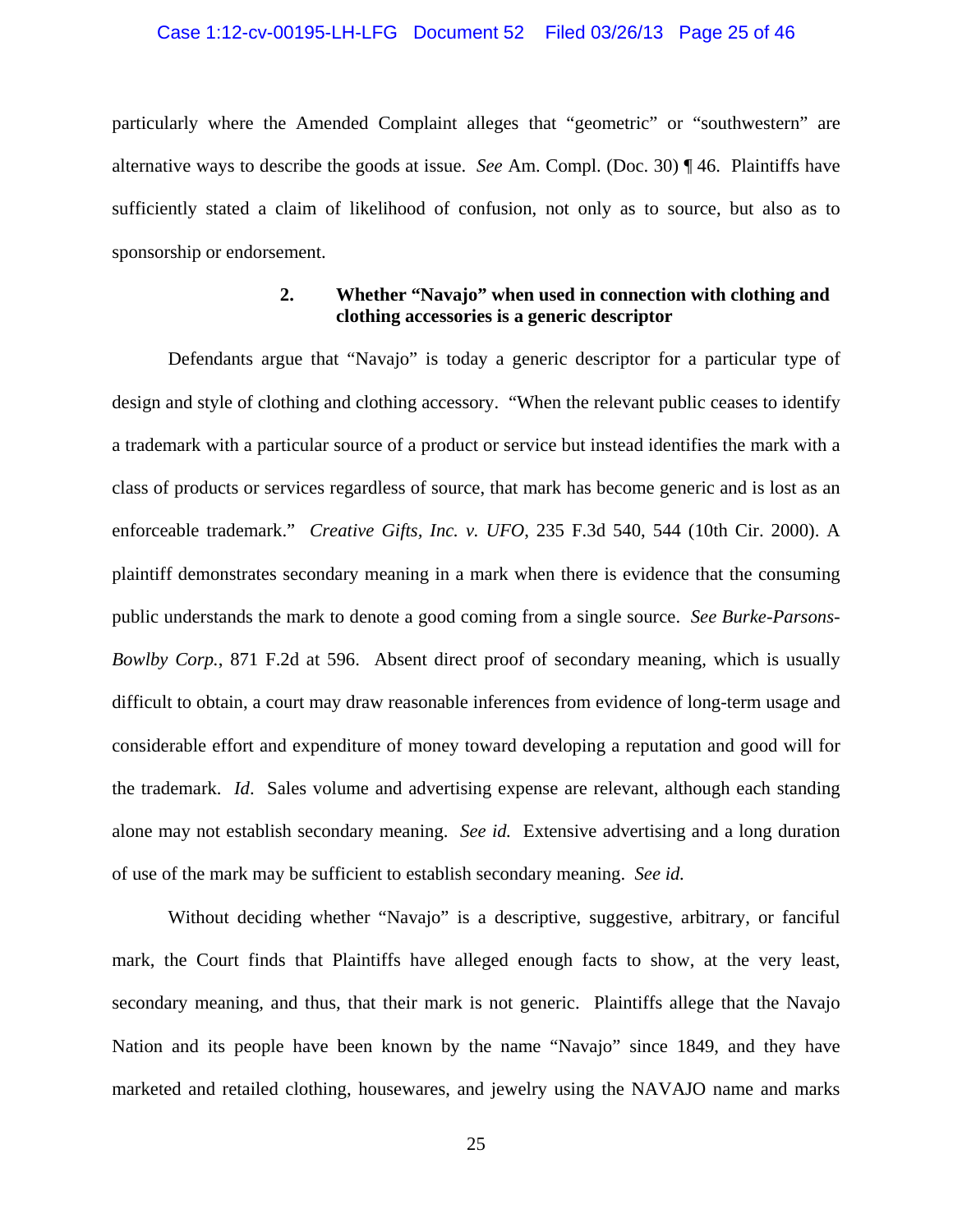#### Case 1:12-cv-00195-LH-LFG Document 52 Filed 03/26/13 Page 26 of 46

since 1941. Am. Compl. (Doc. 30)  $\P$  3. Further, the Amended Complaint states that Plaintiffs have invested substantial capital in promoting their trademark, resulting in more than \$500 million in sales of NAVAJO-branded goods. *Id.* ¶ 4. These allegations of duration of use of the mark and successful advertising provide a factual basis to support their legal conclusion that consumers recognize the NAVAJO mark as indicating that the goods, including clothing and clothing accessories, come from Plaintiffs.

 Defendants rely, in part, on Exhibits B-F in support of their argument, but as previously explained, the Court will not consider these extra-pleading exhibits. Defendants also point to Exhibit E (Doc. 30-2 at 26) where "indiehippiepixie" describes a collection as "Navajo Beauty." The Court does not find that this one entry is sufficient to prove Defendants' argument about what the general public perceives as the meaning of "Navajo." This argument is simply better suited for a motion for summary judgment or trial.

#### **3. Trademark Dilution (Count II)**

 The Lanham Act also provides that "the owner of a famous mark that is distinctive, inherently or through acquired distinctiveness, shall be entitled to an injunction against another person who . . . commences use of a mark . . . in commerce that is likely to cause dilution by blurring or dilution by tarnishment of the famous mark . . . ." 15 U.S.C. § 1125(c). Plaintiffs have alleged that Defendants' use of "Navajo" and "Navaho" in promoting, marketing, and selling their retail items constitute willful trademark dilution by blurring and tarnishment. Defendants argue Count II should be dismissed for a number of reasons.

 First, Defendants contend that "Navajo" is not famous as a source of relevant goods. They argue that Plaintiffs represented to the USPTO that the "Navajo" mark was first used in connection with clothing such as shirts and jackets in 1995 and 2005 and that the Amended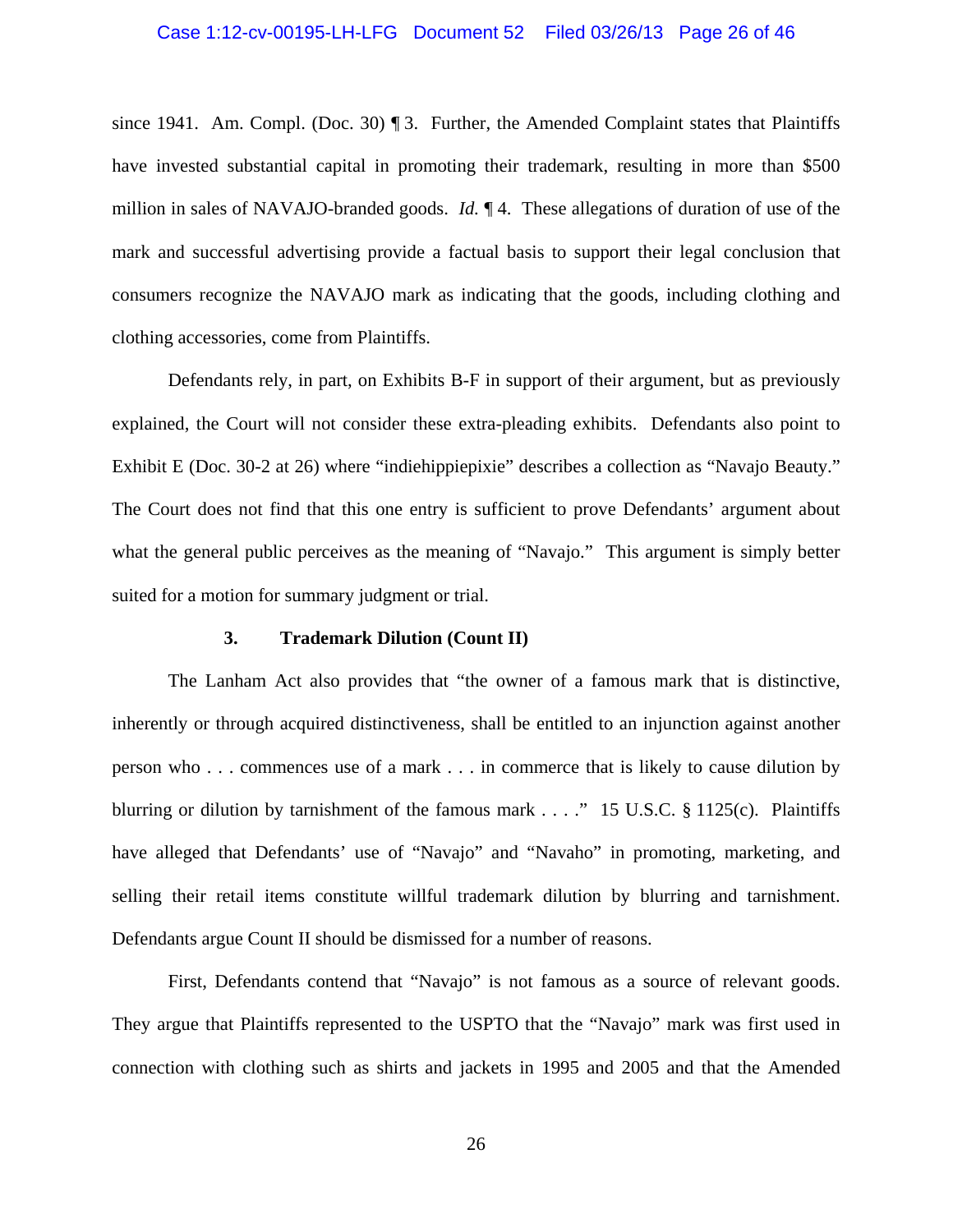#### Case 1:12-cv-00195-LH-LFG Document 52 Filed 03/26/13 Page 27 of 46

Complaint is devoid of particular facts showing the extent and geographic reach of Plaintiffs' sales, advertising, and publicity.

 The Lanham Act defines a "famous" mark as one that "is widely recognized by the general consuming public of the United States as a designation of source of the goods or services of the mark's owner." 15 U.S.C.  $\S 1125(c)(2)(A)$ . A court may consider all relevant factors including the duration, extent, and geographic reach of advertising and publicity of the mark; the amount, volume, and geographic extent of sales of goods offered under the mark; the extent of actual recognition of the mark; and whether the mark is registered on the principal register. *Id.* § 1125(c)(2)(A)(i)-(iv). Whether a mark is "famous" is a factual question. *Coach Servs., Inc. v. Triumph Learning LLC*, 668 F.3d 1356, 1372 (Fed. Cir. 2012). Fame for dilution requires a more stringent showing than fame for likelihood of confusion. *Id*. at 1373. Fame for dilution requires widespread recognition by the general public; in other words, it is a mark that has become a "household name." *Id.* (quoting *Nissan Motor Co. v. Nissan Computer Corp*., 378 F.3d 1002, 1012 (9th Cir. 2004)).

 To support their conclusory assertion of fame, Plaintiffs set forth that the Navajo Nation and its people have been known by "Navajo" since 1849; Plaintiffs have continuously used the NAVAJO trademark in commerce; Plaintiffs have marketed and retailed clothing, jewelry, and house wares since 1941; and Plaintiffs registered the NAVAJO trademark in 1943. *See* Am. Compl. (Doc. 30) ¶ 3. This evidence shows a significant duration of use of the mark. Although Plaintiffs do not allege many non-conclusory facts concerning the geographic reach of their advertising, they do allege they have invested "substantial capital in promoting and protecting" the NAVAJO trademark, resulting in more than \$500 million in sales of NAVAJO-branded goods, and that the NAVAJO marks are prominently featured on a number of Plaintiffs'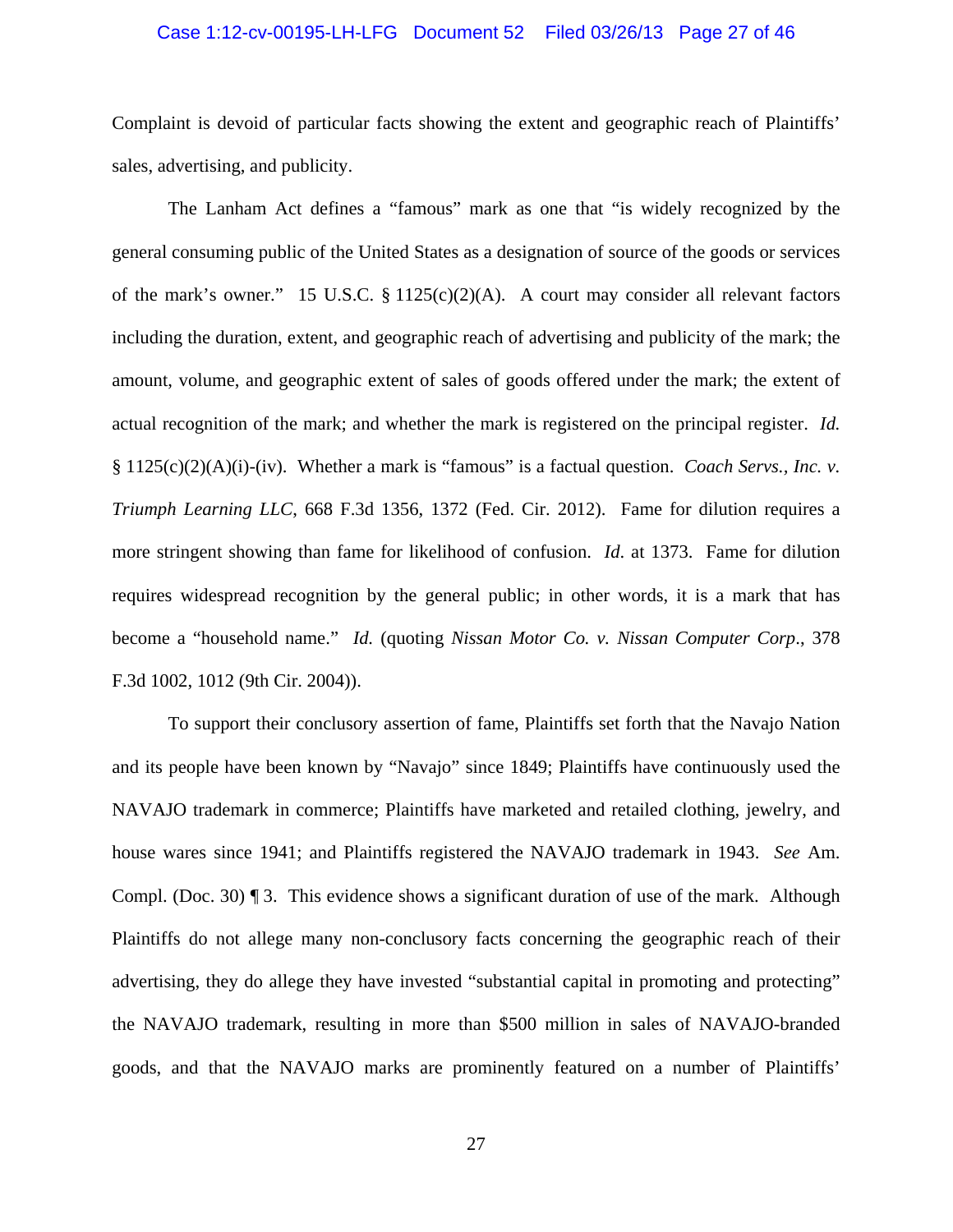# Case 1:12-cv-00195-LH-LFG Document 52 Filed 03/26/13 Page 28 of 46

websites. *Id.* ¶¶ 4, 30. Additionally, they have alleged that the Navajo Nation has registered 86 trademarks using the NAVAJO component with the USPTO on the Principal Register. *Id.* ¶ 3.<sup>6</sup> Plaintiffs also more generally allege that the NAVAJO trademark is "a famous mark" and is "broadly recognized by purchasers of consumer goods, including clothing, jewelry, and house wares, and by the United States' general public as a trademark for the Navajo Nation's Indianstyled and Indian-produced goods." *Id.* ¶ 31. Viewing all reasonable inferences in Plaintiffs' favor, the Court concludes that these allegations are sufficient to create a factual issue concerning the fame of the mark for dilution to survive dismissal at this stage. *Cf. Cartier, Inc. v. Deziner Wholesale, L.L.C.*, No. 98 Civ. 4947, 2000 WL 347171, at \*6 (S.D.N.Y. April 3, 2000) (unpublished opinion) (granting plaintiff summary judgment on trademark dilution claim after finding mark famous based on nationwide use of mark for 92 years in connection with Cartier's luxury items and defendant was aware of cachet of Cartier name).

 Defendants next contend that Plaintiffs have failed to state a dilution by blurring claim because Plaintiffs have not shown how Defendants' use of "navajo" impairs the distinctiveness of "Navajo." The Lanham Act defines "dilution by blurring" as an "association arising from the similarity between a mark . . . and a famous mark that impairs the distinctiveness of the famous mark." 15 U.S.C. § 1125(c)(2)(B). Plaintiffs allege that Defendants' use of "Navajo" in retailing its 23 "Navajo" products and its marketing of its "Navajo Collection" makes it likely that consumers will incorrectly believe that the "Navajo" mark is an indistinct term. Am. Compl. (Doc. 30) ¶ 60. This allegation, in combination with the complaint as a whole, is sufficient to state a dilution by blurring claim. Defendants rely again on Exhibits B-F to show that consumers

1

<sup>&</sup>lt;sup>6</sup> The Court recognizes that Defendants dispute that the named Plaintiffs have 86 registrations. Indeed, Plaintiffs carefully allege that the Navajo Nation has registered 86 trademarks using the "NAVAJO component." Am. Compl. (Doc. 30) ¶ 3. Defendants, however, rely on outside evidence to support their position that the named Plaintiffs have only 31 registrations. This dispute concerning the number of relevant trademarks owned by the Navajo Nation and the weight to give them on the issue of fame is better suited for summary judgment or trial.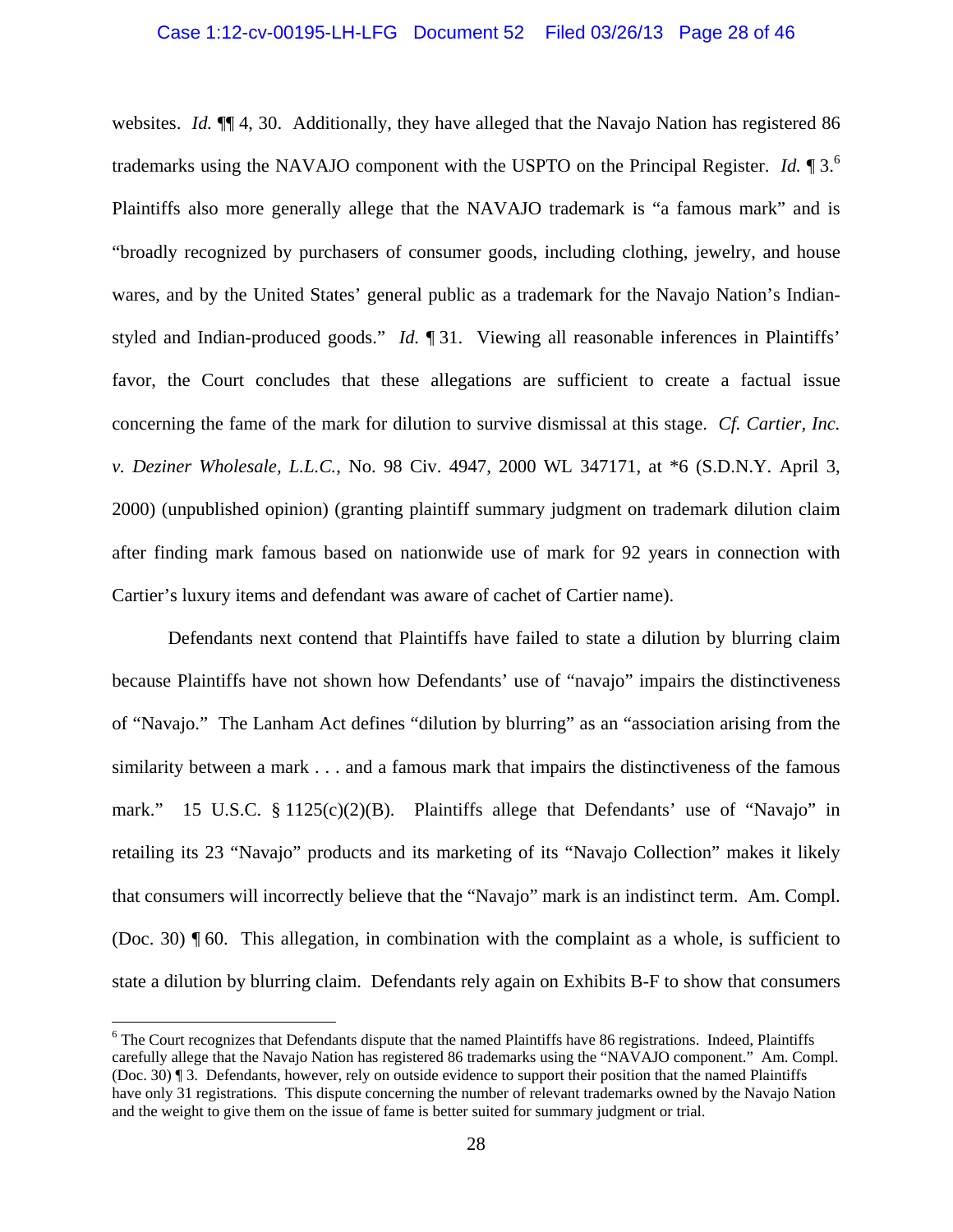#### Case 1:12-cv-00195-LH-LFG Document 52 Filed 03/26/13 Page 29 of 46

and the fashion industry use "navajo" in connection with clothing and clothing accessories that do not originate with Plaintiffs. The Court will not consider these extra-pleading materials, and thus, the dilution by blurring claim will remain in the case at this time.

 Additionally, Defendants assert that Plaintiffs have failed to state a claim for dilution by tarnishment. "Dilution by tarnishment" under the Lanham Act is association arising from the similarity between a mark and a famous mark that harms the reputation of the famous mark. 15 U.S.C. § 1125(c)(2)(C). "Tarnishment occurs where a trademark is linked to products of shoddy quality, or is portrayed in an unwholesome or unsavory context, with the result that the public will associate the lack of quality or lack of prestige in the defendant's goods with the plaintiff's unrelated goods." *New York Stock Exchange, Inc. v. New York, New York Hotel LLC*, 293 F.3d 550, 558 (2d Cir. 2002) (internal quotations omitted). Some courts have found tarnishment when a mark is placed in the context of sexual activity, obscenity, or illegal activity. *Hormel Foods Corp. v. Jim Henson Productions, Inc*., 73 F.3d 497, 507 (2d Cir. 1996) (collecting cases).

 Defendants contend that the "Navajo Print Fabric Wrapped Flask" is not a sufficiently unwholesome association to Plaintiffs' NAVAJO mark to constitute tarnishment. They note that the Fire Rock Navajo Casino registered trademark includes "shot glasses" among its goods. *See* Defs.' Mot., Ex. G (Doc. 33-7). Plaintiffs allege harm to their reputation based on the Navajo Nation banning the sale and consumption of alcohol within its borders. Although the Court has declined to consider extra-pleading materials, Plaintiffs admit that there is an exception for alcohol consumption within the confines of the dining areas of a Navajo Nation Gaming Enterprise facility. Plaintiffs further admit that the Navajo Nation's Gaming Enterprise registered the "FIREROCK NAVAJO CASINO" mark for shot glasses used in the dining rooms of their gaming facilities. In light of these admissions, the Court concludes, as a matter of law,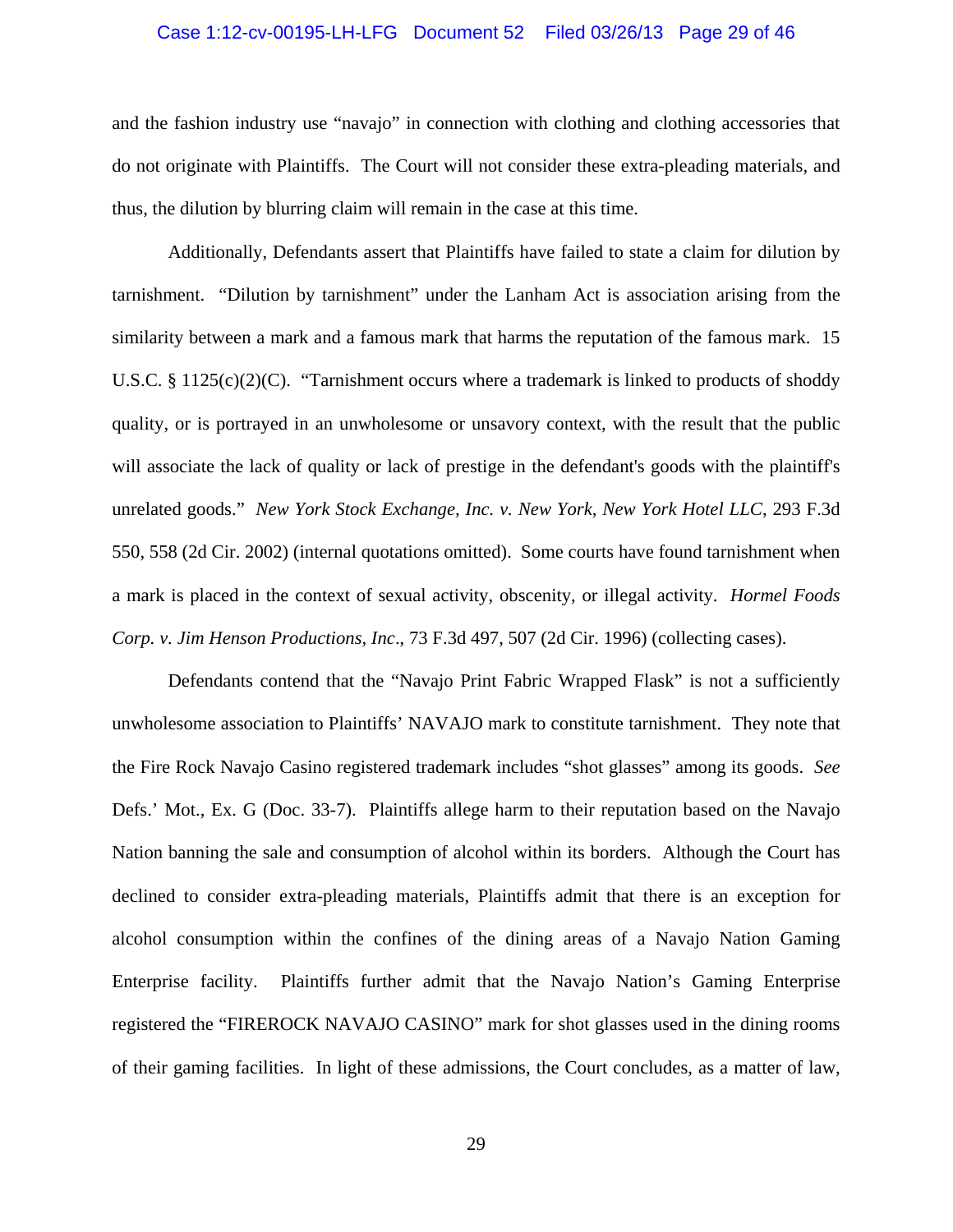#### Case 1:12-cv-00195-LH-LFG Document 52 Filed 03/26/13 Page 30 of 46

that Plaintiffs' allegations of tarnishment based on the use of "Navajo" with the "Navajo Print Fabric Wrapped Flask" are not sufficiently unwholesome or unsavory to support a tarnishment claim. *Cf. Ringling Brothers-Barnum & Bailey Combined Shows, Inc. v. B.E. Windows Corp.*, 937 F.Supp. 204, 211 (S.D.N.Y. 1996) (holding that circus could not succeed on tarnishment claim based on association of THE GREATEST SHOW ON EARTH mark with an adult establishment that serves alcohol where circus's own employee admitted that alcohol is served at some venues where circus performs and some of circus's restaurant sponsors also sell alcohol).

 Plaintiffs also allege that Defendants' use of "Navaho" is "scandalous" because the Navajo Nation Code provides that the use of "Navajo" shall use the spelling "j", not "h." Am. Compl. (Doc. 30) ¶ 66. Plaintiffs have provided the Court with no authority for the proposition that misspelling a mark is "scandalous" and constitutes dilution by tarnishment, nor could the Court find any such authority. Significantly, Plaintiffs' own complaint notes that "Navaho" is a long-thought acceptable spelling. *See id.*  $\P$ 2 n.2. Furthermore, Plaintiffs rely on Webster's Third New International Dictionary in their briefs, which also uses "Navaho" and "Navajo" interchangeably. *See* Decl. of Karin B. Swope, Ex. A (Doc. 35-1) at 4 of 17. The Court finds that the alleged misspelling in this case is not sufficiently "scandalous" to state a claim for dilution by tarnishment.

 Plaintiffs additionally allege a theory of dilution by tarnishment based on Defendants' marketing and retailing of products of significantly lower quality than the Navajo Nation's own products. Defendants argue that is a legal conclusion unsupported by any facts. Defendants also argue that Plaintiffs' own complaint shows that consumers are happy with Defendants' products, noting that the Exhibits attached to the Amended Complaint reveal that all of the products reviewed by consumers received at least a 3-star ranking, with the majority of products receiving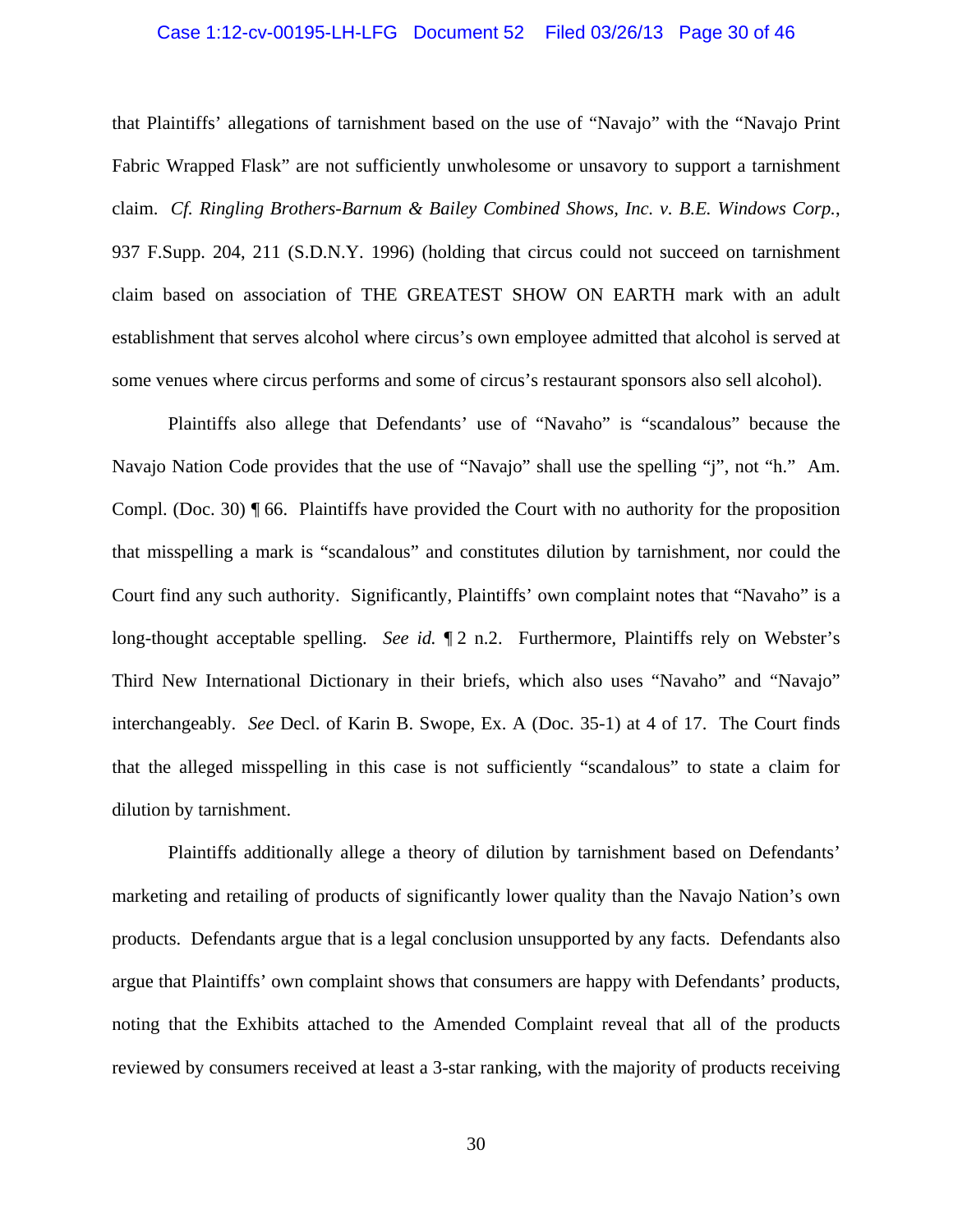#### Case 1:12-cv-00195-LH-LFG Document 52 Filed 03/26/13 Page 31 of 46

4.5 out of 5 stars. The Court is not willing to find at this time that the star-ratings conclusively demonstrate the quality of Defendants' products. Moreover, not all the products attached as Exhibits have been reviewed by consumers. Although the factual allegations are somewhat conclusory as to the relative quality of the products, the Court finds the allegations sufficient to create a factual issue and will not dismiss the dilution by tarnishment claim based on the relative quality of the parties' goods.

 Finally, Defendants, relying on Exhibit L, contend that Plaintiffs have admitted that their goods do not compete in many of the same channels of trade. Because Exhibit L is an extrapleading document, the Court will not consider the estoppel argument at this time.

 For all the foregoing reasons, the Court will not dismiss Count II, but will limit the theory of dilution by tarnishment to that based on the relative quality of the parties' products.

## **B. Indian Arts and Crafts Act**

 The IACA "is a 'truth-in-advertising law designed to prevent products from being marketed as 'Indian made,' when the products are not, in fact, made by Indians as defined in the Act.'" *Native American Arts, Inc. v. Bundy-Howard, Inc.*, 168 F.Supp.2d 905, 916-17 (N.D.Ill. 2001) (quoting Protection for Products of Indian Art and Craftsmanship, 59 Fed. Reg. 51908, 51909 (proposed Oct. 13, 1994)). The IACA creates a cause of action "against a person who, directly or indirectly, offers or displays for sale or sells a good, with or without a Government trademark, in a manner that falsely suggests it is Indian produced, an Indian product, or the product of a particular Indian or Indian tribe or Indian arts and crafts organization." 25 U.S.C. § 305e(b) (as amended July 29, 2010). In determining whether a defendant falsely suggested that it was selling Indian products, the question for the trier of fact is what the entire sales package, including advertising, labeling, and place of sale, suggested to the average consumer.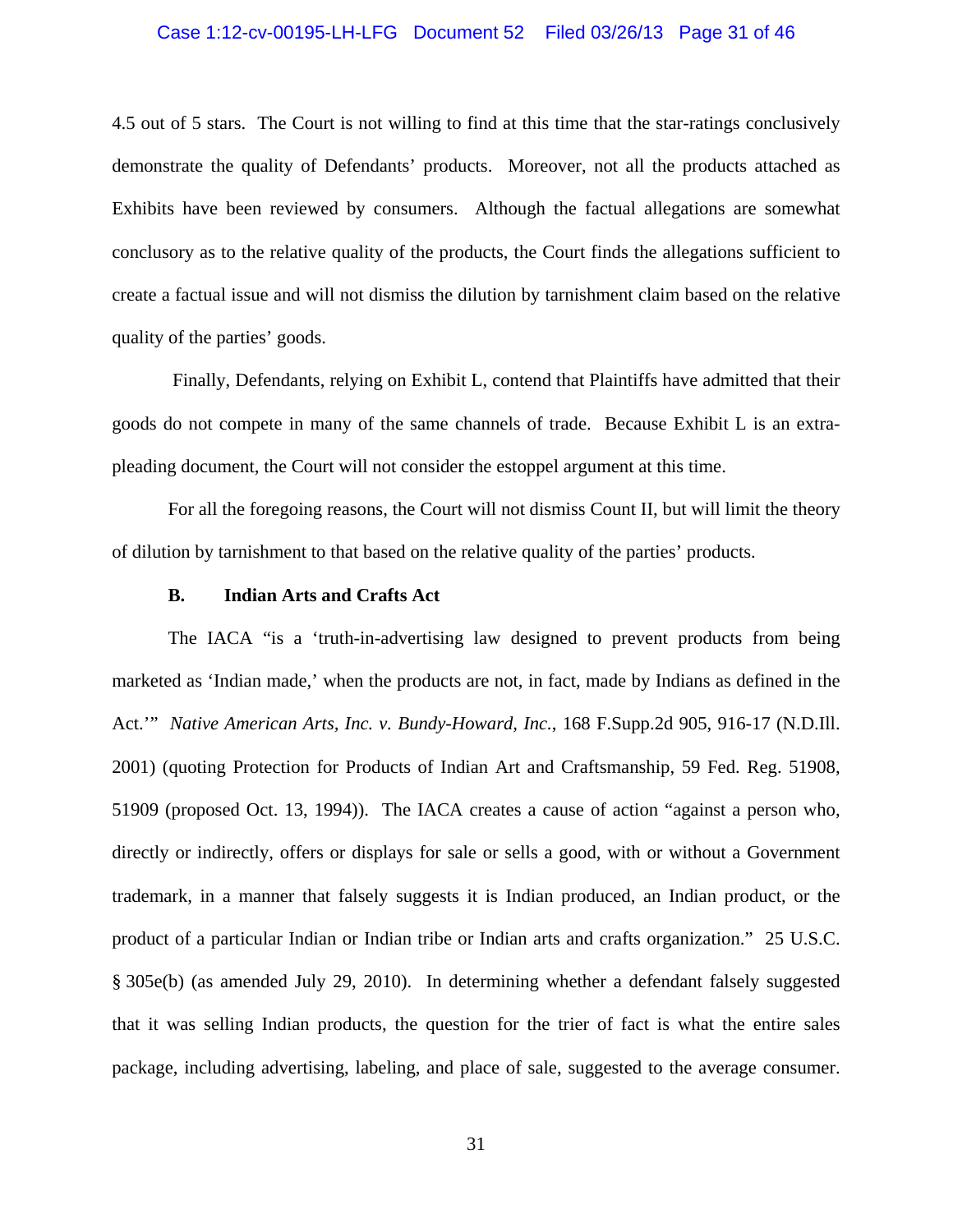#### Case 1:12-cv-00195-LH-LFG Document 52 Filed 03/26/13 Page 32 of 46

*See Native American Arts, Inc. v. Waldron Corp.*, 399 F.3d 871, 875 (7th Cir. 2005).

 The IACA provides: "The term 'Indian product' has the meaning given the term in any regulation promulgated by the Secretary." *Id.* § 305e(a)(2). Those regulations define "Indian product" as "any art or craft product made by an Indian." 25 C.F.R. § 309.2(d)(1). The regulations provide the following illustrations of an "Indian product": an "Art" or a "Craft work" that is "made by an Indian that is in a traditional or non-traditional style or medium" or a "Handcraft made by an Indian, i.e. an object created with the help of only such devices as allow the manual skill of the maker to condition the shape and design of each individual product." *Id*.  $§ 309.2(d)(2)(i)-(iii).$ 

 Defendants contend that Count IV should be dismissed because the allegations do not show that Defendants have falsely suggested that their products are Indian produced, Indian products, or the products of a particular Indian or Indian tribe. The Court disagrees. Plaintiffs allege that Defendants have displayed for marketing and retailing items such as "Navajo Bracelet," "Navajo Glove," "Vintage Men's Woolrich Navajo Jacket," and "Navajo Feather Earring." Am. Compl. (Doc. 30) ¶ 75. Plaintiffs contend that the products are in a traditional Indian style, and composed of Indian motifs and Indian designs, but are without identifier terms or labels; that the manner of marketing the goods falsely suggests the products are Indian products of the Navajo Nation, when in fact they are not Indian made; and that a consumer may find the products using search terms like "Indian," "Native American," "tribal," or "Navajo." *See id.* ¶¶ 76-77. Plaintiffs have sufficiently alleged facts to support a cause of action under the IACA to survive Defendants' motion to dismiss. *Cf. Native American Arts, Inc. v. Contract Specialties, Inc.*, 754 F.Supp.2d 386, 392 (D.R.I. 2010) ("NAA's allegations that, during a certain period of time, Specialties has passed off certain specified non-Indian products as Indian by,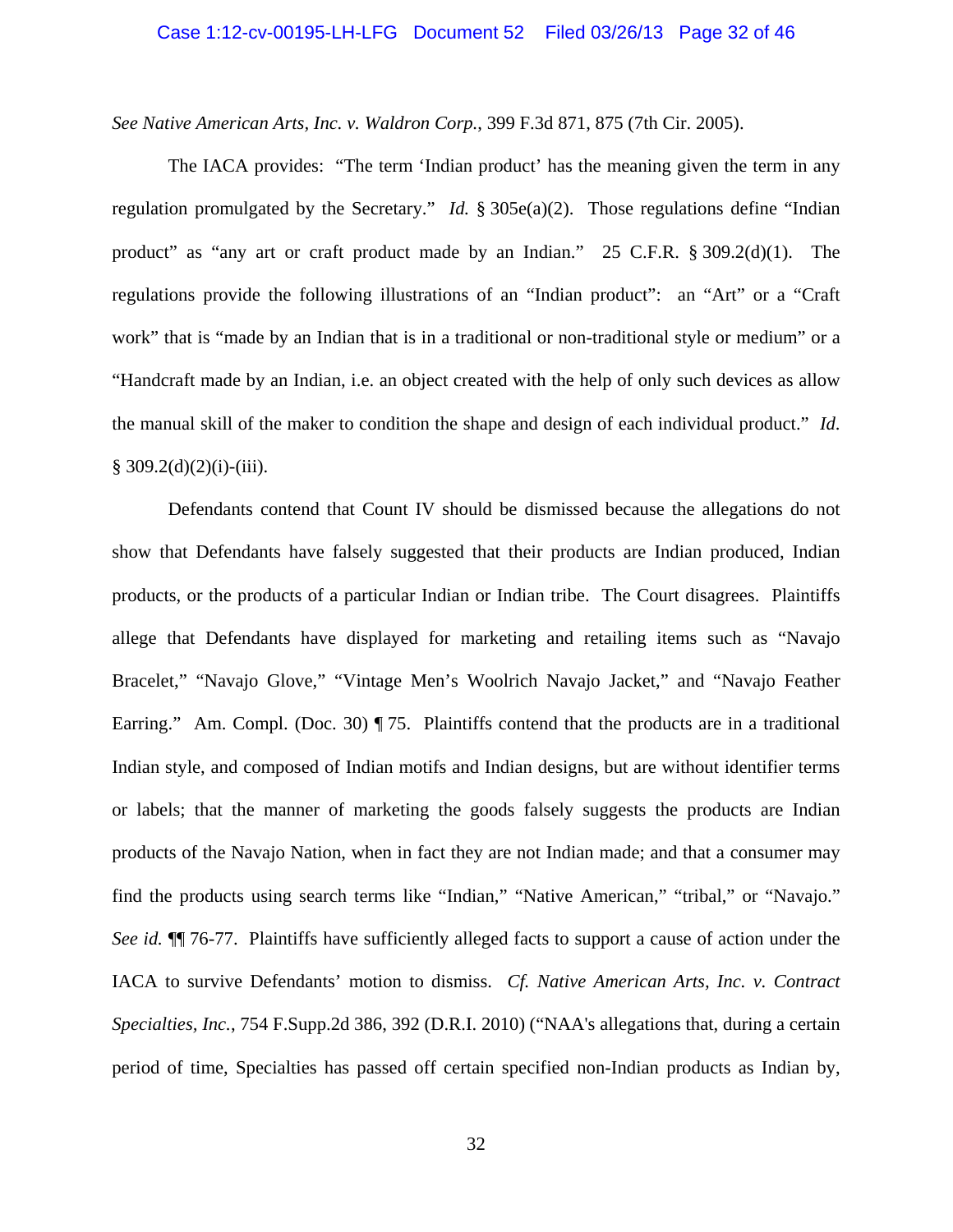#### Case 1:12-cv-00195-LH-LFG Document 52 Filed 03/26/13 Page 33 of 46

among other things, describing them as 'Indian,' 'Navajo,' and 'Apache' is sufficient to satisfy the "short and plain statement of the claim" required by Rule  $8(a)(2)$ . Indeed, the allegations would be sufficient to state a claim even if Rule 9(b) were applicable (which it is not)."); *Native American Arts, Inc. v. Mangalick Enterprises, Inc.*, 633 F.Supp.2d 591, 599 (N.D. Ill. 2009) (holding that plaintiffs stated claim under IACA where exhibits attached to complaint depicted Indian or Indian-style goods sold by defendant and complaint included allegations that defendant acted in manner that falsely suggested it was selling authentic Indian goods); *Native American Arts, Inc. v. Peter Stone Co., U.S.A., Inc.*, No. 08CV3908, 2009 WL 1181483, at \*4 (N.D. Ill. Apr. 30, 2009) (unpublished opinion) (denying defendant's motion to dismiss IACA claim because it was plausible that packaging could be falsely suggestive where defendant labeled jewelry as "Native American Design" and cardboard backings contain sublimated stereotypical Native American symbols, such as shadow of horse head with headdress-wearing rider and image of eagle feathers near "Native American" print). *See also Native American Arts, Inc. v. Bundy-Howard, Inc.*, 168 F.Supp.2d 905, 912 (N.D.Ill. 2001) ("It follows then that if 'Indian' or 'Native American' is used in connection with a product, for purposes of the Act that equates to a representation that the product has been made by an Indian or certified artisan. If no Indian or certified artisan has in fact made the product, that representation falsely suggests that the product is of Indian origin, in violation of the statute.").

 Defendants nevertheless contend that neither clothing nor clothing accessories constitute "arts" or "crafts" within the meaning of the IACA. The IACA regulations, however, specifically contemplate that some apparel may constitute "Indian products": "Apparel made or substantially decorated by an Indian, including, but not limited to parkas, jackets, coats, moccasins, boots, slippers, mukluks, mittens, gloves, gauntlets, dresses, and shirts, are Indian products." 25 C.F.R.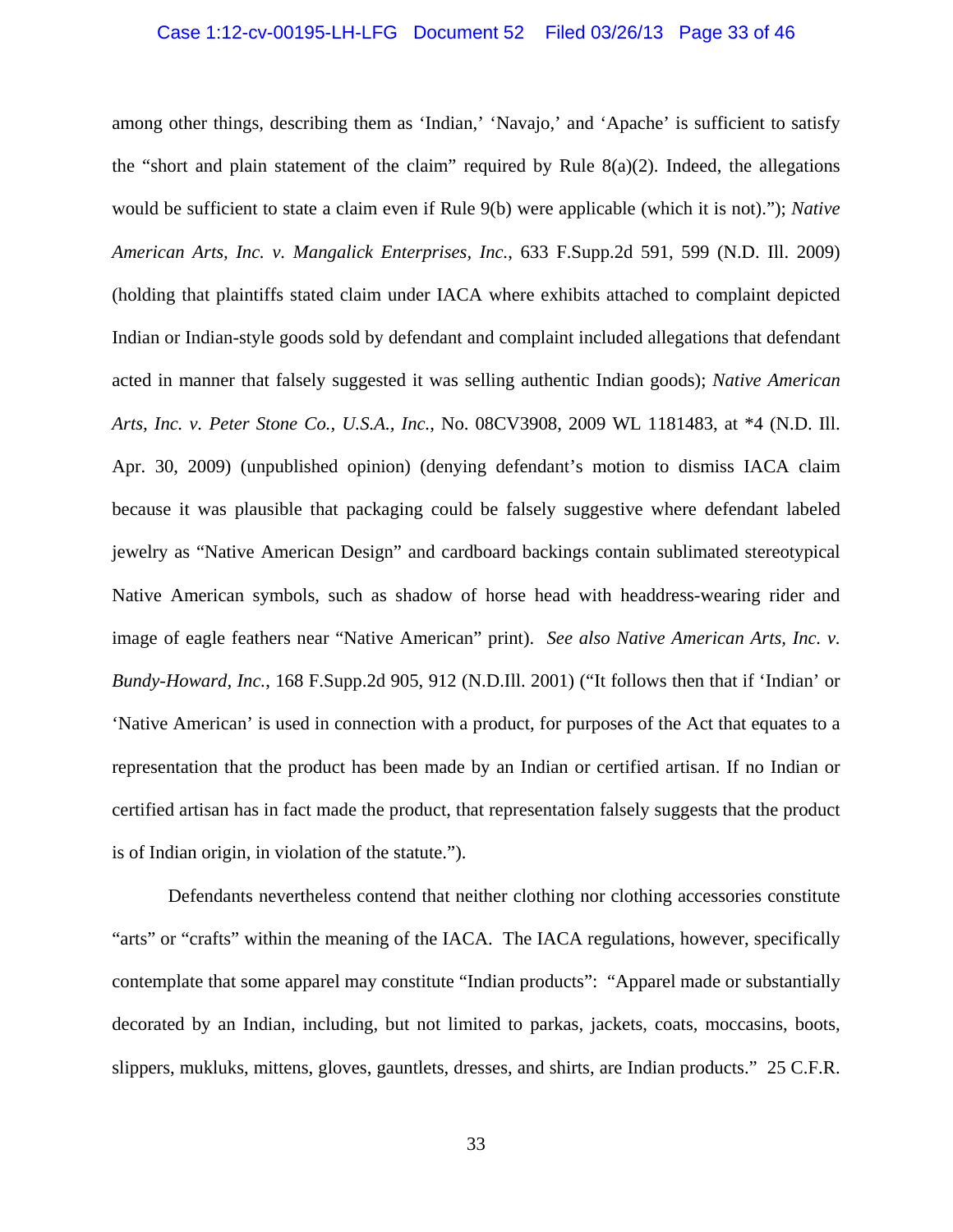#### Case 1:12-cv-00195-LH-LFG Document 52 Filed 03/26/13 Page 34 of 46

§ 309.15(a). Specific examples of apparel that are "Indian products" include "seal skin parkas, ribbon appliqué dance shawls, smoked moose hide slippers, deer skin boots, patchwork jackets, calico ribbon shirts, wing dresses, and buckskin shirts." *Id.* § 309.15(b). None of the cases Defendants cited stand for the proposition that contemporary clothing, as a matter of law, cannot constitute an "art" or a "craft" under the IACA. To the contrary, it appears that modern apparel may fall within the definition of an "art" or "craft." *See* Protection of Products of Indian Art and Craftsmanship, 68 FR 35164-01 (June 12, 2003) ("The key definitions of Indian product, under § 309.2 describe art works and crafts as 'made by an Indian that are in a traditional or nontraditional style or medium.' Therefore, it is understood that traditional and modern apparel, as well as other traditional and modern art and craft works, are included in the range of Indian products provided as examples."). Defendants have thus not shown that this Court must dismiss Plaintiffs' IACA claims based on "contemporary clothing" or "contemporary clothing accessories" as a matter of law.

 Defendants contend, however, that Plaintiffs should be precluded from basing an IACA claim on clothing for the additional reason that Plaintiffs made representations to the USPTO regarding the issuance of Registration 2,237,848. Defendants have attached as Exhibit H documents from Application Serial No. 75977971 for use of the "NAVAJO" mark for assorted clothing items, among other things. *See* Defs.' Mot., Ex. H (Doc. 33-8). According to Defendants, in response to a trademark examiner's refusal to register the mark because registration could violate the IACA, Plaintiffs successfully argued: "The goods offered under the Mark are not art works, crafts, or handcrafts within these definitions contained in the Regulations [for the IACA]." *Id.* at 4 of 4. Plaintiffs argue that this Court should not consider matters outside the pleadings, and they contend that Defendants have taken this trademark filing out of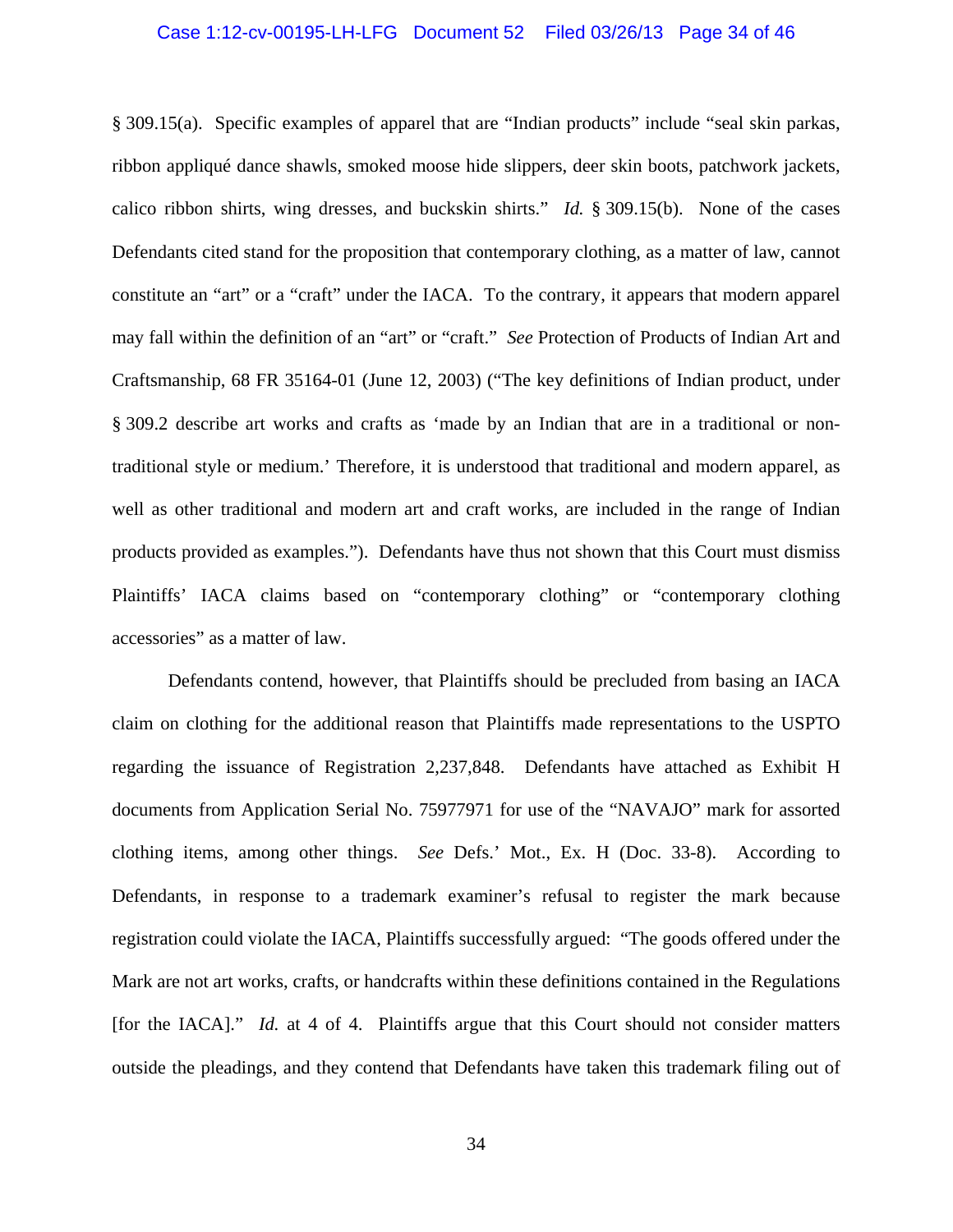context for the position that the IACA does not cover clothing.

 The Court is unwilling to make a conclusion regarding the merits of Defendants' judicial estoppel argument based on the limited record before it. Plaintiffs have taken the position that the evidence is outside the scope of a Rule  $12(b)(6)$  motion and have made only a cursory argument that the evidence was taken out of context. As the Court previously ruled, it will not convert this motion into one for summary judgment and thus will not rely on any extra-pleading evidence to make a judicial estoppel finding at this stage of the case. The Court therefore denies Defendants' request to dismiss Count IV from the Amended Complaint.<sup>7</sup>

# **C. New Mexico Unfair Practices Act**

 $\overline{a}$ 

The NMUPA makes unlawful "[u]nfair or deceptive trade practices and unconscionable

trade practices in the conduct of any trade or commerce." N.M. Stat. Ann. § 57-12-3. The

NMUPA defines an "unfair or deceptive trade practice" as "a false or misleading oral or written

 $<sup>7</sup>$  Furthermore, even if this Court were to consider the extra-pleading materials, it is not clear that</sup> judicial estoppel applies. "The doctrine of judicial estoppel is based upon protecting the integrity of the judicial system by 'prohibiting parties from deliberately changing positions according to the exigencies of the moment.'" *Bradford v. Wiggins*, 516 F.3d 1189, 1194 (10th Cir. 2008) (quoting *New Hampshire v. Maine*, 532 U.S. 742, 749-50 (2001)). Courts must apply judicial estoppel with caution. *Id.* The record here does not indicate on which date Applicant Navajo Jeans, Inc., took its written position that the goods under the NAVAJO mark did not fall within the definitions contained in the Regulations. The regulations were not amended until June 2003 to include § 309.15, which gives examples of apparel that fall within the IACA. It is therefore possible that a change in the law accounts for the change in position. *See Longaberger Co. v. Kolt*, 586 F.3d 459, 470-71 (6th Cir. 2009) ("[J]udicial estoppel is not applicable where a party argues an inconsistent position based on a change in controlling law."); *Jarrard v. CDI Telecomms., Inc.*, 408 F.3d 905, 915 (7th Cir. 2005) (refusing to apply judicial estoppel where parties' change in position resulted from change in the law). Moreover, this Court does not have the complete document regarding Plaintiffs' response to the trademark examiner's refusal to register the mark. It is not entirely clear whether Plaintiffs' statement as to "goods" referred to particular types of clothing, or to contemporary clothing generally, and thus, the Court cannot make the determination that the position is directly inconsistent with their position here. *See DeRosa v. National Envelope Corp*., 595 F.3d 99, 104 (2d Cir. 2010) (explaining that, in determining whether to apply judicial estoppel, a court considers "whether the statements can be reconciled, not whether a fact-finder would necessarily adopt the interpretation which reconciles them").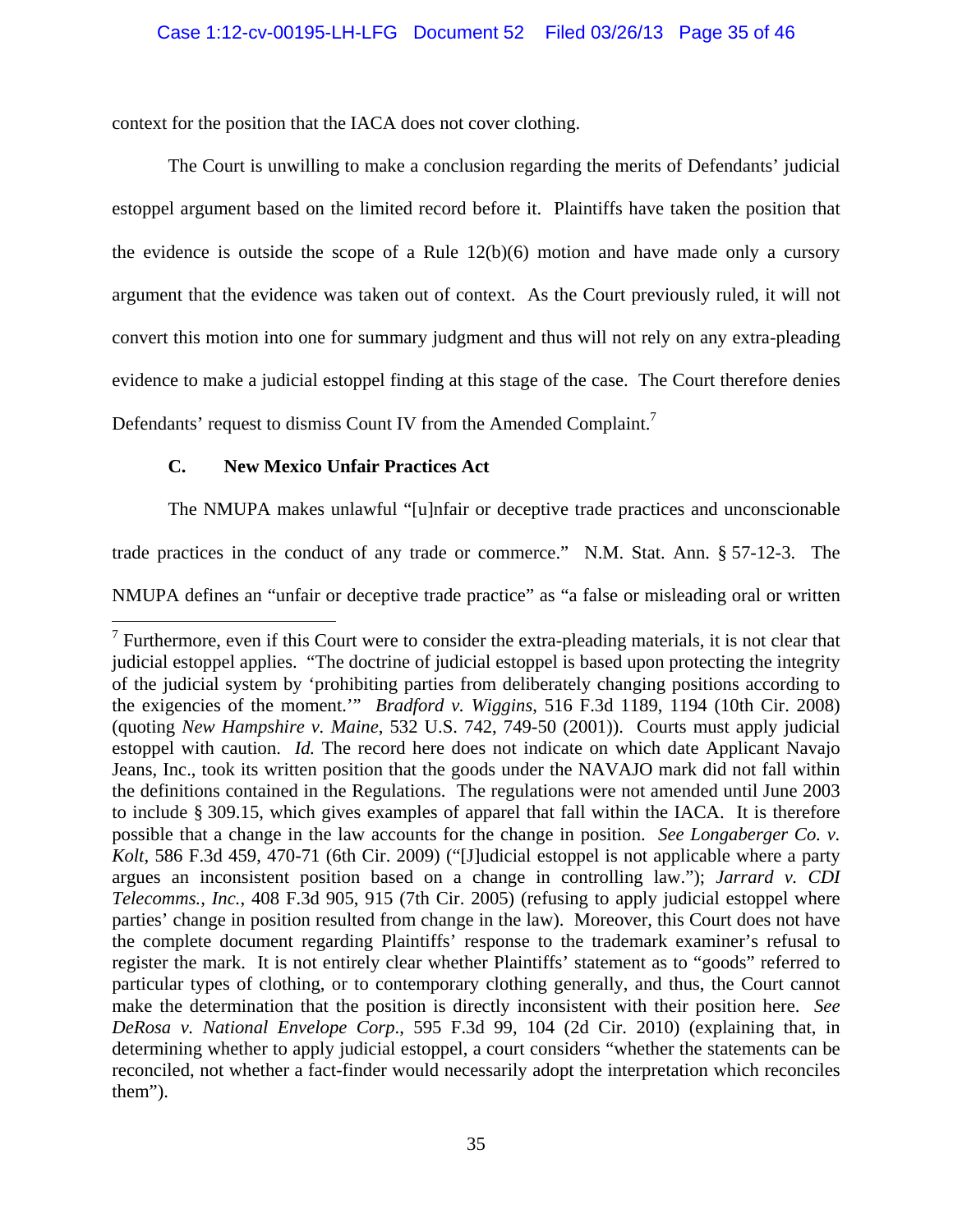#### Case 1:12-cv-00195-LH-LFG Document 52 Filed 03/26/13 Page 36 of 46

statement, visual description or other representation of any kind knowingly made in connection with the sale . . . of goods . . . by a person in the regular course of the person's trade or commerce, that may, tends to or does deceive or mislead any person. . . ." *Id.* § 57-12-2(D). The Act provides a private remedy for "[a]ny person who suffers any loss of money . . . as a result of any employment by another person of a method, act or practice declared unlawful by the Unfair Practices Act." *Id.* § 57-12-10(B). A "person" is defined under the Act to include, "where applicable, natural persons, corporations, trusts, partnerships, associations, cooperative associations, clubs, companies, firms, joint ventures or syndicates." *Id.* § 57-12-2(A). To state a claim under the NMUPA, the plaintiff must show: (1) that the defendant made an oral or written statement, visual description, or other representation that was either false or misleading; (2) that the false or misleading representation was knowingly made in connection with the sale of goods or services; (3) the conduct complained of occurred in the regular course of the representer's trade or commerce; and (4) the representation is of the type that may, tends to or does, deceive or mislead any person. *Stevenson v. Louis Dreyfus Corp.*, 112 N.M. 97, 100 (1991).

 Defendants contend that Count V of the Amended Complaint must be dismissed because Plaintiffs do not have standing to bring a NMUPA claim because they are competitors, not "buyers," of the accused products. Defendants rely on two cases in which the courts held that a seller of goods does not have standing to bring a claim under the NMUPA. *See Guidance Endodontics, LLC, Dentsply Intern., Inc.*, 708 F.Supp.2d 1209, 1256-57 (D.N.M. 2010) (noting that NMUPA "must be brought by a purchaser, not a seller"); *Santa Fe Custom Shutters & Doors, Inc. v. Home Depot U.S.A., Inc*., 2005-NMCA-051, ¶ 17, 137 N.M. 524, 113 P.3d 347 ("Consistent with its purpose as consumer protection legislation, the UPA gives standing only to buyers of goods or services.") (internal citations omitted). The Honorable Judge James A.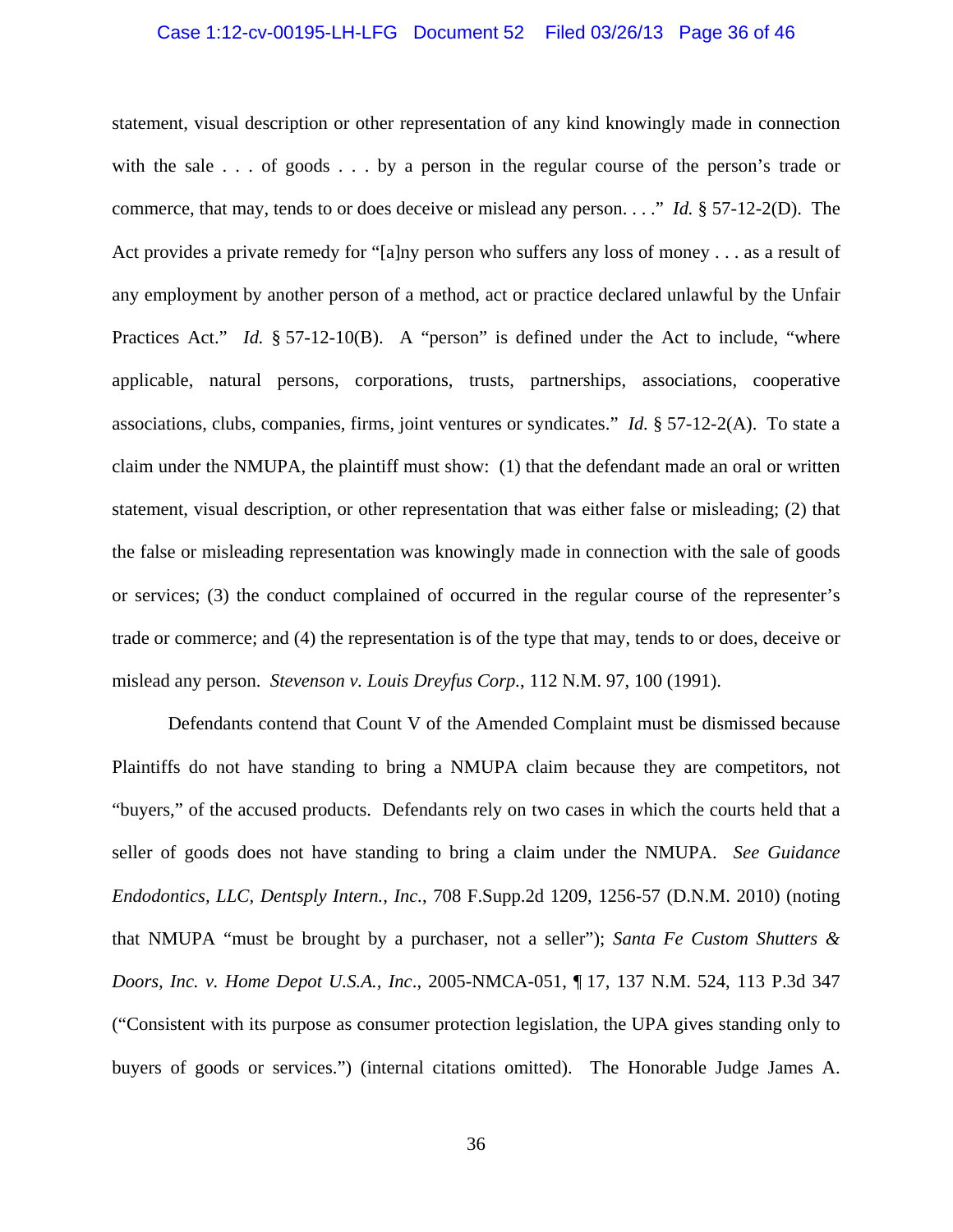#### Case 1:12-cv-00195-LH-LFG Document 52 Filed 03/26/13 Page 37 of 46

Browning explained: "the very nature of the legislation at issue, to protect consumers, implies that only a consumer should be able to take advantage of its protections." *Guidance Endodontics*, 708 F.Supp.2d at 1256.

 Plaintiffs correctly point out that the true holdings of both cases relied upon by Defendants is that a *seller* of goods cannot sue the *buyer* of its goods under the NMUPA. Both *Guidance Endodontics* and *Santa Fe Custom Shutters & Doors* involved a plaintiff suing the entity to which it was supplying its product. *See id.* at 1256-57. Neither case addressed the situation here, of a competitor who is suing a seller of goods for misrepresentations made to other buyers that caused harm to the competitor. In this case, even though the suit is brought to remedy alleged harms to the competitor, Plaintiffs have alleged that Defendants are making false representations to the consuming public, and thus, this suit serves the purposes of the legislation as a consumer protection statute, albeit indirectly. *See Hall v. Walter*, 969 P.2d 224, 234-35 (Colo. 1998) (concluding that misrepresentations directed to the market generally, in the form or widespread advertisement and deception of actual and prospective purchasers, implicates the public as consumers and are subject to Colorado's Consumer Protection Act). *See also John Labatt Ltd v. Molson Breweries*, 853 F.Supp. 965, 970 (E.D. Mich. 1994) ("[T]he intent of protecting consumers is well served by allowing suit to be brought by non-consumers who have a significant stake in the events. Allowing a competitor to bring suit under a statute designed ultimately to protect the interests of consumers is not a novel approach to enforcement, and is routine, for instance, in actions under the Lanham Act.").

 Significantly, the plain language of the statute supports Plaintiffs' argument. Under the NMUPA, "any person" injured may sue and the statute broadly defines "person" to include corporations and other business entities. Numerous other states with similarly broad language in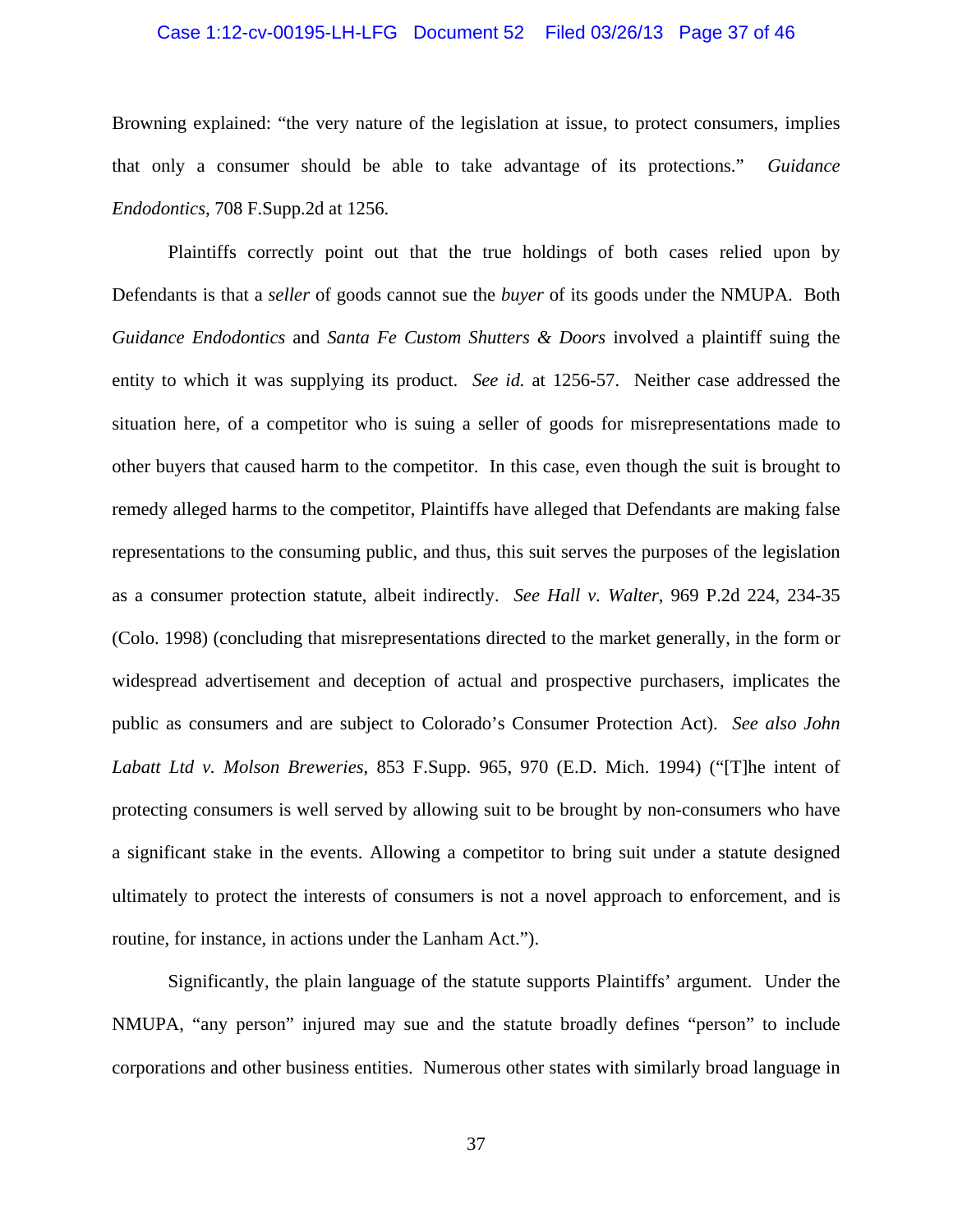#### Case 1:12-cv-00195-LH-LFG Document 52 Filed 03/26/13 Page 38 of 46

their state trade practices acts have permitted business competitor standing. *See*, *e.g.*, *Securitron Magnalock Corp. v. Schnabolk*, 65 F.3d 256, 264 (2d Cir. 1995) (explaining that corporate competitors have standing to bring claim under New York deceptive trade practices statute so long as some harm to public at large is at issue); *Northwest Airlines, Inc. v. Ticket Exchange, Inc.*, 793 F.Supp. 976, 979-80 (W.D. Wash. 1992) (finding airline had claim under Washington's Consumer Protection Act for injunctive relief against frequent flyer ticket broker for misrepresentations made by the broker to ticket purchasers); *Hall v. Walter*, 969 P.2d at 234-35 (holding that, when certain requirements are met, non-consumers have standing to maintain private cause of action under Colorado Consumer Protection Act).<sup>8</sup>

 In *Hall v. Walter*, the Colorado Supreme Court held that a non-consumer plaintiff had standing to bring a claim under the Colorado Consumer Protection Act ("CCPA"), sections 6-1- 101 to -511, 2 C.R.S. (1998). *Hall*, 969 P.2d at 227, 230. The CCPA, like the NMUPA, is broadly worded to allow "any person" to have a civil action for any claim against any person who has engaged in or caused another to engage in any deceptive trade practice. *Id.* (quoting § 6-1-113, 2 C.R.S. (1998)). The Colorado Supreme Court rejected a reading of the statute that would limit the meaning of "any person" to "any consumer," given that the statute chose the expansive term "person" rather than "consumer." *Id.* at 231. After examining how courts in New York, Massachusetts, Illinois, and Washington construed similarly broadly worded "any

<sup>8</sup> There appears, however, to be no clear consensus among the states to convey business competitor standing, as many states have construed their state trade practices acts to cover only consumer transactions. *See*, *e.g.*, Staci Zaretsky, Trademark Law and Consumer Protection Law – Deception is a Cruel Act: "Uniform" State Deceptive Trade Practices Acts and their Deceptive Effects on the Trademark Claims of Corporate Competitors, 32 W. New Eng. L. Rev. 549, 550-551 & n. 13-15 (2010) (discussing split among states in whether to allow corporate competitor standing under unfair trade practices acts); D. Wes Sullenger, Only We Can Save You: When and Why Non-Consumer Businesses Have Standing to Sue Business Competitors under the Tennessee Consumer Protection Act, 35 U. Mem. L. Rev. 485, 501 & n.105 (2005) (advocating for why Tennessee consumer protection act should allow for business competitor standing and explaining how different states have interpreted their own state trade practices acts). Unlike in New Mexico, however, the unfair trade practices acts of many of the states limiting their acts to consumer transactions have statutory language limited to either "consumer" or to a person who purchased goods for personal, family, or household use. *See* Sullenger, at 501 & n.105.

 $\overline{a}$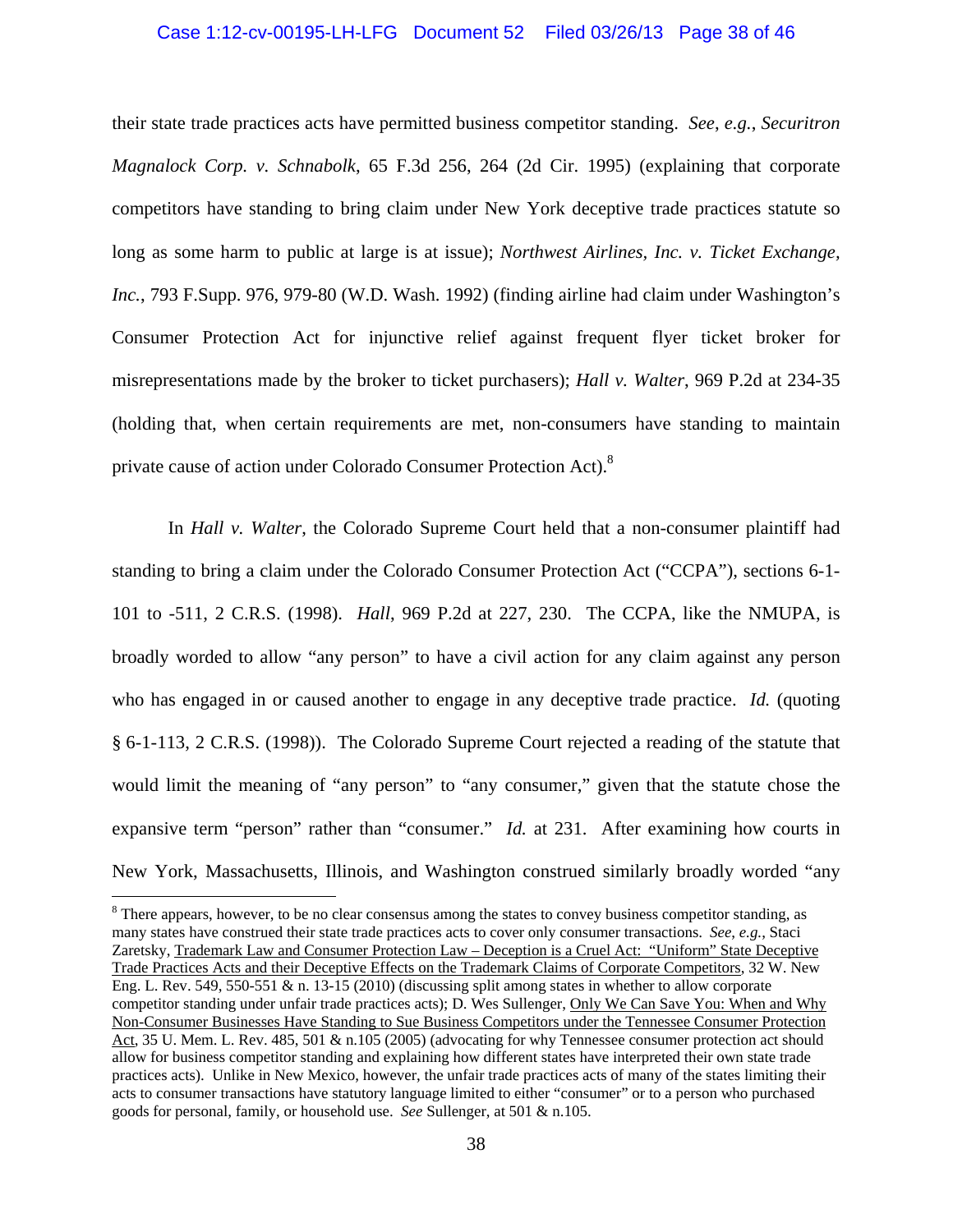#### Case 1:12-cv-00195-LH-LFG Document 52 Filed 03/26/13 Page 39 of 46

person" language in their respective states' consumer protection acts, the Colorado Supreme Court adopted the Washington Supreme Court's five-factor test to establish a private right of action under the Washington Act. *See id.* at 232-34. The Colorado Supreme held that "any person" under the CCPA, means a person

who establishes (1) that the defendant engaged in an unfair or deceptive trade practice; (2) that the challenged practice occurred in the course of defendant's business, vocation, or occupation; (3) *that it significantly impacts the public as actual or potential consumers of the defendant's goods, services, or property*; (4) that the plaintiff suffered injury in fact to a legally protected interest; and (5) that the challenged practice caused the plaintiff's injury.

*Id.* at 235 (emphasis added). As to the third "public interest component," the Colorado Supreme Court explained that it comported with the court's consistent characterization of the CCPA as addressing consumer concerns. *Id.* at 234.

 The Court finds the reasoning in *Hall v. Walter* compelling and believes that the New Mexico appellate courts, when directly addressing this issue, may similarly construe the "any person" language in the NMUPA to allow standing to a business competitor where the business competitor can show that the defendant's challenged practice significantly affects the public as actual or potential consumers of the defendant's goods or services. The New Mexico case of *Lohman v. Daimler-Chrysler Corp.*, 2007-NMCA-100, 142 N.M. 437, 166 P.3d 1091, supports this Court's broad reading of the statute. Although in *Lohman* the plaintiff was a consumer, not a competitor, and is thus not directly on all fours with the case at hand, *see id.* ¶ 6, *Lohman* is instructive for the New Mexico Court of Appeals' liberal interpretation of the NMUPA and its holding that the NMUPA covers misrepresentations made by and between third parties in the course of commercial transactions, *id.* ¶ 26.

In *Lohman*, the plaintiff had purchased a vehicle manufactured by Defendants with an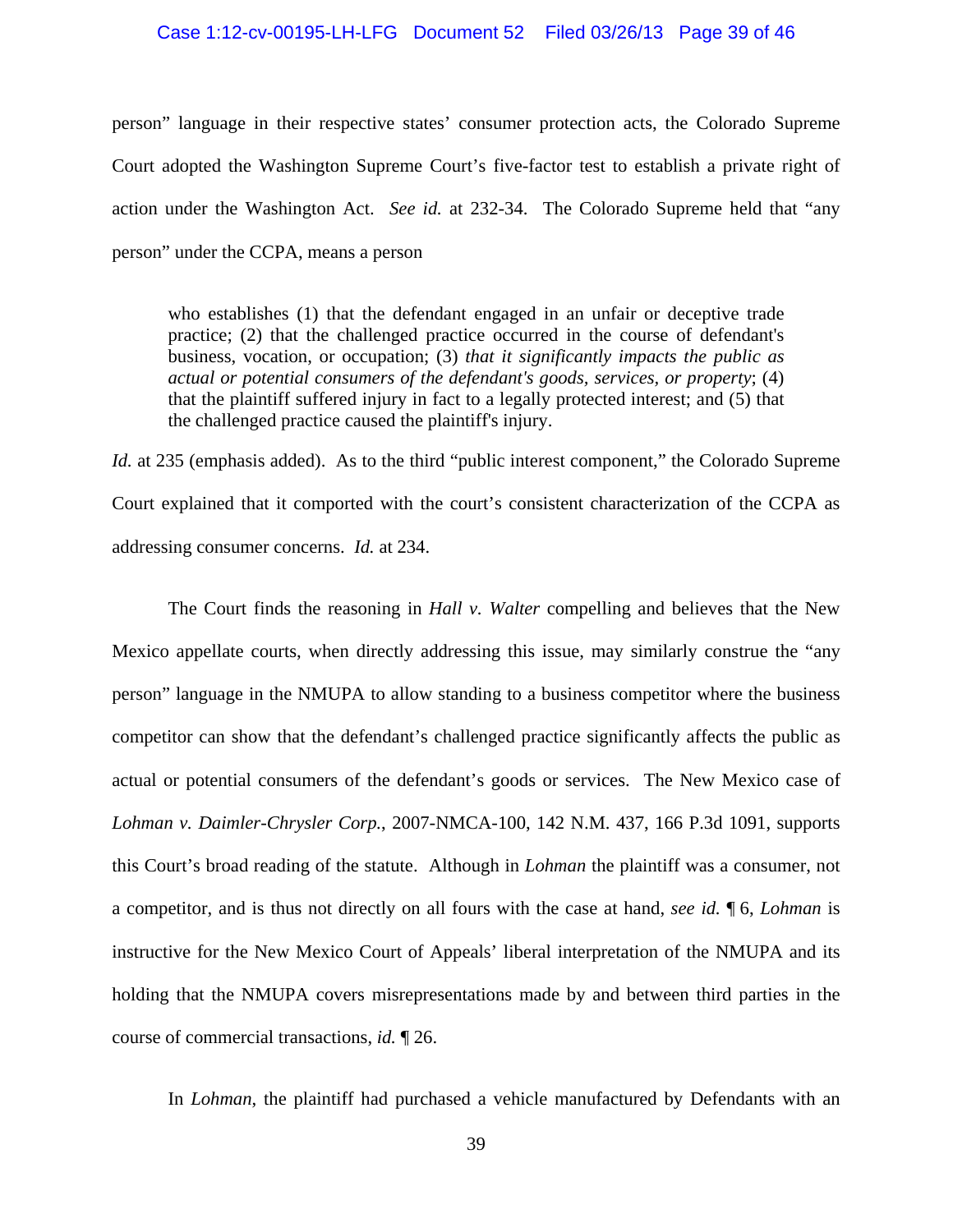#### Case 1:12-cv-00195-LH-LFG Document 52 Filed 03/26/13 Page 40 of 46

allegedly defective seat belt buckle. *See id.* ¶¶ 1, 6. The plaintiff alleged that the defendant manufacturer conspired to conceal the deficiency by adopting an internal policy exempting the seat belt buckles from partial engagement testing and by falsely certifying that the buckles complied with the relevant federal regulation. *Id.* ¶ 2. The defendants argued that, because the alleged misrepresentations were essentially made to the National Highway Traffic Safety Administration, the plaintiff failed to state a claim because it relied on representations that reach consumers indirectly, if at all. *See id*. ¶¶ 12, 20. In rejecting the defendants' argument, the New Mexico Court of Appeals noted that § 57-12-2(D) prohibits misrepresentations "made in connection with the sale . . . of goods." *Id*. ¶ 21. The court concluded that the phrase "in connection with" encompasses "a broad array of commercial relationships" and that the language "does not suggest that a direct representation, by the defendant to the plaintiff, is a prerequisite." *Id.* Furthermore, the court stated: "The remedial purpose of the legislation, as a consumer protection measure, is also consistent with the broadest possible application." *Id.* ¶ 25. The court of appeals construed the NMUPA to cover misrepresentations made by and between third parties in the course of commercial transactions. *Id*. ¶ 26.

 The defendants in *Lohman* further argued that the plaintiff failed to state a NMUPA claim because there were no allegations concerning any transaction between the parties, and thus, the plaintiff could not show that any representation had been made in connection with the sale of goods. *Id*. ¶ 28. The New Mexico Court of Appeals rejected that argument as well and its reasoning is particularly relevant to this case:

To begin with the plain language of the statute, we note that the definition of "unfair or deceptive trade practice" makes no mention of transactions between a claimant and a defendant. *See generally § 57-12-2(*D). Nor does it require a misrepresentation *in the course of* a sale between plaintiff and defendant; it merely requires that a misrepresentation be "made *in connection with* the sale ... of goods" generally. *Id.* (emphasis added). Similarly, the UPA allows claims to be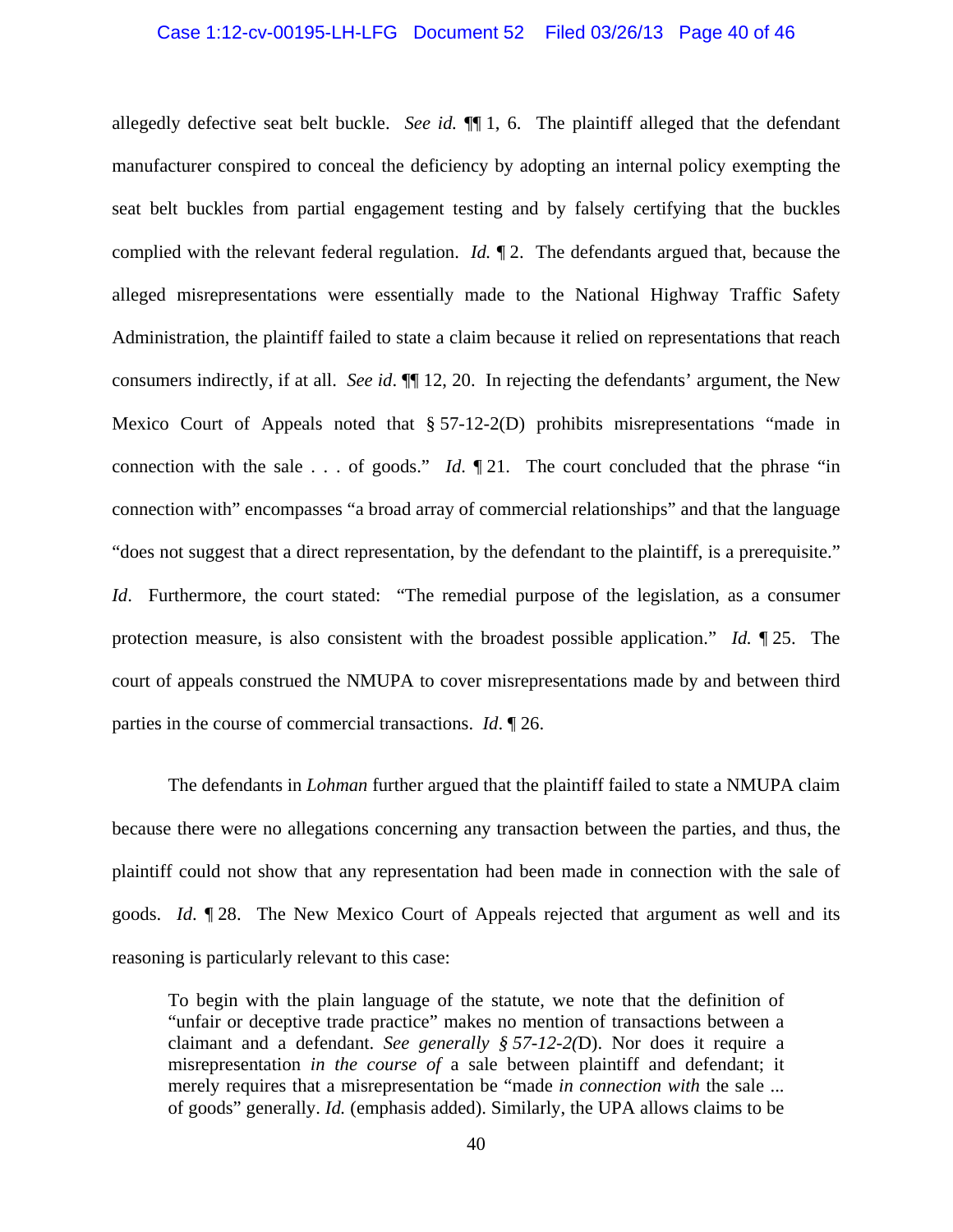brought by "[a]ny person" who suffers damages "as a result of any" unfair or deceptive practice by another. NMSA 1978,  $\S 57-12-10(B)$  (2005). These provisions appear to be crafted so as to ensure that the UPA has a broad scope arguably, broad enough to encompass misrepresentations which bear on downstream sales by and between third parties.

Turning to policy, the Court is reminded of the remedial purpose of the UPA and the principle favoring liberal application. *See State ex rel. Stratton v. Gurley Motor Co., 105 N.M. 803, 808, 737 P.2d 1180, 1185 (Ct. App. 1987)* ("Because the Unfair Practices Act constitutes remedial legislation, we interpret the provisions of this Act liberally to facilitate and accomplish its purposes and intent.").

With respect to existing case law, we find no published authority to suggest that a transaction between a claimant and a defendant is required. Although DCC asserts that the case of *Santa Fe Custom Shutters & Doors, Inc. v. Home Depot U.S.A., Inc*., 2005-NMCA-051, 137 N.M. 524, 113 P.3d 347, provides support for its position, we disagree. *Santa Fe Custom Shutters* rejected an invitation to expand the UPA to permit sellers to advance claims against buyers. This Court merely observed that "the UPA contemplates a plaintiff who seeks or acquires goods or services *and* a defendant who provides goods or services." *Id.* ¶ 14 (emphasis added). Contrary to DCC's suggestion, the pertinent language does not require the plaintiff to acquire goods or services *from* the defendant.

In summary, both the plain language of the act and the underlying policies suggest that a commercial transaction between a claimant and a defendant need not be alleged in order to sustain a UPA claim.

*Id*. ¶¶ 30-33.

1

 Just as the *Lohman* court rejected an expansive reading of *Santa Fe Custom Shutters*, so too does this Court. The Court finds that the language of *Santa Fe Custom Shutters* suggesting that a plaintiff must be a purchaser under the NMUPA, and the subsequent cases that have relied on that language, are limited to the facts presented in those cases and do not control the issue here.<sup>9</sup> In none of those cases was the Court of Appeals presented with the issue of business

<sup>&</sup>lt;sup>9</sup> Following *Lohman*, the New Mexico Court of Appeals again held that a seller cannot sue a buyer under the NMUPA. *See Hicks v. Eller*, 2012-NMCA-061, ¶ 20, 280 P.3d 304 (holding that seller of paintings had no NMUPA claim against buyer and reiterating in that particular context that the plaintiff does not necessarily have to purchase the product from the defendant, but that somewhere along the purchasing chain, the claimant did purchase an item that was at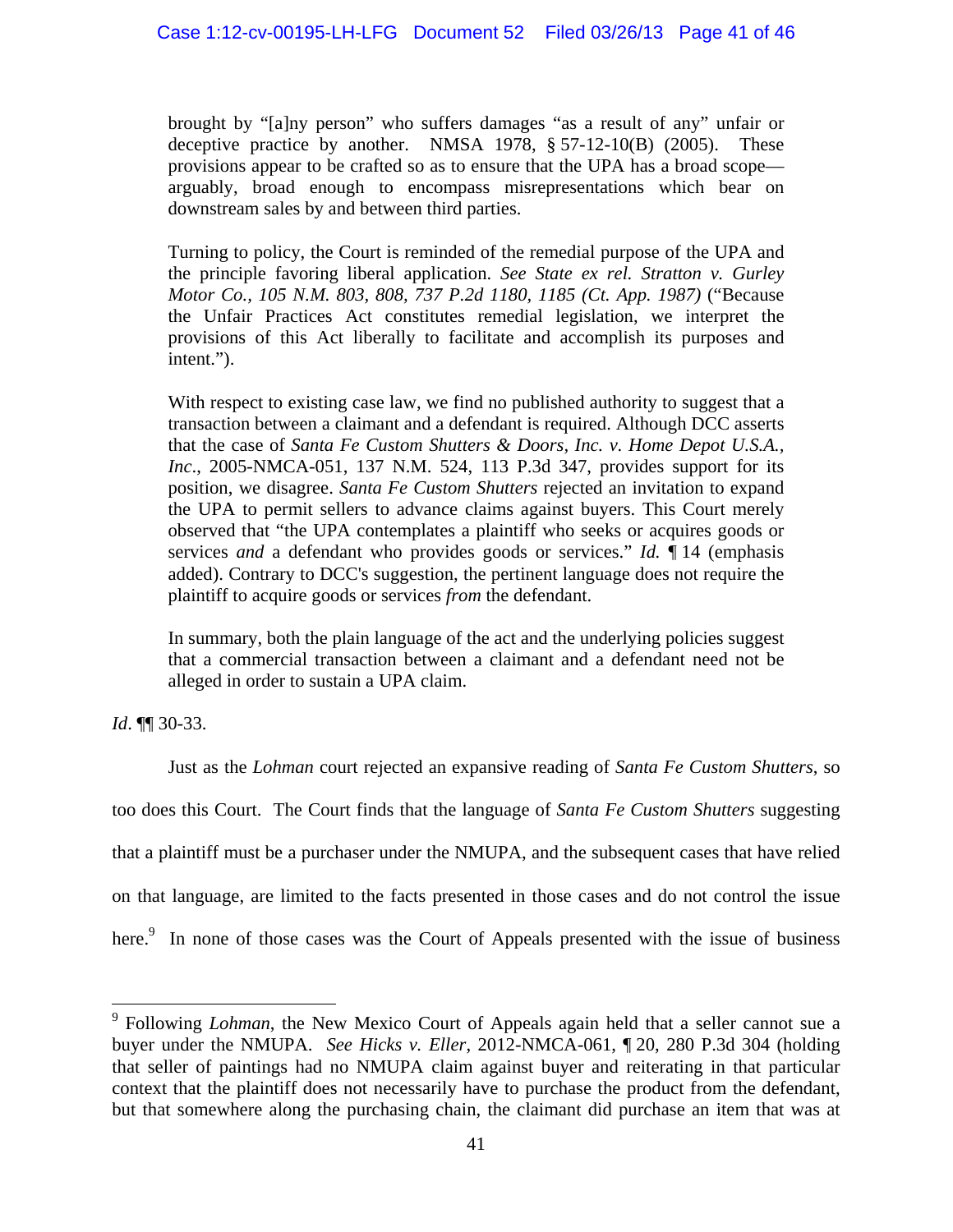### Case 1:12-cv-00195-LH-LFG Document 52 Filed 03/26/13 Page 42 of 46

competitor standing. *Cf. Downers Grove Volkswagen, Inc. v. Wigglesworth Imports, Inc*., 190 Ill.App.3d 524, 532-33 (Ill.App.Ct. 1989) (construing statements in other Illinois appellate cases that, for business to have standing under Illinois consumer fraud act, business must be consumer of other's goods as dicta or as law limited to facts of the particular cases, and holding that business competitor may sue under Act). Nor does this Court believe that the Court of Appeals was contemplating foreclosing such a suit by a business competitor when utilizing that language.

 Rather, *Lohman* is a far more persuasive guide to how the New Mexico courts would view business competitor standing when directly confronting the issue. According to *Lohman*, no commercial transaction between Plaintiffs and Defendants must be alleged. *Lohman* further encourages courts to take a broad reading of the statutory language "any person" and of the meaning of misrepresentations "made *in connection with* the sale ... of goods" to ensure that the NMUPA's policy of consumer protection is met. Given the broad statutory language in the NMUPA, the consumer protection policy underlying the NMUPA, and the compelling authority from other states with similar statutes as New Mexico's that allow business competitor standing where the deceptive act affects the public interest, this Court finds that there are good reasons to conclude that the New Mexico appellate courts, when viewing the particular legal issue of business competitor standing, may adopt the reasoning of the courts in those states that allow business competitor standing where the deceptive act affects the interest of the consuming public. *See*, *e.g., Downers Grove Volkswagen, Inc.,* 190 Ill.App.3d at 534 (holding that business competitor, who is not a consumer, may sue under Illinois Consumer Fraud and Deceptive Business Practices Act where the alleged deceptive conduct "involves trade practices addressed to the market generally or otherwise implicates consumer protection concerns").

<u>.</u>

some point sold by the defendant)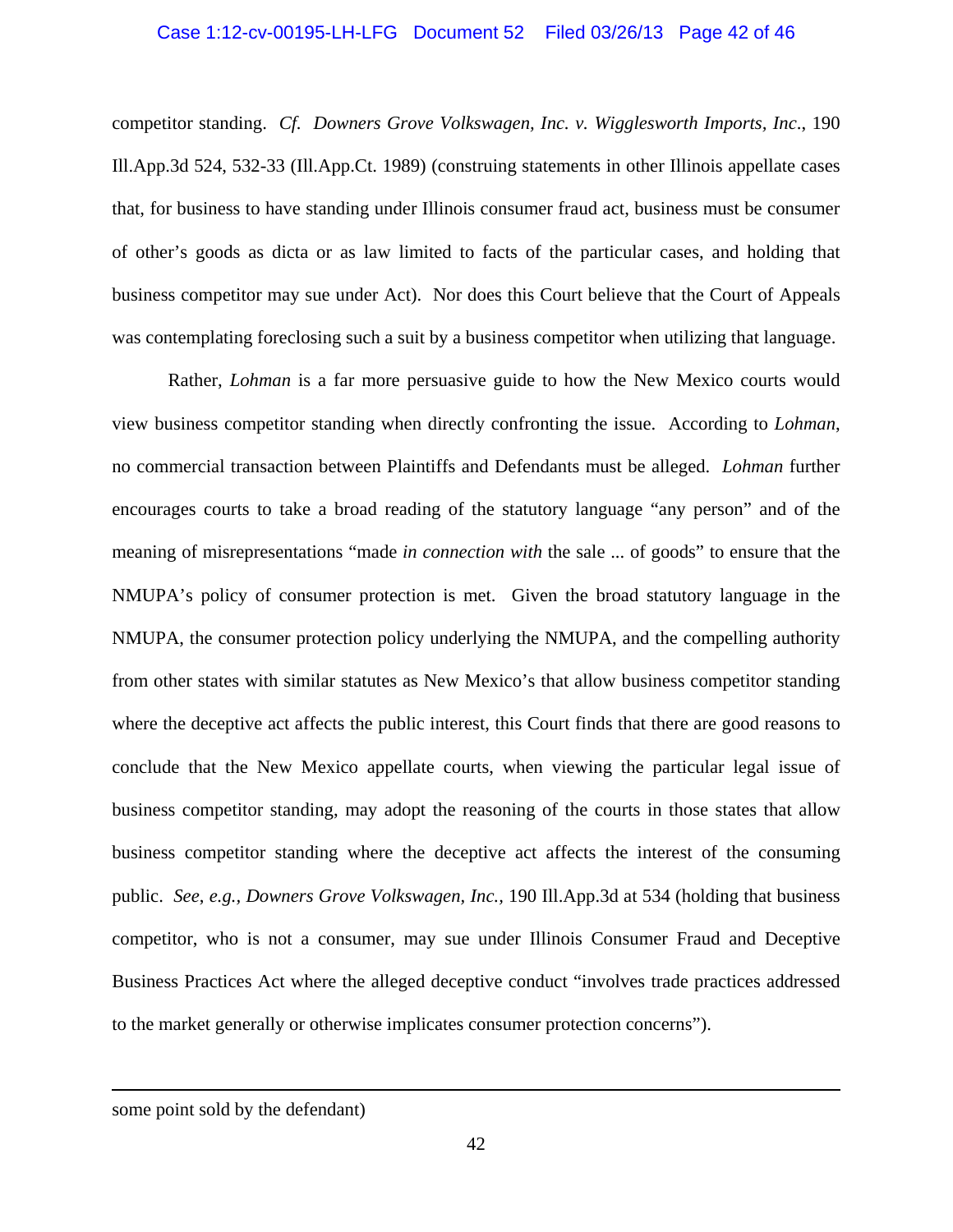#### Case 1:12-cv-00195-LH-LFG Document 52 Filed 03/26/13 Page 43 of 46

 The briefing on this issue, however, has not directly addressed whether there is a public interest component to business competitor standing and/or whether Plaintiffs have sufficiently alleged a public interest component in their Amended Complaint. The Court would therefore like additional briefing from the parties on these issues.

 Moreover, this Court is a federal district court exercising supplemental jurisdiction over the state NMUPA claim. Because this issue may be determinative of the state NMUPA claim in this case, there is no controlling authority on the issue, and resolving the issue may require formulating the proper test for business competitor standing, the Court, for reasons of comity, is inclined to certify the question to the New Mexico Supreme Court. *See* N.M.R.A. 12-607(A) ("The Supreme Court may answer by formal written opinion questions of law certified to it by a court of the United States ... if the answer may be determinative of an issue in pending litigation in the certifying court and the question is one for which answer is not provided by a controlling: (1) appellate opinion of the New Mexico Supreme Court or the New Mexico Court of Appeals. . . ."). *See also NMSA 1978, § 39-7-1 (providin*g for the "Uniform Certification of Questions of Law Act"); *Schlieter v. Carlos*, 108 N.M. 507, 508-09 (1989) (explaining that New Mexico Supreme Court has limited its acceptance of certification to cases in which there are no disputes concerning the factual predicates underlying the question certified and its answer would either dispose of the entire case or controversy or a pivotal issue that defines the future course of the case). The Court does not believe that certification would cause any delay in this case, given that discovery can proceed on all the other claims.

 The Court thus would also like the parties' input regarding certification of the issue of business competitor standing. The parties must submit simultaneous briefs on or before April 15, 2013, setting forth their respective positions concerning a public interest component to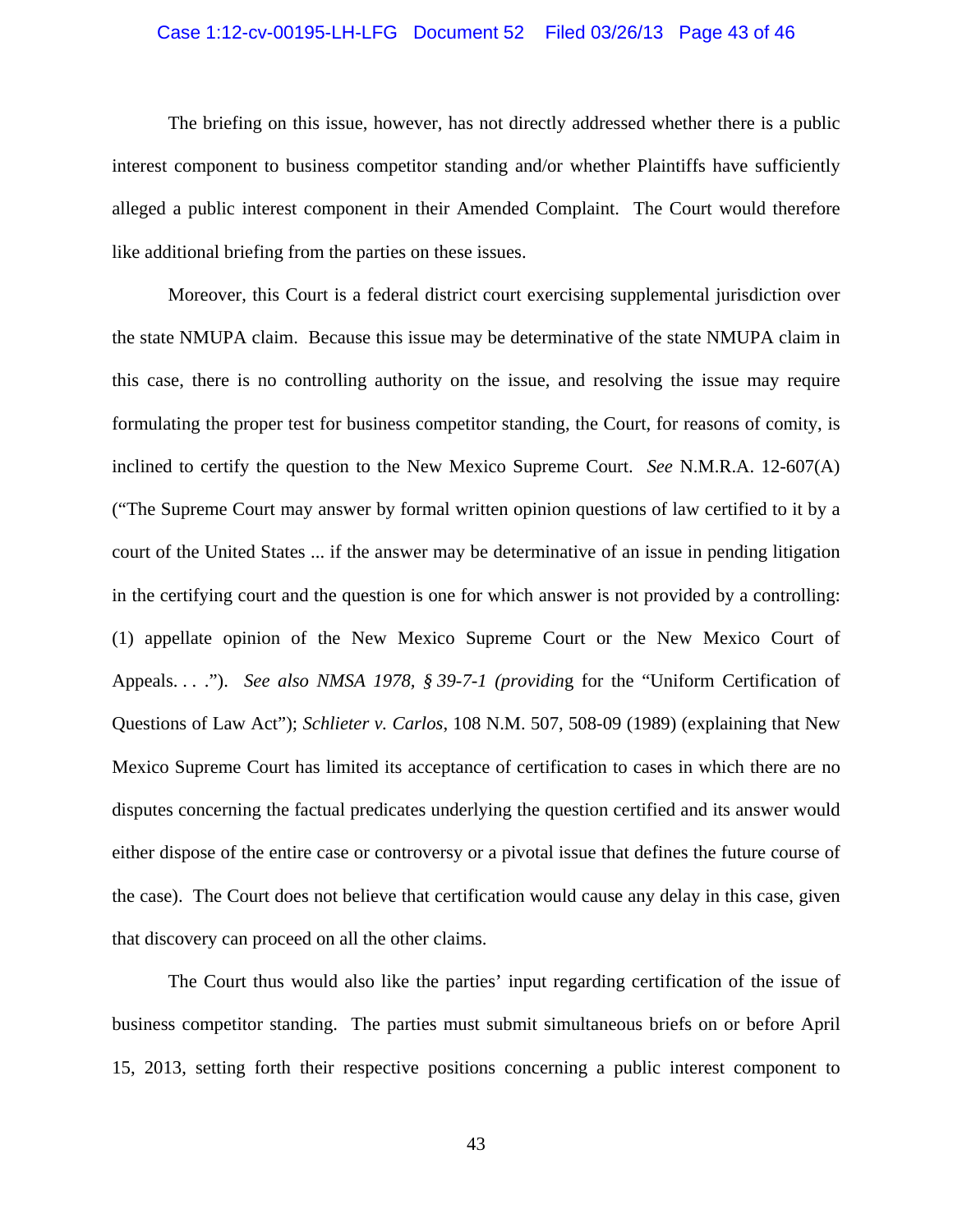#### Case 1:12-cv-00195-LH-LFG Document 52 Filed 03/26/13 Page 44 of 46

business competitor standing and whether certification is appropriate and warranted for the NMUPA claim. If a party supports certification, the Court requests the party to submit a proposed question of law to be answered by the New Mexico Supreme Court and a rendition of the facts from the Amended Complaint that are relevant to the proposed question to be certified. The briefs should be no longer than 15 pages in length. The Court will therefore stay its ruling on whether Plaintiffs have standing to pursue a claim under the NMUPA and on the merits of certification until after considering the parties' supplemental briefs.

#### **D. New Mexico Trademark Act**

 The purpose of the NMTA "is to provide a system of state trademark registration and protection substantially consistent with the federal system of trademark registration and protection under the Trademark Act of 1946, as amended." N.M. Stat. Ann. § 57-3B-2. Section 57-3B-15 states: "The owner of a mark that is *famous in this state* shall be entitled . . . to an injunction against another's use of a mark . . . that causes dilution of the distinctive quality of the owner's mark. . . ." N.M. Stat. Ann. § 57-3B-15 (emphasis added).

 Defendants argue that Count VI must be dismissed because the factual allegations fail to support the legal allegation that Defendants used the term "Navajo" as a "source identifier" or "trademark." This first argument is rejected for the same reasons given *supra* to support the Court's conclusion that Plaintiffs have alleged sufficient facts to create a factual issue that Defendants used "Navajo" as a trademark in violation of the Lanham Act.

 Alternatively, Defendants contend that Plaintiffs' claim under the NMTA must be dismissed for failure to allege sufficient facts that the "Navajo" mark is famous *in New Mexico*. Plaintiffs allege that their products are famous across the United States and note the Navajo Nation's geographic continuity with New Mexico, but they do not specifically allege fame in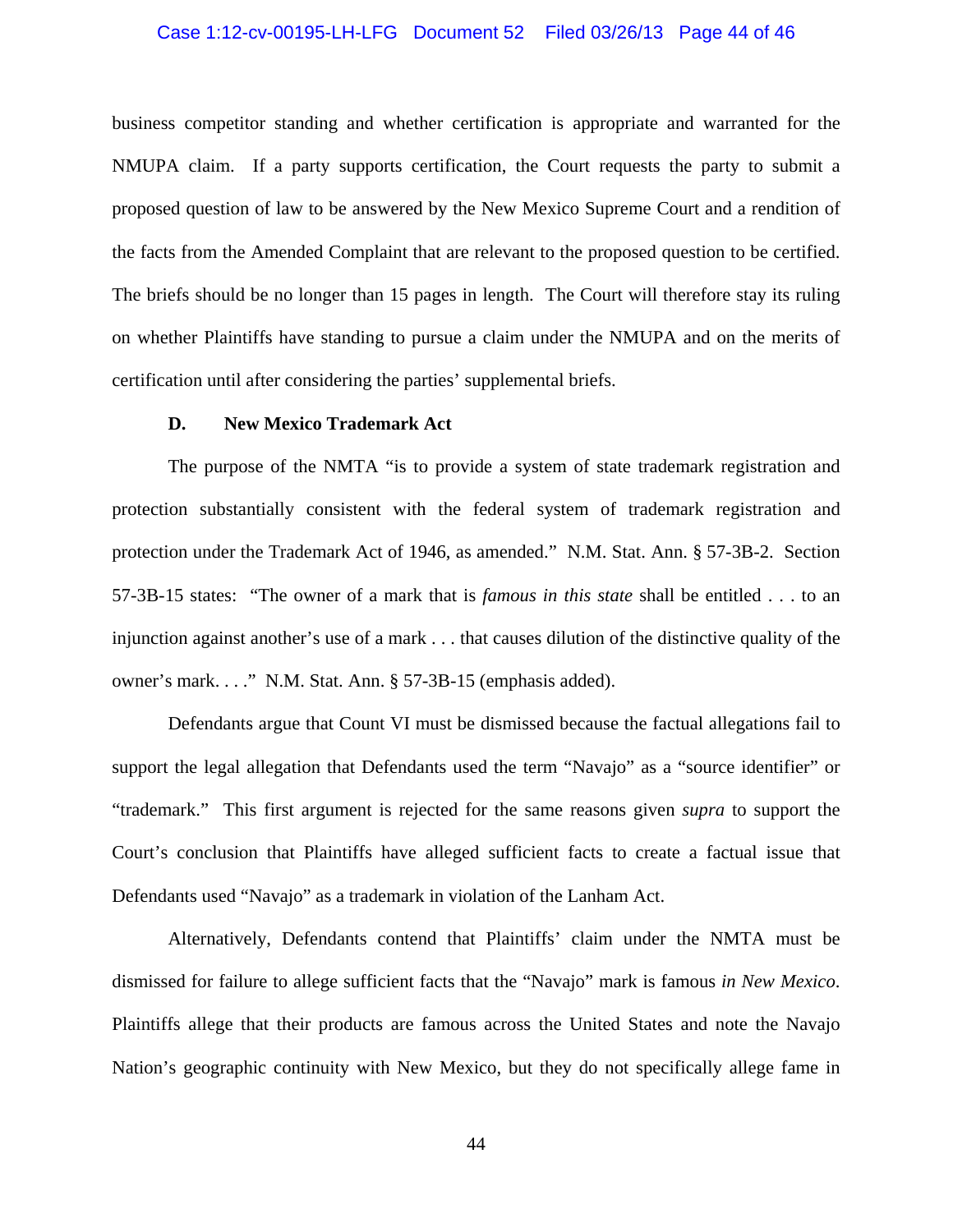#### Case 1:12-cv-00195-LH-LFG Document 52 Filed 03/26/13 Page 45 of 46

New Mexico. Plaintiffs, however, ask to amend the Complaint to add fame "in New Mexico," if the Court finds it necessary. The Court will grant Plaintiffs leave to amend their Amended Complaint to add the necessary factual allegations of fame in New Mexico. The Court will therefore not dismiss Count VI.

#### **IT IS THEREFORE ORDERED** that

 1. Defendants' Motion to Dismiss the Complaint and Memorandum in Support (**Doc. 16**) is **DENIED** as **MOOT**.

 2. Defendants' Motion to Dismiss the Amended Complaint and Memorandum in Support (**Doc. 33**) is **GRANTED** in part and **DENIED** in part as follows:

 a. The motion is **GRANTED** to the limited extent that the Court dismisses as a matter of law the following *two theories* upon which Plaintiffs base their dilution by tarnishment claim in Count II: (i) that Defendants' use of "Navaho" is "scandalous" because the Navajo Nation Code provides that the use of "Navajo" shall use the spelling "j", not "h;" and that (ii) Defendants' use of "Navajo" with products like its "Navajo Flask" is derogatory, scandalous, and contrary to the Navajo Nation's principles because it has long banned the sale and consumption of alcohol within its borders and the Navajo Nation does not use its mark in conjunction with alcohol.

 b. The motion is **DENIED** as to all other theories of liability asserted by Plaintiffs in Count II, and Count II will remain in the case.

 c. The Court will **RESERVE RULING** on Count V pending consideration of the parties' supplemental briefs setting forth their respective positions concerning whether there is a public interest component to business competitor standing, whether Plaintiffs have

45